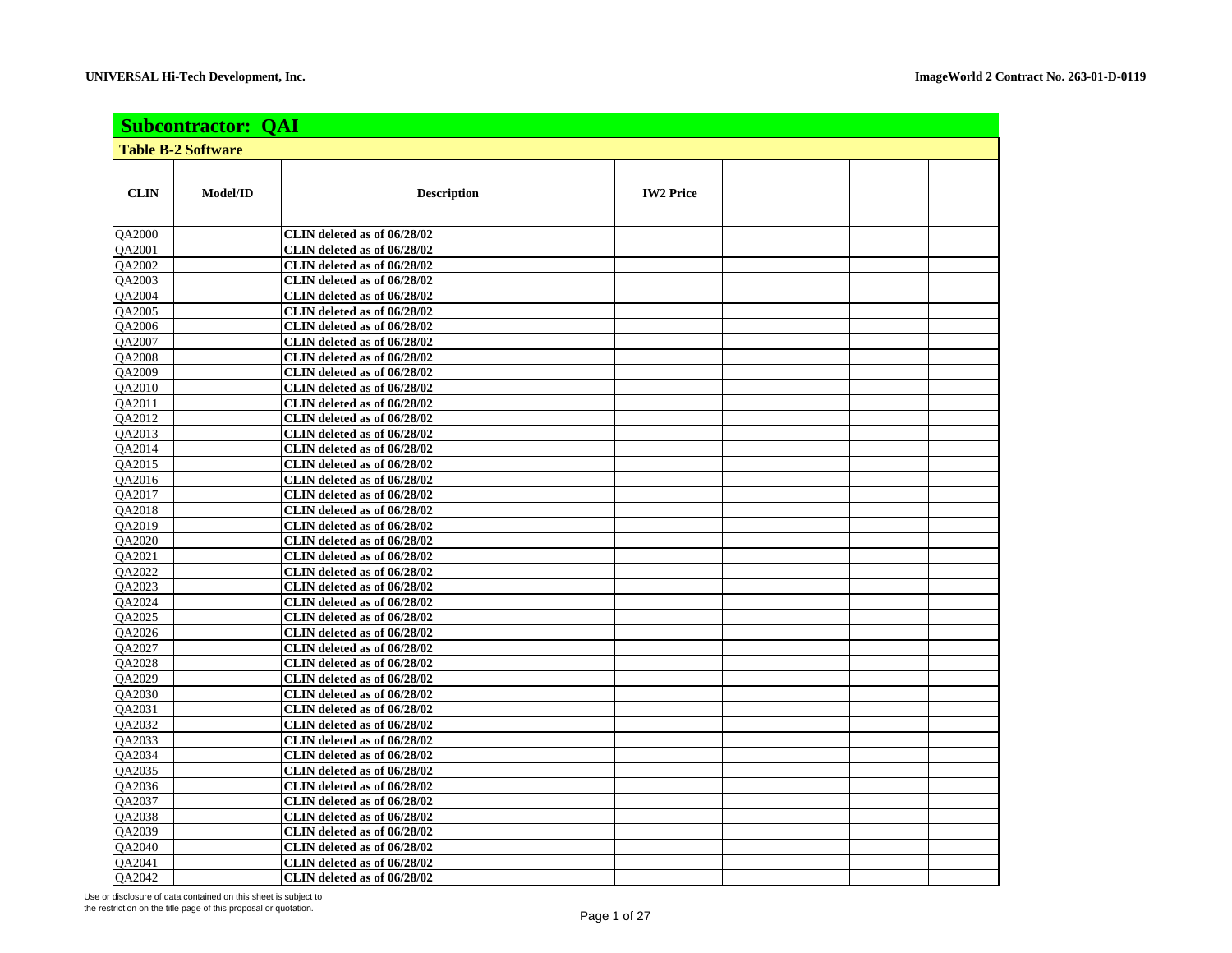|               | <b>Subcontractor: QAI</b> |                                                                                    |                                                                            |  |  |  |  |  |
|---------------|---------------------------|------------------------------------------------------------------------------------|----------------------------------------------------------------------------|--|--|--|--|--|
|               | <b>Table B-2 Software</b> |                                                                                    |                                                                            |  |  |  |  |  |
| <b>CLIN</b>   | Model/ID                  | <b>Description</b>                                                                 | <b>IW2 Price</b>                                                           |  |  |  |  |  |
| QA2043        |                           | CLIN deleted as of 06/28/02                                                        |                                                                            |  |  |  |  |  |
| <b>OA2044</b> |                           | CLIN deleted as of 06/28/02                                                        |                                                                            |  |  |  |  |  |
| QA2045        |                           | CLIN deleted as of 06/28/02                                                        |                                                                            |  |  |  |  |  |
| <b>OA2046</b> | MC-1500-0000              | 5% Maintenance Fee - Required on all initial purchases of<br><b>Ascent Capture</b> | 5% of current list<br>price of all Ascent<br>Capture products<br>purchased |  |  |  |  |  |
| QA2047        | AC-1500-1100              | Ascent Capture v5.5 Scan Station License, 1 Pack Scan 5K per<br>Month              | \$<br>995.00                                                               |  |  |  |  |  |
| QA2048        | AC-1510-1100              | Ascent Capture v5.5 Scan Station License, 3 Pack Scan 5K per<br>Month              | \$<br>2,750.00                                                             |  |  |  |  |  |
| QA2049        | AC-1500-1300              | Ascent Capture v5.5 Scan Station License, 1 Pack Scan 25K per<br>Month             | \$<br>3,300.00                                                             |  |  |  |  |  |
| QA2050        | AC-1510-1300              | Ascent Capture v5.5 Scan Station License, 3 Pack Scan 25K per<br>Month             | $\mathbb{S}$<br>9,100.00                                                   |  |  |  |  |  |
| QA2051        | AC-1500-1500              | Ascent Capture v5.5 Scan Station License, 1 Pack Scan 75K per<br>Month             | $\mathbb{S}$<br>5,500.00                                                   |  |  |  |  |  |
| QA2052        | AC-1510-1500              | Ascent Capture v5.5 Scan Station License, 3 Pack Scan 75K per<br>Month             | \$<br>15,200.00                                                            |  |  |  |  |  |
| QA2053        | AC-1500-1700              | Ascent Capture v5.5 Scan Station License, 1 Pack Scan 200K<br>per Month            | \$<br>9,900.00                                                             |  |  |  |  |  |
| QA2054        | AC-1510-1700              | Ascent Capture v5.5 Scan Station License, 3 Pack Scan 200K<br>per Month            | \$<br>26,200.00                                                            |  |  |  |  |  |
| QA2055        | AC-1500-1200              | Ascent Capture v5.5 Scan Station License, 1 Pack Scan 500K<br>per Month            | \$<br>14,000.00                                                            |  |  |  |  |  |
| QA2056        | AC-1510-1200              | Ascent Capture v5.5 Scan Station License, 3 Pack Scan 500K<br>per Month            | \$<br>38,600.00                                                            |  |  |  |  |  |
| QA2057        | AC-1500-1400              | Ascent Capture v5.5 Scan Station License, 1 Pack Scan 1<br>Million per Month       | \$<br>20,000.00                                                            |  |  |  |  |  |
| QA2058        | AC-1510-1400              | Ascent Capture v5.5 Scan Station License, 3 Pack Scan 1<br>Million per Month       | \$<br>55,200.00                                                            |  |  |  |  |  |
| QA2059        | AC-1500-2000              | Ascent Capture v5.5 Workstation License, 1 Pack Workstation                        | \$<br>2,750.00                                                             |  |  |  |  |  |
| QA2060        | AC-1510-2000              | Ascent Capture v5.5 Workstation License, 3 Pack Workstation                        | \$<br>7,600.00                                                             |  |  |  |  |  |
| QA2061        | AC-1520-2000              | Ascent Capture v5.5 Workstation License, 10 Pack Workstation                       | \$<br>23,500.00                                                            |  |  |  |  |  |
| QA2062        | AC-1500-1600              | Ascent Capture v5.5 Page Count License, 1 Pack Scan 300K<br>Page Count             | \$<br>3,300.00                                                             |  |  |  |  |  |
| QA2063        | AC-1510-1600              | Ascent Capture v5.5 Page Count License, 3 Pack Scan 300K<br>Page Count             | \$<br>9,100.00                                                             |  |  |  |  |  |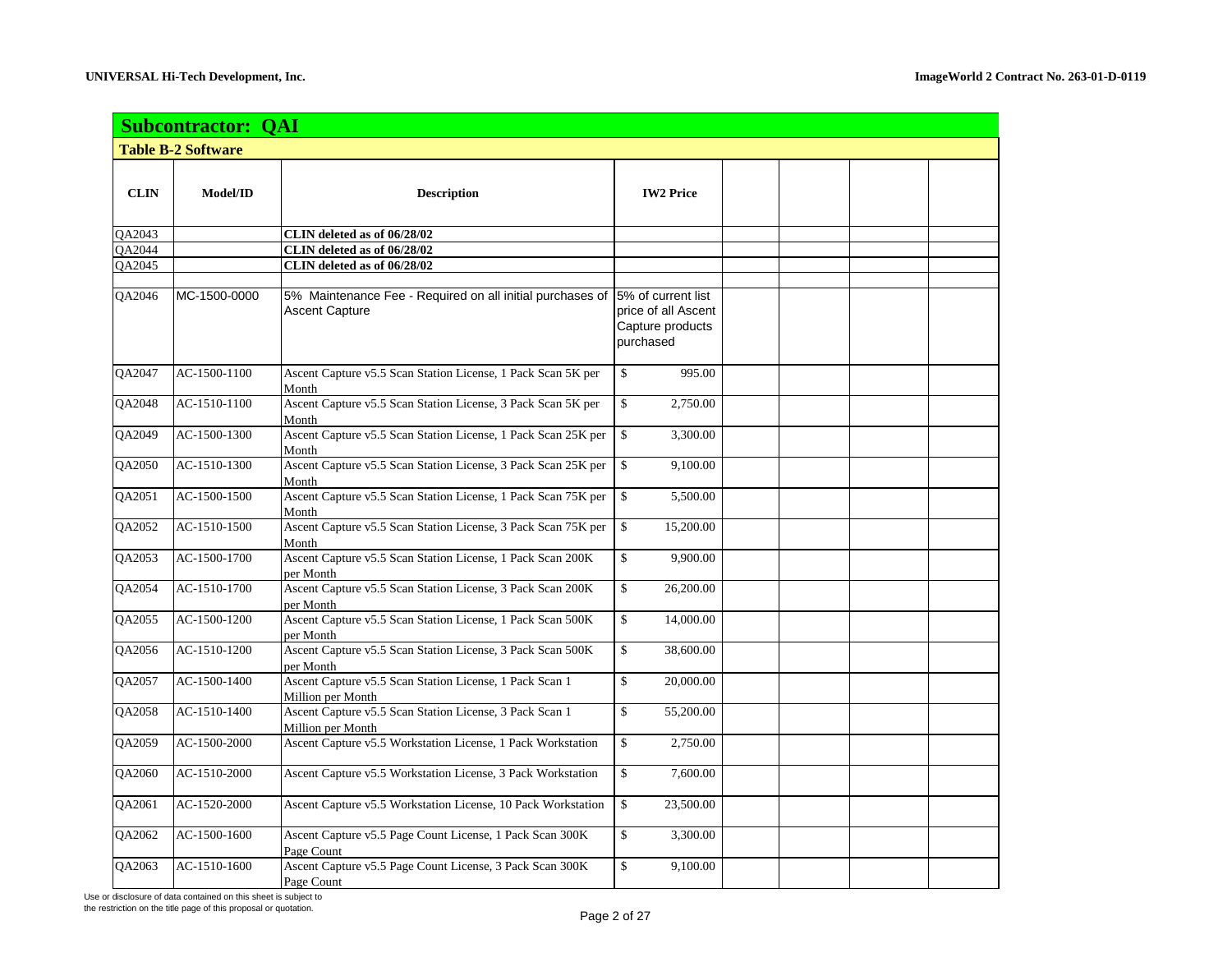|                      | <b>Subcontractor: QAI</b> |                                                                                                              |    |                  |  |  |  |  |  |
|----------------------|---------------------------|--------------------------------------------------------------------------------------------------------------|----|------------------|--|--|--|--|--|
|                      | <b>Table B-2 Software</b> |                                                                                                              |    |                  |  |  |  |  |  |
|                      |                           |                                                                                                              |    |                  |  |  |  |  |  |
| <b>CLIN</b>          | Model/ID                  | <b>Description</b>                                                                                           |    | <b>IW2 Price</b> |  |  |  |  |  |
| QA2064               | AC-1500-1800              | Ascent Capture v5.5 Page Count License, 1 Pack Scan 1 Million<br>Page Count                                  | \$ | 5,500.00         |  |  |  |  |  |
| QA2065               | AC-1510-1800              | Ascent Capture v5.5 Page Count License, 3 Pack Scan 1 Million<br>Page Count                                  | \$ | 15,200.00        |  |  |  |  |  |
| $\overline{Q}$ A2066 | AC-1500-5000              | Ascent Capture v5.5 Custom Module License, 1 Pack Custom<br>Module                                           | \$ | 750.00           |  |  |  |  |  |
| QA2067               | AC-1510-5000              | Ascent Capture v5.5 Custom Module License, 3 Pack Custom<br>Module                                           | \$ | 2,100.00         |  |  |  |  |  |
| QA2068               | AC-1500-3500              | Ascent Capture Internet Server (ACIS) v5.5 License, 1 Pack<br>Internet Server 75K per Month                  | \$ | 8,250.00         |  |  |  |  |  |
| QA2069               | AC-1500-3700              | Ascent Capture Internet Server (ACIS) v5.5 License, 1 Pack<br>Internet Server 200K per Month                 | \$ | 16,150.00        |  |  |  |  |  |
| QA2070               | AC-1500-3400              | Ascent Capture Internet Server (ACIS) v5.5 License, 1 Pack<br>Internet Server 1 Million per Month            | \$ | 18,550.00        |  |  |  |  |  |
| QA2071               | AC-1500-3600              | Ascent Capture Internet Server (ACIS) v5.5 License, 1 Pack<br>Internet Server 3 Million per Month            | \$ | 27,500.00        |  |  |  |  |  |
| QA2072               | AC-1500-3800              | Ascent Capture Internet Server (ACIS) v5.5 License, 1 Pack<br>Internet Server 5 Million per Month            | \$ | 35,000.00        |  |  |  |  |  |
| QA2073               | AC-1500-6100              | Ascent Capture Web Validation Server (WVS) v5.5 License, 1<br>Pack Web Validation Server 5K per Month        | \$ | 3,000.00         |  |  |  |  |  |
| QA2074               | AC-1500-6300              | Ascent Capture Web Validation Server (WVS) v5.5 License, 1<br>Pack Web Validation Server 25K per Month       | \$ | 5,000.00         |  |  |  |  |  |
| QA2075               | AC-1500-6500              | Ascent Capture Web Validation Server (WVS) v5.5 License, 1<br>Pack Web Validation Server 75K per Month       | \$ | 8,000.00         |  |  |  |  |  |
| QA2076               | AC-1500-6700              | Ascent Capture Web Validation Server (WVS) v5.5 License, 1<br>Pack Web Validation Server 200K per Month      | \$ | 12,000.00        |  |  |  |  |  |
| QA2077               | AC-1500-6200              | Ascent Capture Web Validation Server (WVS) v5.5 License, 1<br>Pack Web Validation Server 1 million per Month | \$ | 30,000.00        |  |  |  |  |  |
| QA2078               | DU-1500-1310              | Ascent Capture Volume Upgrades, 1 Pack Scan 5K to 25K<br>Upgrade                                             | \$ | 2,305.00         |  |  |  |  |  |
| QA2079               | DU-1500-1510              | Ascent Capture Volume Upgrades, 1 Pack Scan 5K to 75K<br>Upgrade                                             | \$ | 4,505.00         |  |  |  |  |  |
| QA2080               | DU-1500-1710              | Ascent Capture Volume Upgrades, 1 Pack Scan 5K to 200K<br>Upgrade                                            | \$ | 8,905.00         |  |  |  |  |  |
| QA2081               | DU-1500-1410              | Ascent Capture Volume Upgrades, 1 Pack Scan 5K to 500K<br>Upgrade                                            | \$ | 13,005.00        |  |  |  |  |  |
| QA2082               | DU-1500-1210              | Ascent Capture Volume Upgrades, 1 Pack Scan 5K to 1 million<br>Upgrade                                       | \$ | 19,005.00        |  |  |  |  |  |
| QA2083               | DU-1500-1530              | Ascent Capture Volume Upgrades, 1 Pack Scan 25K to 75K<br>Upgrade                                            | \$ | 2,200.00         |  |  |  |  |  |
| QA2084               | DU-1500-1730              | Ascent Capture Volume Upgrades, 1 Pack Scan 25K to 200K<br>Upgrade                                           | \$ | 6,600.00         |  |  |  |  |  |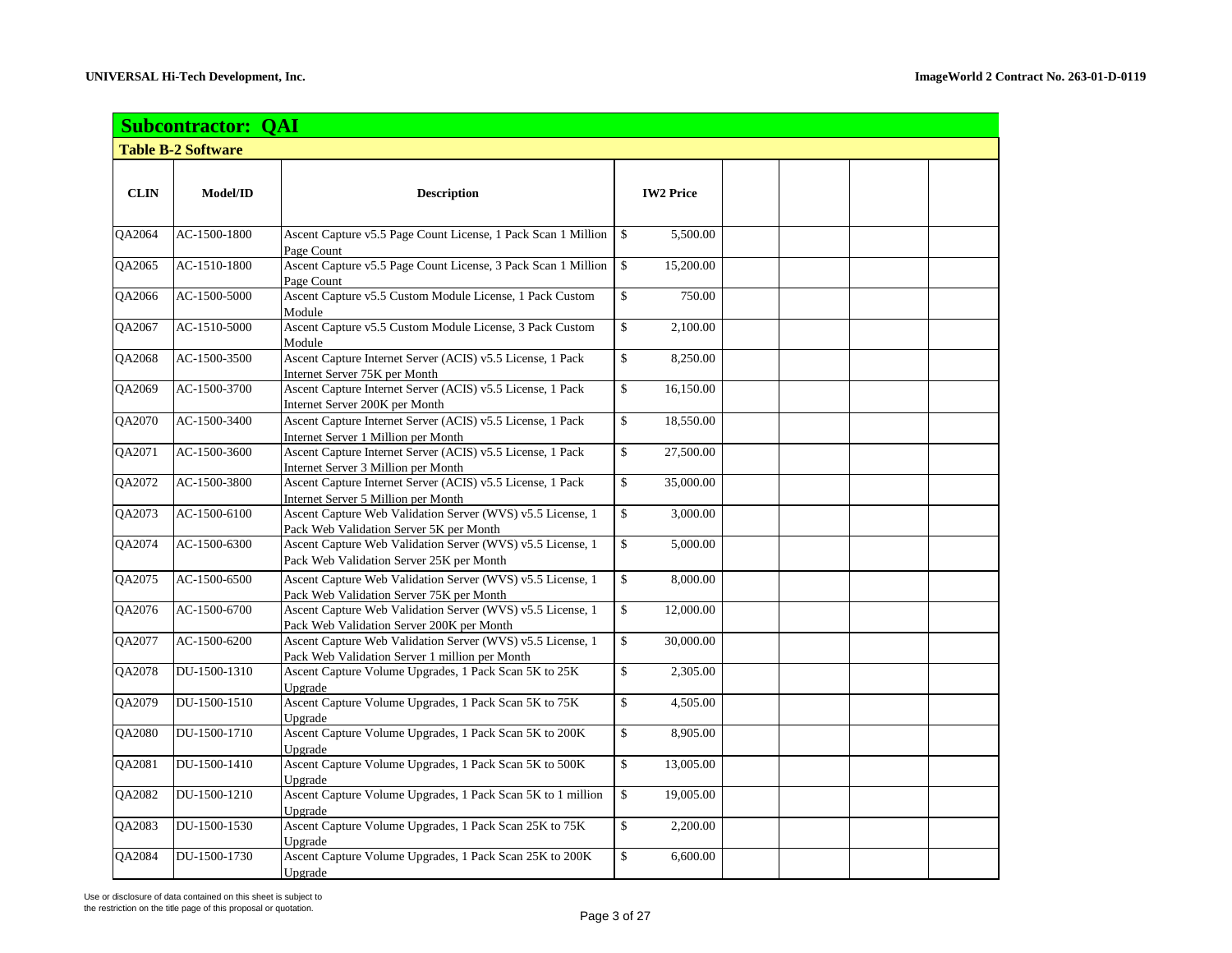|               | <b>Subcontractor: QAI</b> |                                                                                          |                           |  |  |  |  |  |
|---------------|---------------------------|------------------------------------------------------------------------------------------|---------------------------|--|--|--|--|--|
|               | <b>Table B-2 Software</b> |                                                                                          |                           |  |  |  |  |  |
| <b>CLIN</b>   | Model/ID                  | <b>Description</b>                                                                       | <b>IW2 Price</b>          |  |  |  |  |  |
| QA2085        | DU-1500-1430              | Ascent Capture Volume Upgrades, 1 Pack Scan 25K to 500K<br>Upgrade                       | \$<br>10,700.00           |  |  |  |  |  |
| QA2086        | DU-1500-1230              | Ascent Capture Volume Upgrades, 1 Pack Scan 25K to 1 million<br>Upgrade                  | \$<br>16,700.00           |  |  |  |  |  |
| QA2087        | DU-1500-1750              | Ascent Capture Volume Upgrades, 1 Pack Scan 75K to 200K<br>Upgrade                       | \$<br>4,400.00            |  |  |  |  |  |
| <b>QA2088</b> | DU-1500-1450              | Ascent Capture Volume Upgrades, 1 Pack Scan 75K to 500K<br>Upgrade                       | \$<br>8,500.00            |  |  |  |  |  |
| QA2089        | DU-1500-1250              | Ascent Capture Volume Upgrades, 1 Pack Scan 75K to 1 million<br>Upgrade                  | $\mathbb{S}$<br>14,500.00 |  |  |  |  |  |
| QA2090        | DU-1500-1470              | Ascent Capture Volume Upgrades, 1 Pack Scan 200K to 500K<br>Upgrade                      | \$<br>4,100.00            |  |  |  |  |  |
| QA2091        | DU-1500-1270              | Ascent Capture Volume Upgrades, 1 Pack Scan 200K to 1<br>million Upgrade                 | 10,100.00<br>\$           |  |  |  |  |  |
| QA2092        | DU-1500-1290              | Ascent Capture Volume Upgrades, 1 Pack Scan 500K to 1<br>million Upgrade                 | \$<br>6,000.00            |  |  |  |  |  |
| QA2093        | DU-1500-3750              | Ascent Capture Volume Upgrades, 1 Pack Internet Server 75K to<br>200K Upgrade            | $\$\,$<br>7,900.00        |  |  |  |  |  |
| QA2094        | DU-1500-3250              | Ascent Capture Volume Upgrades, 1 Pack Internet Server 75K to<br>1 million Upgrade       | 10,300.00<br>$\mathbb{S}$ |  |  |  |  |  |
| QA2095        | DU-1500-3650              | Ascent Capture Volume Upgrades, 1 Pack Internet Server 75K to<br>3 million Upgrade       | $\mathbb{S}$<br>19,250.00 |  |  |  |  |  |
| QA2096        | DU-1500-3850              | Ascent Capture Volume Upgrades, 1 Pack Internet Server 75K to<br>5 million Upgrade       | $\$\,$<br>26,750.00       |  |  |  |  |  |
| QA2097        | DU-1500-3270              | Ascent Capture Volume Upgrades, 1 Pack Internet Server 200K<br>to 1 million Upgrade      | \$<br>2,400.00            |  |  |  |  |  |
| QA2098        | DU-1500-3670              | Ascent Capture Volume Upgrades, 1 Pack Internet Server 200K<br>to 3 million Upgrade      | \$<br>11,350.00           |  |  |  |  |  |
| QA2099        | DU-1500-3870              | Ascent Capture Volume Upgrades, 1 Pack Internet Server 200K<br>to 5 million Upgrade      | \$<br>18,850.00           |  |  |  |  |  |
| QA2100        | DU-1500-3620              | Ascent Capture Volume Upgrades, 1 Pack Internet Server 1<br>million to 3 million Upgrade | \$<br>8,950.00            |  |  |  |  |  |
| QA2101        | DU-1500-3820              | Ascent Capture Volume Upgrades, 1 Pack Internet Server 1<br>million to 5 million Upgrade | \$<br>16,450.00           |  |  |  |  |  |
| QA2102        | DU-1500-3860              | Ascent Capture Volume Upgrades, 1 Pack Internet Server 3<br>million to 5 million Upgrade | \$<br>7,500.00            |  |  |  |  |  |
| QA2103        | DU-1500-6310              | Web Validation Server Licenses, 1 Pack WVS 5K to 25K<br>Upgrade                          | \$<br>2,000.00            |  |  |  |  |  |
| QA2104        | DU-1500-6510              | Web Validation Server Licenses, 1 Pack WVS 5K to 75K<br>Upgrade                          | \$<br>5,000.00            |  |  |  |  |  |
| QA2105        | DU-1500-6710              | Web Validation Server Licenses, 1 Pack WVS 5K to 200K<br>Upgrade                         | \$<br>9,000.00            |  |  |  |  |  |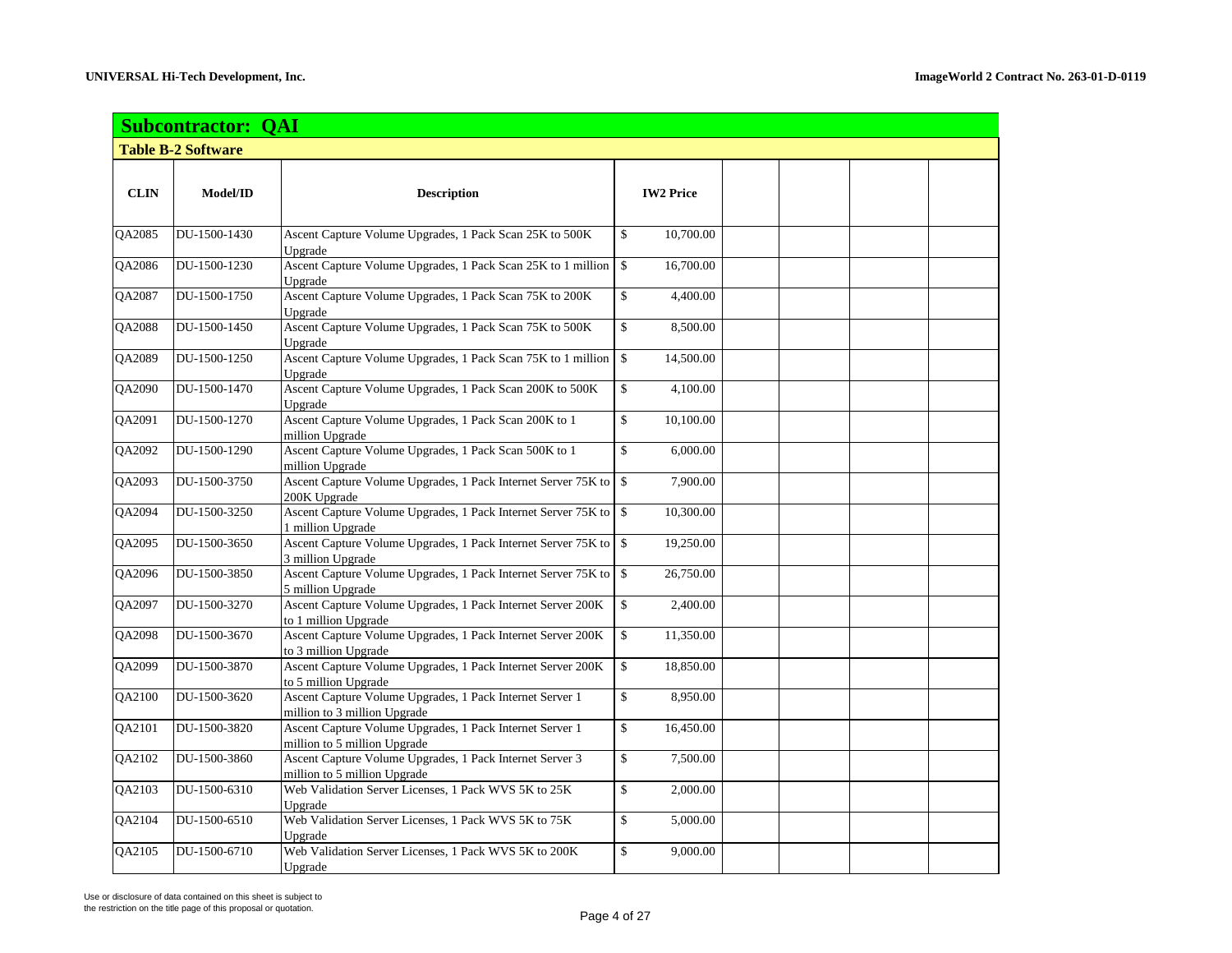|               | <b>Subcontractor: QAI</b> |                                                                                                    |              |                  |  |  |  |  |
|---------------|---------------------------|----------------------------------------------------------------------------------------------------|--------------|------------------|--|--|--|--|
|               | <b>Table B-2 Software</b> |                                                                                                    |              |                  |  |  |  |  |
| <b>CLIN</b>   | Model/ID                  | <b>Description</b>                                                                                 |              | <b>IW2 Price</b> |  |  |  |  |
| QA2106        | DU-1500-6210              | Web Validation Server Licenses, 1 Pack WVS 5K to 1 million<br>Ungrade                              | \$           | 27,000.00        |  |  |  |  |
| QA2107        | DU-1500-6530              | Web Validation Server Licenses, 1 Pack WVS 25K to 75K<br>Upgrade                                   | \$           | 3,000.00         |  |  |  |  |
| QA2108        | DU-1500-6730              | Web Validation Server Licenses, 1 Pack WVS 25K to 200K<br>Upgrade                                  | \$           | 7,000.00         |  |  |  |  |
| QA2109        | DU-1500-6230              | Web Validation Server Licenses, 1 Pack WVS 25K to 1 million<br>Upgrade                             | \$           | 25,000.00        |  |  |  |  |
| QA2110        | DU-1500-6750              | Web Validation Server Licenses, 1 Pack WVS 75K to 200K<br>Upgrade                                  | \$           | 4,000.00         |  |  |  |  |
| QA2111        | DU-1500-6250              | Web Validation Server Licenses, 1 Pack WVS 75K to 1 million<br>Upgrade                             | \$           | 22,000.00        |  |  |  |  |
| <b>OA2112</b> | DU-1500-6270              | Web Validation Server Licenses, 1 Pack WVS 200K to 1 million<br>Upgrade                            | \$           | 18,000.00        |  |  |  |  |
| QA2113        | AU-1500-1103              | Ascent Capture Version Upgrades (AC 3-5 and AC 4-5), 1 Pack<br>Upgrade to AC 5 (5K)                | \$           | 199.00           |  |  |  |  |
| QA2114        | AU-1510-1103              | Ascent Capture Version Upgrades (AC 3-5 and AC 4-5), 3 Pack<br>Upgrade to AC 5 (5K)                | \$           | 550.00           |  |  |  |  |
| QA2115        | AU-1500-1303              | Ascent Capture Version Upgrades (AC 3-5 and AC 4-5), 1 Pack<br>Upgrade to AC 5 (25K)               | \$           | 660.00           |  |  |  |  |
| QA2116        | AU-1510-1303              | Ascent Capture Version Upgrades (AC 3-5 and AC 4-5), 3 Pack<br>Upgrade to AC 5 (25K)               | $\mathbb{S}$ | 1,820.00         |  |  |  |  |
| QA2117        | AU-1500-1503              | Ascent Capture Version Upgrades (AC 3-5 and AC 4-5), 1 Pack<br>Upgrade to AC 5 (75K)               | $\mathbb{S}$ | 1,100.00         |  |  |  |  |
| QA2118        | AU-1510-1503              | Ascent Capture Version Upgrades (AC 3-5 and AC 4-5), 3 Pack<br>Upgrade to AC 5 (75K)               | \$           | 3,040.00         |  |  |  |  |
| QA2119        | AU-1500-1703              | Ascent Capture Version Upgrades (AC 3-5 and AC 4-5), 1 Pack<br>Upgrade to AC 5 (200K)              | \$           | 1,980.00         |  |  |  |  |
| QA2120        | AU-1510-1703              | Ascent Capture Version Upgrades (AC 3-5 and AC 4-5), 3 Pack<br>Upgrade to AC 5 (200K)              | \$           | 4,960.00         |  |  |  |  |
| QA2121        | AU-1500-1403              | Ascent Capture Version Upgrades (AC 3-5 and AC 4-5), 1 Pack<br>Upgrade to AC 5 500K per Month      | \$           | 2,800.00         |  |  |  |  |
| <b>OA2122</b> | AU-1510-1413              | Ascent Capture Version Upgrades (AC 3-5 and AC 4-5), 3 Pack<br>Upgrade to AC 5 500K per Month      | \$           | 7,720.00         |  |  |  |  |
| QA2123        | AU-1500-1203              | Ascent Capture Version Upgrades (AC 3-5 and AC 4-5), 1 Pack<br>Upgrade to AC 5 1 million per Month | \$           | 4,000.00         |  |  |  |  |
| <b>OA2124</b> | AU-1510-1213              | Ascent Capture Version Upgrades (AC 3-5 and AC 4-5), 3 Pack<br>Upgrade to AC 5 1 million per Month | \$           | 11,040.00        |  |  |  |  |
| QA2125        | AU-1500-2003              | Ascent Capture Version Upgrades (AC 3-5 and AC 4-5), 1 Pack<br>Upgrade to AC 5 (Workstation)       | \$           | 550.00           |  |  |  |  |
| QA2126        | AU-1510-2003              | Ascent Capture Version Upgrades (AC 3-5 and AC 4-5), 3 Pack<br>Upgrade to AC 5 (Workstation)       | \$           | 1,530.00         |  |  |  |  |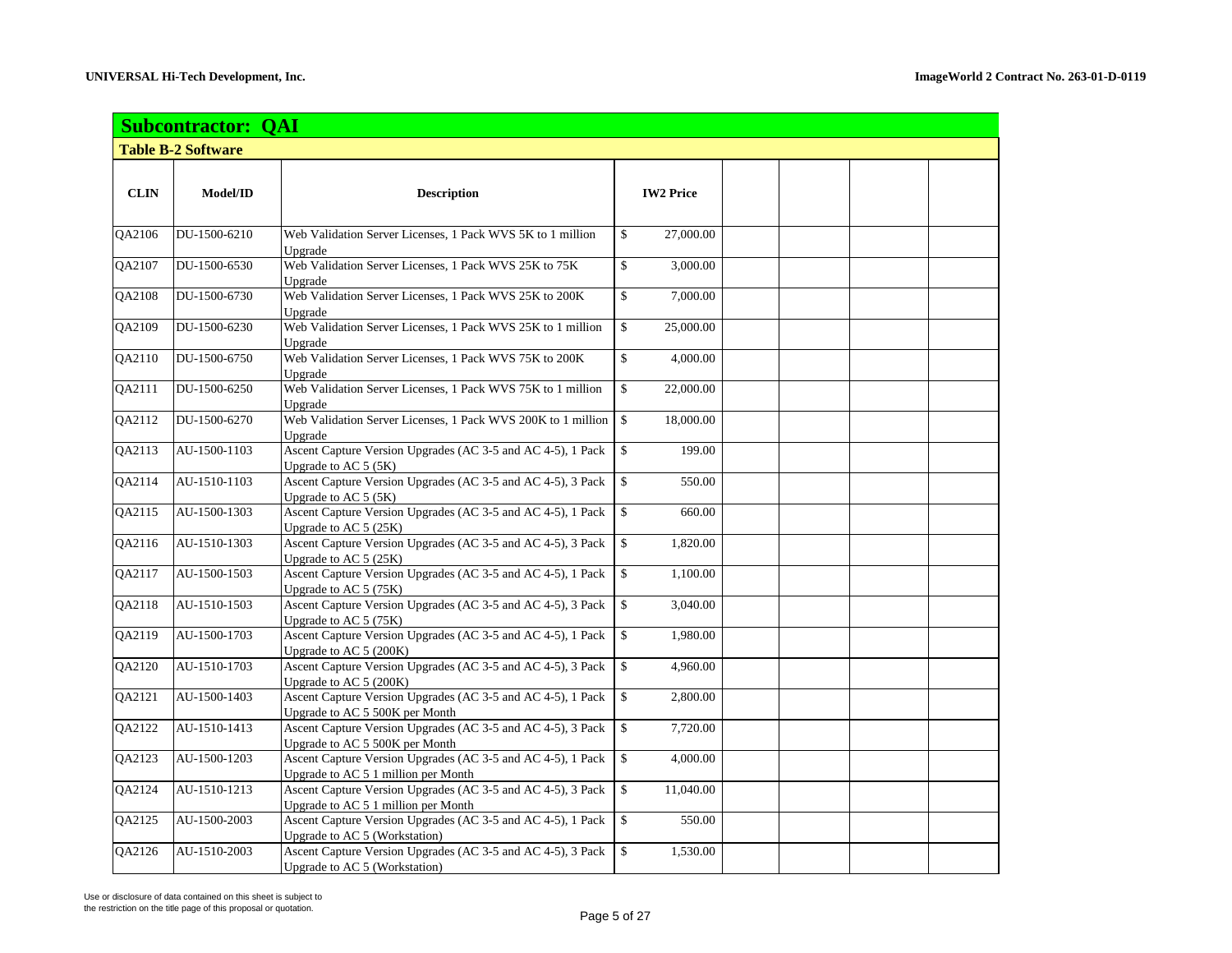|               | <b>Subcontractor: QAI</b> |                                                                                                                     |                    |                  |  |  |  |  |  |  |
|---------------|---------------------------|---------------------------------------------------------------------------------------------------------------------|--------------------|------------------|--|--|--|--|--|--|
|               | <b>Table B-2 Software</b> |                                                                                                                     |                    |                  |  |  |  |  |  |  |
|               |                           |                                                                                                                     |                    |                  |  |  |  |  |  |  |
| <b>CLIN</b>   | Model/ID                  | <b>Description</b>                                                                                                  |                    | <b>IW2 Price</b> |  |  |  |  |  |  |
|               |                           |                                                                                                                     |                    |                  |  |  |  |  |  |  |
| QA2127        | AU-1520-2003              | Ascent Capture Version Upgrades (AC 3-5 and AC 4-5), 10 Pack \\$<br>Upgrade to AC 5 (Workstation)                   |                    | 4,700.00         |  |  |  |  |  |  |
| QA2128        | AU-1500-5003              | Ascent Capture Version Upgrades (AC 3-5 and AC 4-5), 1 Pack<br><b>Upgrade to AC 5 (Custom Module)</b>               | \$                 | 150.00           |  |  |  |  |  |  |
| QA2129        | AU-1510-5003              | Ascent Capture Version Upgrades (AC 3-5 and AC 4-5), 3 Pack<br>Upgrade to AC 5 (Custom Module)                      | \$                 | 420.00           |  |  |  |  |  |  |
| QA2130        | AU-1500-3503              | Ascent Capture Version Upgrades (AC 3-5 and AC 4-5), 1 Pack                                                         | \$                 | 1,650.00         |  |  |  |  |  |  |
| QA2131        | AU-1500-3703              | Upgrade to ACI Server 5 (75K)<br>Ascent Capture Version Upgrades (AC 3-5 and AC 4-5), 1 Pack                        | \$                 | 3,230.00         |  |  |  |  |  |  |
| QA2132        | AU-1500-3203              | Upgrade to ACI Server 5 (200K)<br>Ascent Capture Version Upgrades (AC 3-5 and AC 4-5), 1 Pack                       | $\$$               | 3,710.00         |  |  |  |  |  |  |
| QA2133        | AU-1500-3603              | Upgrade to ACI Server 5 1 million per Month<br>Ascent Capture Version Upgrades (AC 3-5 and AC 4-5), 1 Pack          | \$                 | 5,500.00         |  |  |  |  |  |  |
|               |                           | Upgrade to ACI Server 5 3 million per Month                                                                         |                    |                  |  |  |  |  |  |  |
| QA2134        | AU-1500-3803              | Ascent Capture Version Upgrades (AC 3-5 and AC 4-5), 1 Pack<br>Upgrade to ACI Server 5 5 million per Month          | \$                 | 7,500.00         |  |  |  |  |  |  |
| QA2135        | AC-2500-1100              | Ascent Capture v5.5 Scan Station License - IBM Content<br>Manager, 1 Pack Scan 5K per Month - IBM Content Manager   | \$                 | 1,100.00         |  |  |  |  |  |  |
| QA2136        | AC-2510-1100              | Ascent Capture v5.5 Scan Station License - IBM Content<br>Manager, 3 Pack Scan 5K per Month - IBM Content Manager   | \$                 | 3,030.00         |  |  |  |  |  |  |
| <b>OA2137</b> | AC-2500-1300              | Ascent Capture v5.5 Scan Station License - IBM Content<br>Manager, 1 Pack Scan 25K per Month - IBM Content Manager  | $\mathbf{\hat{S}}$ | 3,850.00         |  |  |  |  |  |  |
| QA2138        | AC-2510-1300              | Ascent Capture v5.5 Scan Station License - IBM Content<br>Manager, 3 Pack Scan 25K per Month - IBM Content Manager  | $\mathbf{\hat{S}}$ | 10,600.00        |  |  |  |  |  |  |
| QA2139        | AC-2500-1500              | Ascent Capture v5.5 Scan Station License - IBM Content<br>Manager, 1 Pack Scan 75K per Month - IBM Content Manager  | \$                 | 6,050.00         |  |  |  |  |  |  |
| QA2140        | AC-2510-1500              | Ascent Capture v5.5 Scan Station License - IBM Content<br>Manager, 3 Pack Scan 75K per Month - IBM Content Manager  | \$                 | 16,700.00        |  |  |  |  |  |  |
| QA2141        | AC-2500-1700              | Ascent Capture v5.5 Scan Station License - IBM Content<br>Manager, 1 Pack Scan 200K per Month - IBM Content Manager | $\mathbf{\hat{S}}$ | 11,000.00        |  |  |  |  |  |  |
| QA2142        | AC-2510-1700              | Ascent Capture v5.5 Scan Station License - IBM Content<br>Manager, 3 Pack Scan 200K per Month - IBM Content Manager | \$                 | 30,300.00        |  |  |  |  |  |  |
| QA2143        | AC-2500-1200              | Ascent Capture v5.5 Scan Station License - IBM Content<br>Manager, 1 Pack Scan 500k per Month - IBM Content Manager | \$                 | 15,400.00        |  |  |  |  |  |  |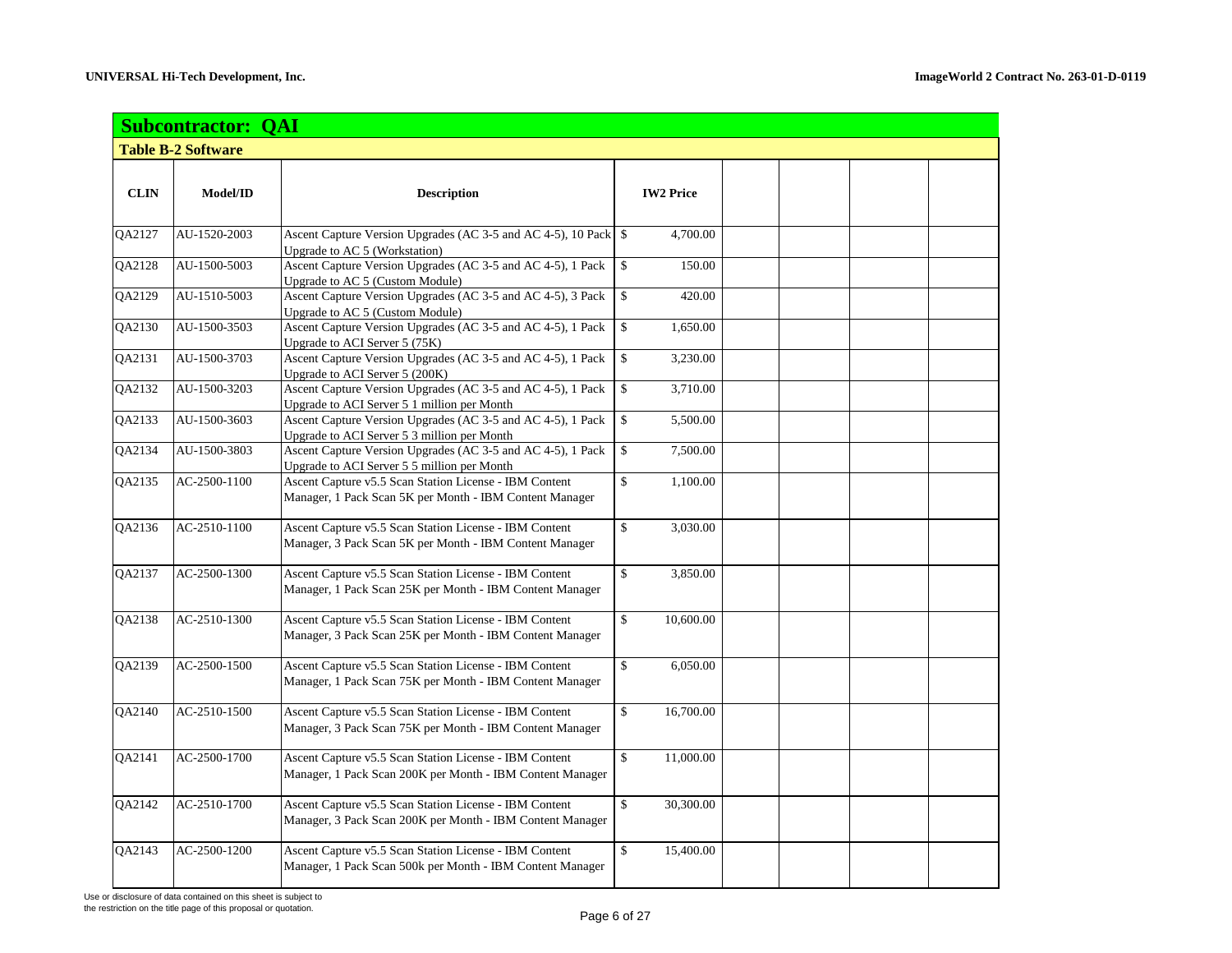|               | <b>Subcontractor: QAI</b> |                                                                                                                             |                  |  |  |  |  |  |  |
|---------------|---------------------------|-----------------------------------------------------------------------------------------------------------------------------|------------------|--|--|--|--|--|--|
|               | <b>Table B-2 Software</b> |                                                                                                                             |                  |  |  |  |  |  |  |
|               |                           |                                                                                                                             |                  |  |  |  |  |  |  |
| <b>CLIN</b>   | Model/ID                  | <b>Description</b>                                                                                                          | <b>IW2 Price</b> |  |  |  |  |  |  |
|               |                           |                                                                                                                             |                  |  |  |  |  |  |  |
| QA2144        | AC-2510-1400              | Ascent Capture v5.5 Scan Station License - IBM Content<br>Manager, 3 Pack Scan 500K per Month - IBM Content Manager         | \$<br>42,500.00  |  |  |  |  |  |  |
| QA2145        | AC-2500-1400              | Ascent Capture v5.5 Scan Station License - IBM Content<br>Manager, 1 Pack Scan 1 million per Month - IBM Content<br>Manager | \$<br>22,000.00  |  |  |  |  |  |  |
| QA2146        | AC-2510-1200              | Ascent Capture v5.5 Scan Station License - IBM Content<br>Manager, 3 Pack Scan 1 Million per Month - IBM Content<br>Manager | \$<br>60,700.00  |  |  |  |  |  |  |
| QA2147        | AC-2500-2000              | Ascent Capture v5.5 Workstation License - IBM Content<br>Manager, 1 Pack Workstation - IBM Content Manager                  | \$<br>3,000.00   |  |  |  |  |  |  |
| QA2148        | AC-2510-2000              | Ascent Capture v5.5 Workstation License - IBM Content<br>Manager, 3 Pack Workstation - IBM Content Manager                  | \$<br>8,300.00   |  |  |  |  |  |  |
| <b>OA2149</b> | AC-2520-2000              | Ascent Capture v5.5 Workstation License - IBM Content<br>Manager, 10 Pack Workstation - IBM Content Manager                 | \$<br>27,800.00  |  |  |  |  |  |  |
| QA2150        | AC-2500-1600              | Ascent Capture v5.5 Page Count License - IBM Content<br>Manager, 1 Pack Scan 300K Page Count - IBM Content<br>Manager       | \$<br>3,850.00   |  |  |  |  |  |  |
| QA2151        | AC-2510-1600              | Ascent Capture v5.5 Page Count License - IBM Content<br>Manager, 3 Pack Scan 300K Page Count - IBM Content<br>Manager       | 10,600.00<br>\$  |  |  |  |  |  |  |
| QA2152        | AC-2500-1800              | Ascent Capture v5.5 Page Count License - IBM Content<br>Manager, 1 Pack Scan 1 Million Page Count - IBM Content<br>Manager  | \$<br>6,050.00   |  |  |  |  |  |  |
| QA2153        | AC-2510-1800              | Ascent Capture v5.5 Page Count License - IBM Content<br>Manager, 3 Pack Scan 1 Million Page Count - IBM Content<br>Manager  | \$<br>16,700.00  |  |  |  |  |  |  |
| QA2154        | AC-2500-5000              | Ascent Capture v5.5 Custom Module License - IBM Content<br>Manager, 1 Pack Custom Module - IBM Content Manager              | \$<br>850.00     |  |  |  |  |  |  |
| QA2155        | AC-2510-5000              | Ascent Capture v5.5 Custom Module License - IBM Content<br>Manager, 3 Pack Custom Module - IBM Content Manager              | \$<br>2,350.00   |  |  |  |  |  |  |
| QA2156        | DU-2500-1310              | Ascent Capture Volume Upgrades - IBM Content Manager, 1<br>Pack Scan 5K to 25K Upgrade - IBM Content Manager                | \$<br>2,750.00   |  |  |  |  |  |  |
| QA2157        | DU-2500-1510              | Ascent Capture Volume Upgrades - IBM Content Manager, 1<br>Pack Scan 5K to 75K Upgrade - IBM Content Manager                | \$<br>4,950.00   |  |  |  |  |  |  |
| QA2158        | DU-2500-1710              | Ascent Capture Volume Upgrades - IBM Content Manager, 1<br>Pack Scan 5K to 200K Upgrade - IBM Content Manager               | \$<br>9,900.00   |  |  |  |  |  |  |
| QA2159        | DU-2500-1410              | Ascent Capture Volume Upgrades - IBM Content Manager, 1<br>Pack Scan 5K to 500K Upgrade - IBM Content Manager               | \$<br>14,300.00  |  |  |  |  |  |  |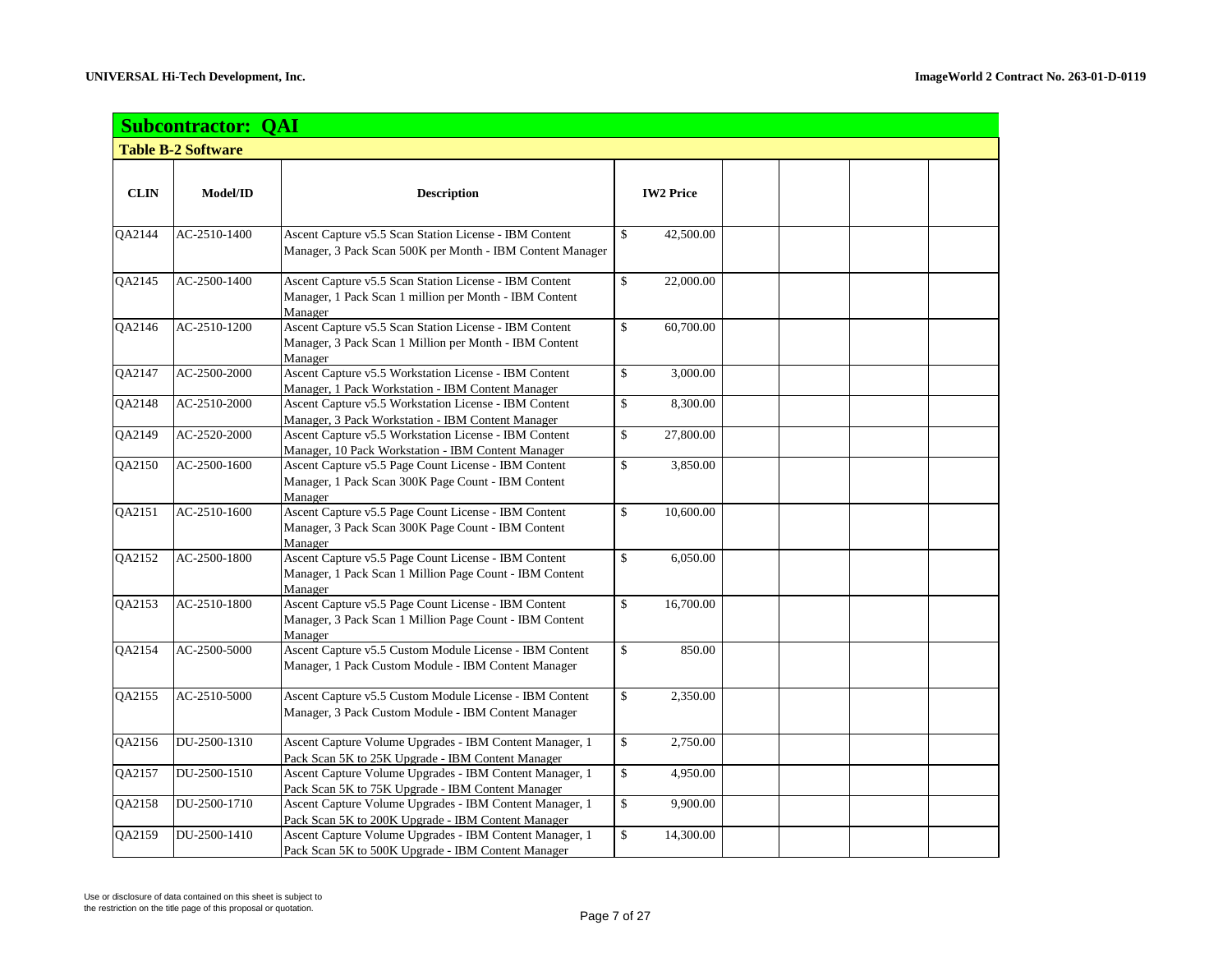|               | <b>Subcontractor: QAI</b> |                                                                                                                |                  |  |  |  |  |  |
|---------------|---------------------------|----------------------------------------------------------------------------------------------------------------|------------------|--|--|--|--|--|
|               | <b>Table B-2 Software</b> |                                                                                                                |                  |  |  |  |  |  |
|               |                           |                                                                                                                |                  |  |  |  |  |  |
| <b>CLIN</b>   | Model/ID                  | <b>Description</b>                                                                                             | <b>IW2 Price</b> |  |  |  |  |  |
|               |                           |                                                                                                                |                  |  |  |  |  |  |
| QA2160        | DU-2500-1210              | Ascent Capture Volume Upgrades - IBM Content Manager, 1                                                        | \$<br>20,900.00  |  |  |  |  |  |
|               |                           | Pack Scan 5K to 1 million Upgrade - IBM Content Manager                                                        |                  |  |  |  |  |  |
|               |                           |                                                                                                                |                  |  |  |  |  |  |
| QA2161        | DU-2500-1530              | Ascent Capture Volume Upgrades - IBM Content Manager, 1                                                        | \$<br>2,200.00   |  |  |  |  |  |
|               |                           | Pack Scan 25K to 75K Upgrade - IBM Content Manager                                                             |                  |  |  |  |  |  |
| QA2162        | DU-2500-1730              | Ascent Capture Volume Upgrades - IBM Content Manager, 1                                                        | \$<br>7,150.00   |  |  |  |  |  |
|               | DU-2500-1430              | Pack Scan 25K to 200K Upgrade - IBM Content Manager                                                            |                  |  |  |  |  |  |
| QA2163        |                           | Ascent Capture Volume Upgrades - IBM Content Manager, 1                                                        | \$<br>11,550.00  |  |  |  |  |  |
| QA2164        | DU-2500-1230              | Pack Scan 25K to 500K Upgrade - IBM Content Manager<br>Ascent Capture Volume Upgrades - IBM Content Manager, 1 | \$<br>18,150.00  |  |  |  |  |  |
|               |                           | Pack Scan 25K to 1 Million Upgrade - IBM Content Manager                                                       |                  |  |  |  |  |  |
|               |                           |                                                                                                                |                  |  |  |  |  |  |
| QA2165        | DU-2500-1750              | Ascent Capture Volume Upgrades - IBM Content Manager, 1                                                        | \$<br>4,950.00   |  |  |  |  |  |
|               |                           | Pack Scan 75K to 200K Upgrade - IBM Content Manager                                                            |                  |  |  |  |  |  |
| QA2166        | DU-2500-1450              | Ascent Capture Volume Upgrades - IBM Content Manager, 1                                                        | \$<br>9,350.00   |  |  |  |  |  |
|               |                           | Pack Scan 75K to 500K Upgrade - IBM Content Manager                                                            |                  |  |  |  |  |  |
| QA2167        | DU-2500-1250              | Ascent Capture Volume Upgrades - IBM Content Manager, 1                                                        | \$<br>15,950.00  |  |  |  |  |  |
|               |                           | Pack Scan 75K to 1 Million Upgrade - IBM Content Manager                                                       |                  |  |  |  |  |  |
|               |                           |                                                                                                                |                  |  |  |  |  |  |
| QA2168        | DU-2500-1470              | Ascent Capture Volume Upgrades - IBM Content Manager, 1                                                        | \$<br>4,400.00   |  |  |  |  |  |
|               |                           | Pack Scan 200K to 500K Upgrade - IBM Content Manager                                                           |                  |  |  |  |  |  |
| QA2169        | DU-2500-1270              | Ascent Capture Volume Upgrades - IBM Content Manager, 1                                                        | \$<br>11,000.00  |  |  |  |  |  |
|               |                           | Pack Scan 200K to 1 Million Upgrade - IBM Content Manager                                                      |                  |  |  |  |  |  |
| QA2170        | DU-2500-1290              | Ascent Capture Volume Upgrades - IBM Content Manager, 1                                                        | \$<br>6,600.00   |  |  |  |  |  |
|               |                           | Pack Scan 500K to 1 Million Upgrade - IBM Content Manager                                                      |                  |  |  |  |  |  |
|               |                           |                                                                                                                |                  |  |  |  |  |  |
| QA2171        | AU-2500-1103              | Ascent Capture Version Upgrades (AC 3-5 and AC 4-5) - IBM                                                      | \$<br>220.00     |  |  |  |  |  |
|               |                           | Content Manager, 1 Pack Upgrade to AC 5 (5K)                                                                   |                  |  |  |  |  |  |
| QA2172        | AU-2510-1103              | Ascent Capture Version Upgrades (AC 3-5 and AC 4-5) - IBM                                                      | \$<br>600.00     |  |  |  |  |  |
|               |                           | Content Manager, 3 Pack Upgrade to AC 5 (5K)                                                                   |                  |  |  |  |  |  |
| QA2173        | AU-2500-1303              | Ascent Capture Version Upgrades (AC 3-5 and AC 4-5) - IBM                                                      | \$<br>770.00     |  |  |  |  |  |
|               |                           | Content Manager, 1 Pack Upgrade to AC 5 (25K)                                                                  |                  |  |  |  |  |  |
| QA2174        | AU-2510-1303              | Ascent Capture Version Upgrades (AC 3-5 and AC 4-5) - IBM                                                      | \$<br>2,120.00   |  |  |  |  |  |
|               |                           | Content Manager, 3 Pack Upgrade to AC 5 (25K)                                                                  |                  |  |  |  |  |  |
| QA2175        | AU-2500-1503              | Ascent Capture Version Upgrades (AC 3-5 and AC 4-5) - IBM                                                      | \$<br>1,210.00   |  |  |  |  |  |
| QA2176        | AU-2510-1503              | Content Manager, 1 Pack Upgrade to AC 5 (75K)<br>Ascent Capture Version Upgrades (AC 3-5 and AC 4-5) - IBM     | \$<br>3,340.00   |  |  |  |  |  |
|               |                           | Content Manager, 3 Pack Upgrade to AC 5 (75K)                                                                  |                  |  |  |  |  |  |
| QA2177        | AU-2500-1703              | Ascent Capture Version Upgrades (AC 3-5 and AC 4-5) - IBM                                                      | \$<br>2,200.00   |  |  |  |  |  |
|               |                           | Content Manager, 1 Pack Upgrade to AC 5 (200K)                                                                 |                  |  |  |  |  |  |
| <b>OA2178</b> | AU-2510-1703              | Ascent Capture Version Upgrades (AC 3-5 and AC 4-5) - IBM                                                      | \$<br>6,060.00   |  |  |  |  |  |
|               |                           | Content Manager, 3 Pack Upgrade to AC 5 (200K)                                                                 |                  |  |  |  |  |  |

the restriction on the title page of this proposal or quotation.<br>
Page 8 of 27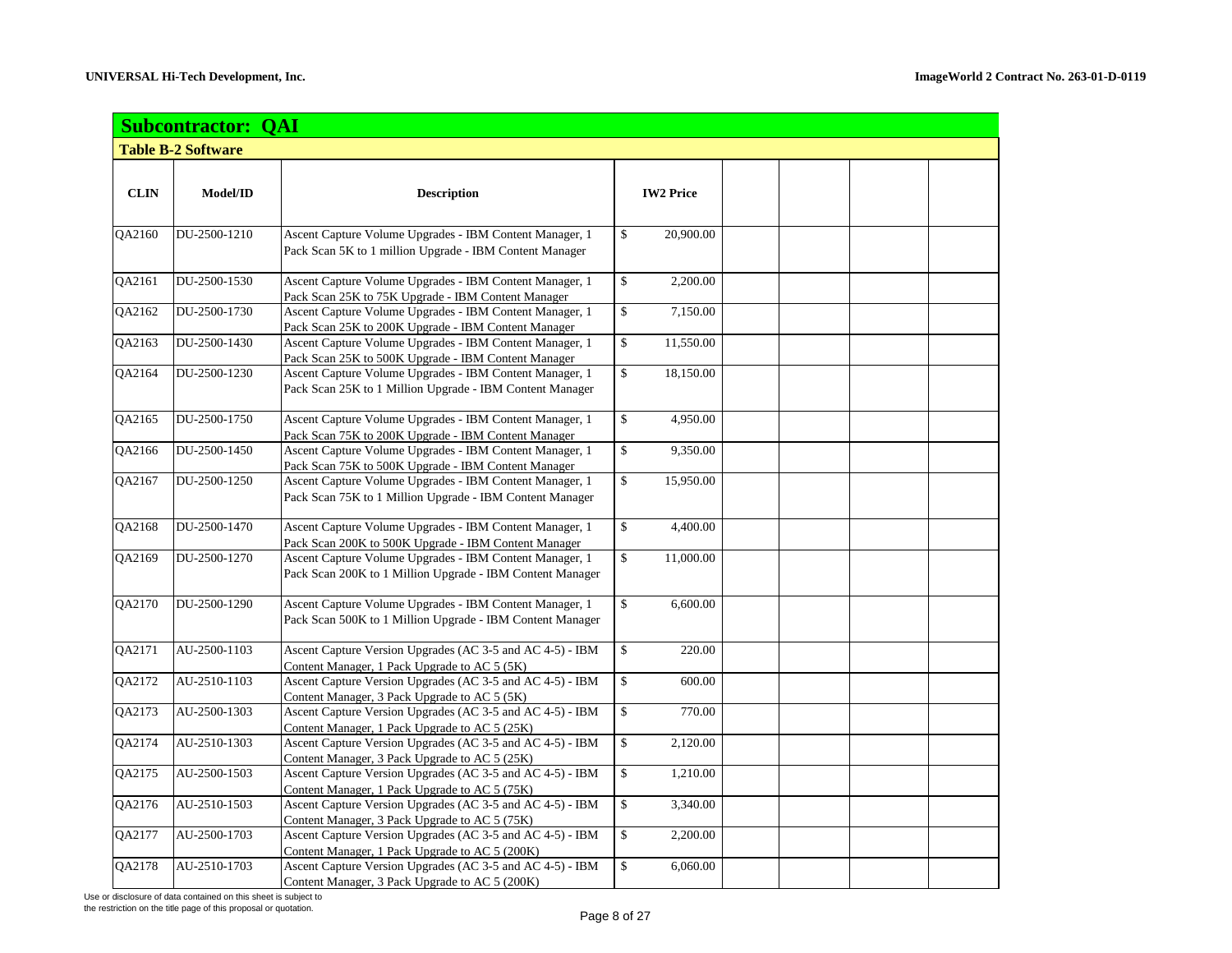|             | <b>Subcontractor: QAI</b> |                                                                                                                               |                                |  |  |  |  |  |
|-------------|---------------------------|-------------------------------------------------------------------------------------------------------------------------------|--------------------------------|--|--|--|--|--|
|             | <b>Table B-2 Software</b> |                                                                                                                               |                                |  |  |  |  |  |
|             |                           |                                                                                                                               |                                |  |  |  |  |  |
| <b>CLIN</b> | Model/ID                  | <b>Description</b>                                                                                                            | <b>IW2 Price</b>               |  |  |  |  |  |
| QA2179      | AU-2500-1403              | Ascent Capture Version Upgrades (AC 3-5 and AC 4-5) - IBM<br>Content Manager, 1 Pack Upgrade to AC 5 (500K)                   | \$<br>3,080.00                 |  |  |  |  |  |
| QA2180      | AU-2510-1403              | Ascent Capture Version Upgrades (AC 3-5 and AC 4-5) - IBM<br>Content Manager, 3 Pack Upgrade to AC 5 (500K)                   | \$<br>8,500.00                 |  |  |  |  |  |
| QA2181      | AU-2500-1203              | Ascent Capture Version Upgrades (AC 3-5 and AC 4-5) - IBM<br>Content Manager, 1 Pack Upgrade to AC 5 (1 Million per<br>Month) | \$<br>4,400.00                 |  |  |  |  |  |
| QA2182      | AU-2510-1203              | Ascent Capture Version Upgrades (AC 3-5 and AC 4-5) - IBM<br>Content Manager, 3 Pack Upgrade to AC 5 (1 Million per<br>Month) | \$<br>12,140.00                |  |  |  |  |  |
| QA2183      | AU-2500-2003              | Ascent Capture Version Upgrades (AC 3-5 and AC 4-5) - IBM<br>Content Manager, 1 Pack Upgrade to AC 5 (Workstation)            | \$<br>600.00                   |  |  |  |  |  |
| QA2184      | AU-2510-2003              | Ascent Capture Version Upgrades (AC 3-5 and AC 4-5) - IBM<br>Content Manager, 3 Pack Upgrade to AC 5 (Workstation)            | \$<br>1,660.00                 |  |  |  |  |  |
| QA2185      | AU-2520-2003              | Ascent Capture Version Upgrades (AC 3-5 and AC 4-5) - IBM<br>Content Manager, 10 Pack Upgrade to AC 5 (Workstation)           | \$<br>5,560.00                 |  |  |  |  |  |
| QA2186      | AU-2500-5003              | Ascent Capture Version Upgrades (AC 3-5 and AC 4-5) - IBM<br>Content Manager, 1 Pack Upgrade to AC 5 (Custom Module)          | \$<br>170.00                   |  |  |  |  |  |
| QA2187      | AU-2510-5003              | Ascent Capture Version Upgrades (AC 3-5 and AC 4-5) - IBM<br>Content Manager, 3 Pack Upgrade to AC 5 (Custom Module)          | \$<br>470.00                   |  |  |  |  |  |
| QA2188      | AC-4500-1100              | Ascent Capture v5.5 Scan Station License - IBM Content<br>Manager/400, 1 Pack Scan 5K per Month - IBM Content<br>Manager/400  | \$<br>1,100.00                 |  |  |  |  |  |
| QA2189      | AC-4510-1100              | Ascent Capture v5.5 Scan Station License - IBM Content<br>Manager/400, 3 Pack Scan 5K per Month - IBM Content<br>Manager/400  | \$<br>3,030.00                 |  |  |  |  |  |
| QA2190      | AC-4500-1300              | Ascent Capture v5.5 Scan Station License - IBM Content<br>Manager/400, 1 Pack Scan 25K per Month - IBM Content<br>Manager/400 | \$<br>3,850.00                 |  |  |  |  |  |
| QA2191      | AC-4510-1300              | Ascent Capture v5.5 Scan Station License - IBM Content<br>Manager/400, 3 Pack Scan 25K per Month - IBM Content<br>Manager/400 | \$<br>10,600.00                |  |  |  |  |  |
| QA2192      | AC-4500-1500              | Ascent Capture v5.5 Scan Station License - IBM Content<br>Manager/400, 1 Pack Scan 75K per Month - IBM Content<br>Manager/400 | $\mathbf{\hat{S}}$<br>6,050.00 |  |  |  |  |  |
| QA2193      | AC-4510-1500              | Ascent Capture v5.5 Scan Station License - IBM Content<br>Manager/400, 3 Pack Scan 75K per Month - IBM Content<br>Manager/400 | 16,700.00<br>\$                |  |  |  |  |  |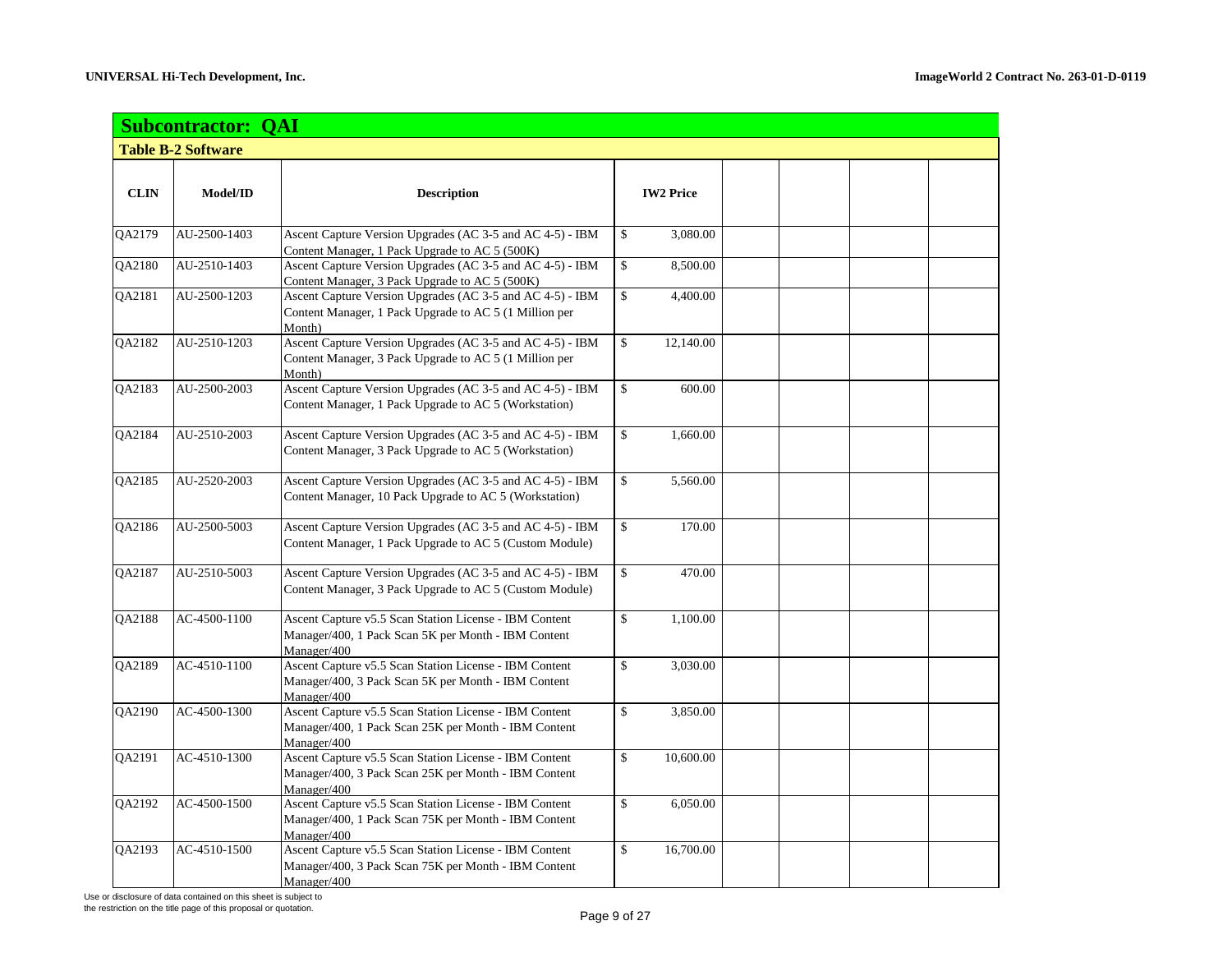|             | <b>Subcontractor: QAI</b> |                                                                                                                                     |                  |  |  |  |  |  |  |  |
|-------------|---------------------------|-------------------------------------------------------------------------------------------------------------------------------------|------------------|--|--|--|--|--|--|--|
|             | <b>Table B-2 Software</b> |                                                                                                                                     |                  |  |  |  |  |  |  |  |
|             |                           |                                                                                                                                     |                  |  |  |  |  |  |  |  |
| <b>CLIN</b> | Model/ID                  | <b>Description</b>                                                                                                                  | <b>IW2 Price</b> |  |  |  |  |  |  |  |
| QA2194      | AC-4500-1700              | Ascent Capture v5.5 Scan Station License - IBM Content<br>Manager/400, 1 Pack Scan 200K per Month - IBM Content<br>Manager/400      | \$<br>11,000.00  |  |  |  |  |  |  |  |
| QA2195      | AC-4510-1700              | Ascent Capture v5.5 Scan Station License - IBM Content<br>Manager/400, 3 Pack Scan 200K per Month - IBM Content<br>Manager/400      | \$<br>30,300.00  |  |  |  |  |  |  |  |
| QA2196      | AC-4500-1400              | Ascent Capture v5.5 Scan Station License - IBM Content<br>Manager/400, 1 Pack Scan 500K per Month - IBM Content<br>Manager/400      | \$<br>15,400.00  |  |  |  |  |  |  |  |
| QA2197      | AC-4510-1400              | Ascent Capture v5.5 Scan Station License - IBM Content<br>Manager/400, 3 Pack Scan 500K per Month - IBM Content<br>Manager/400      | \$<br>42,500.00  |  |  |  |  |  |  |  |
| QA2198      | AC-4500-1200              | Ascent Capture v5.5 Scan Station License - IBM Content<br>Manager/400, 1 Pack Scan 1 Million per Month - IBM Content<br>Manager/400 | \$<br>22,000.00  |  |  |  |  |  |  |  |
| QA2199      | AC-4510-1200              | Ascent Capture v5.5 Scan Station License - IBM Content<br>Manager/400, 3 Pack Scan 1 Million per Month - IBM Content<br>Manager/400 | \$<br>60,700.00  |  |  |  |  |  |  |  |
| QA2200      | AC-4500-2000              | Ascent Capture v5.5 Workstation License - IBM Content<br>Manager/400, 1 Pack Workstation - IBM Content Manager/400                  | \$<br>3,000.00   |  |  |  |  |  |  |  |
| QA2201      | AC-4510-2000              | Ascent Capture v5.5 Workstation License - IBM Content<br>Manager/400, 3 Pack Workstation - IBM Content Manager/400                  | \$<br>8,300.00   |  |  |  |  |  |  |  |
| QA2202      | AC-4520-2000              | Ascent Capture v5.5 Workstation License - IBM Content<br>Manager/400, 10 Pack Workstation - IBM Content Manager/400                 | \$<br>27,800.00  |  |  |  |  |  |  |  |
| QA2203      | AC-4500-1600              | Ascent Capture v5.5 Page Count License - IBM Content<br>Manager/400, 1 Pack Scan 300K Page Count - IBM Content<br>Manager/400       | \$<br>3,850.00   |  |  |  |  |  |  |  |
| QA2204      | AC-4510-1600              | Ascent Capture v5.5 Page Count License - IBM Content<br>Manager/400, 3 Pack Scan 300K Page Count - IBM Content<br>Manager/400       | \$<br>10,600.00  |  |  |  |  |  |  |  |
| QA2205      | AC-4500-1800              | Ascent Capture v5.5 Page Count License - IBM Content<br>Manager/400, 1 Pack Scan 1 Million Page Count - IBM Content<br>Manager/400  | \$<br>6,050.00   |  |  |  |  |  |  |  |
| QA2206      | AC-4510-1800              | Ascent Capture v5.5 Page Count License - IBM Content<br>Manager/400, 3 Pack Scan 1 Million Page Count - IBM Content<br>Manager/400  | \$<br>16,700.00  |  |  |  |  |  |  |  |
| QA2207      | AC-4500-5000              | Ascent Capture v5.5 Custom Module License - IBM Content<br>Manager/400, 1 Pack Custom Module - IBM Content<br>Manager/400           | \$<br>850.00     |  |  |  |  |  |  |  |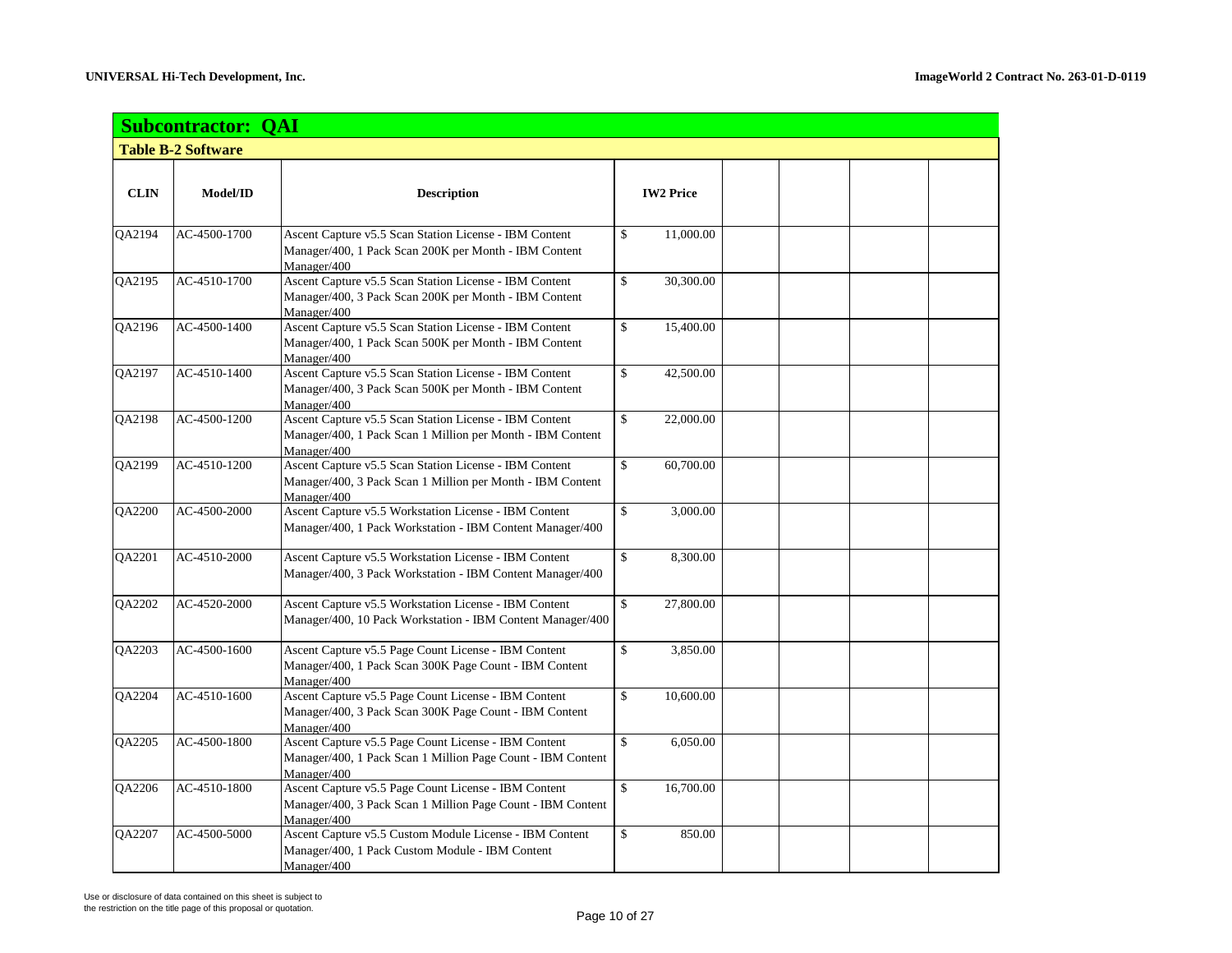|             | <b>Subcontractor: QAI</b> |                                                                                                                                |                  |  |  |  |  |  |  |
|-------------|---------------------------|--------------------------------------------------------------------------------------------------------------------------------|------------------|--|--|--|--|--|--|
|             | <b>Table B-2 Software</b> |                                                                                                                                |                  |  |  |  |  |  |  |
|             |                           |                                                                                                                                |                  |  |  |  |  |  |  |
| <b>CLIN</b> | Model/ID                  | <b>Description</b>                                                                                                             | <b>IW2 Price</b> |  |  |  |  |  |  |
| QA2208      | AC-4510-5000              | Ascent Capture v5.5 Custom Module License - IBM Content<br>Manager/400, 3 Pack Custom Module - IBM Content<br>Manager/400      | \$<br>2,350.00   |  |  |  |  |  |  |
| QA2209      | DU-4500-1310              | Ascent Capture Volume Upgrades - IBM Content Manager/400,<br>1 Pack Scan 5K to 25K Upgrade - IBM Content Manager/400           | \$<br>2,500.00   |  |  |  |  |  |  |
| QA2210      | DU-4500-1510              | Ascent Capture Volume Upgrades - IBM Content Manager/400,<br>1 Pack Scan 5K to 75K Upgrade - IBM Content Manager/400           | \$<br>4,500.00   |  |  |  |  |  |  |
| QA2211      | DU-4500-1710              | Ascent Capture Volume Upgrades - IBM Content Manager/400,<br>1 Pack Scan 5K to 200K Upgrade - IBM Content Manager/400          | \$<br>9,000.00   |  |  |  |  |  |  |
| QA2212      | DU-4500-1410              | Ascent Capture Volume Upgrades - IBM Content Manager/400,<br>1 Pack Scan 5K to 500K Upgrade - IBM Content Manager/400          | \$<br>14,300.00  |  |  |  |  |  |  |
| QA2213      | DU-4500-1210              | Ascent Capture Volume Upgrades - IBM Content Manager/400,<br>1 Pack Scan 5K to 1 Million Upgrade - IBM Content<br>Manager/400  | \$<br>20,900.00  |  |  |  |  |  |  |
| QA2214      | DU-4500-1530              | Ascent Capture Volume Upgrades - IBM Content Manager/400,<br>1 Pack Scan 25K to 75K Upgrade - IBM Content Manager/400          | \$<br>2,000.00   |  |  |  |  |  |  |
| QA2215      | DU-4500-1730              | Ascent Capture Volume Upgrades - IBM Content Manager/400,<br>1 Pack Scan 25K to 200K Upgrade - IBM Content Manager/400         | \$<br>6,500.00   |  |  |  |  |  |  |
| QA2216      | DU-4500-1430              | Ascent Capture Volume Upgrades - IBM Content Manager/400,<br>1 Pack Scan 25K to 500K Upgrade - IBM Content Manager/400         | \$<br>11,550.00  |  |  |  |  |  |  |
| QA2217      | DU-4500-1230              | Ascent Capture Volume Upgrades - IBM Content Manager/400,<br>1 Pack Scan 25K to 1 Million Upgrade - IBM Content<br>Manager/400 | \$<br>18,150.00  |  |  |  |  |  |  |
| QA2218      | DU-4500-1750              | Ascent Capture Volume Upgrades - IBM Content Manager/400,<br>1 Pack Scan 75K to 200K Upgrade - IBM Content Manager/400         | \$<br>4,500.00   |  |  |  |  |  |  |
| QA2219      | DU-4500-1450              | Ascent Capture Volume Upgrades - IBM Content Manager/400,<br>1 Pack Scan 75K to 500K Upgrade - IBM Content Manager/400         | \$<br>9,350.00   |  |  |  |  |  |  |
| QA2220      | DU-4500-1250              | Ascent Capture Volume Upgrades - IBM Content Manager/400,<br>1 Pack Scan 75K to 1 Million Upgrade - IBM Content<br>Manager/400 | \$<br>15,950.00  |  |  |  |  |  |  |
| QA2221      | DU-4500-1470              | Ascent Capture Volume Upgrades - IBM Content Manager/400,<br>1 Pack Scan 200K to 500K Upgrade - IBM Content<br>Manager/400     | \$<br>4,400.00   |  |  |  |  |  |  |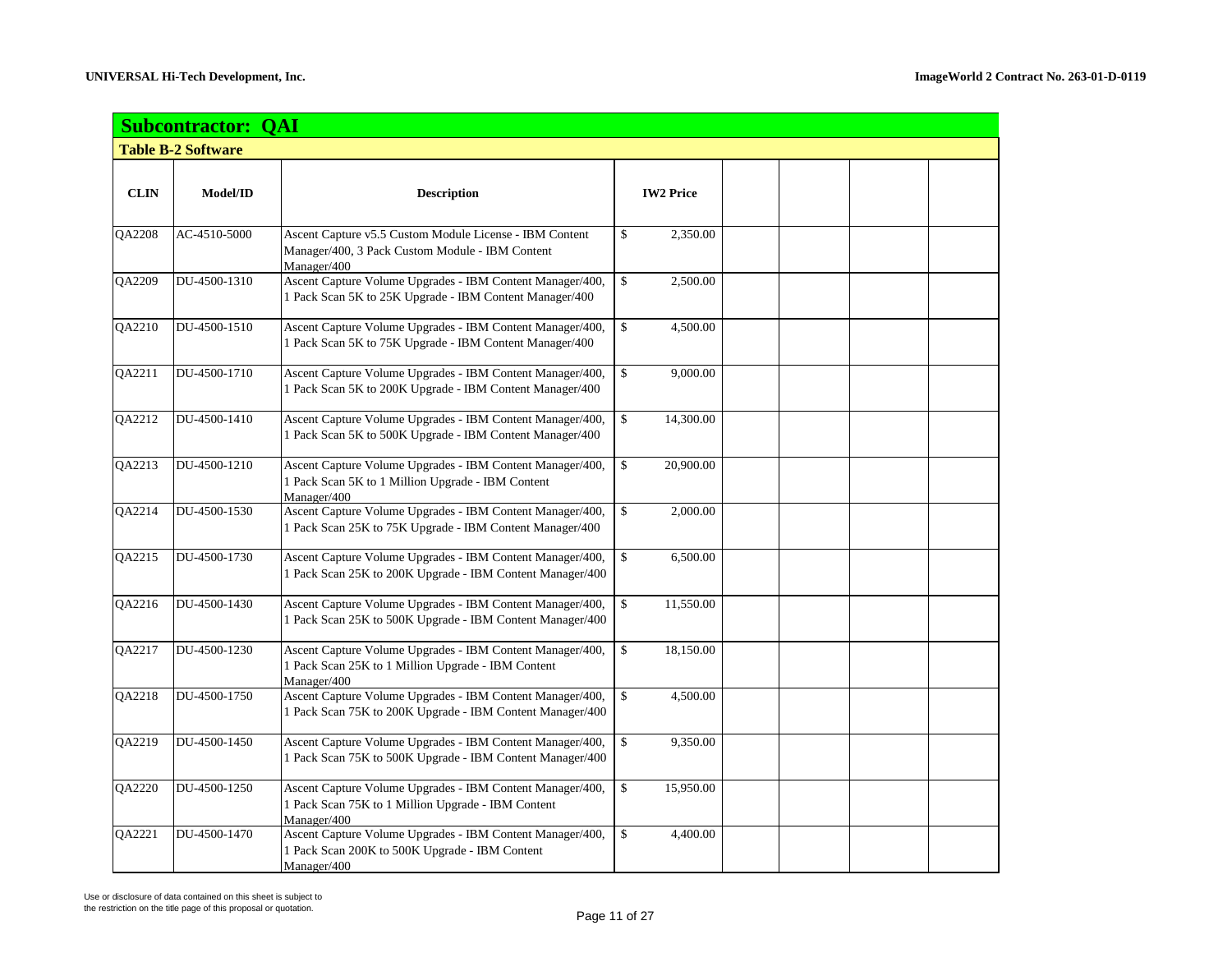|               | <b>Subcontractor: QAI</b> |                                                                                                                                   |              |                  |  |  |  |  |
|---------------|---------------------------|-----------------------------------------------------------------------------------------------------------------------------------|--------------|------------------|--|--|--|--|
|               | <b>Table B-2 Software</b> |                                                                                                                                   |              |                  |  |  |  |  |
|               |                           |                                                                                                                                   |              |                  |  |  |  |  |
| <b>CLIN</b>   | Model/ID                  | <b>Description</b>                                                                                                                |              | <b>IW2 Price</b> |  |  |  |  |
| QA2222        | DU-4500-1270              | Ascent Capture Volume Upgrades - IBM Content Manager/400,<br>1 Pack Scan 200K to 1 Million Upgrade - IBM Content<br>Manager/400   | $\mathbb{S}$ | 11,000.00        |  |  |  |  |
| QA2223        | DU-4500-1240              | Ascent Capture Volume Upgrades - IBM Content Manager/400,<br>1 Pack Scan 500K to 1 Million Upgrade - IBM Content<br>Manager/400   | \$           | 6,600.00         |  |  |  |  |
| QA2224        | AU-4500-1103              | Ascent Capture Version Upgrades (AC 3-5 and AC 4-5) - IBM<br>Content Manager/400, 1 Pack Upgrade to AC 5 (5K)                     | \$           | 220.00           |  |  |  |  |
| QA2225        | AU-4510-1103              | Ascent Capture Version Upgrades (AC 3-5 and AC 4-5) - IBM<br>Content Manager/400, 3 Pack Upgrade to AC 5 (5K)                     | \$           | 600.00           |  |  |  |  |
| QA2226        | AU-4500-1303              | Ascent Capture Version Upgrades (AC 3-5 and AC 4-5) - IBM<br>Content Manager/400, 1 Pack Upgrade to AC 5 (25K)                    | \$           | 770.00           |  |  |  |  |
| QA2227        | AU-4510-1303              | Ascent Capture Version Upgrades (AC 3-5 and AC 4-5) - IBM<br>Content Manager/400, 3 Pack Upgrade to AC 5 (25K)                    | \$           | 2,120.00         |  |  |  |  |
| <b>QA2228</b> | AU-4500-1503              | Ascent Capture Version Upgrades (AC 3-5 and AC 4-5) - IBM<br>Content Manager/400, 1 Pack Upgrade to AC 5 (75K)                    | \$           | 1,210.00         |  |  |  |  |
| QA2229        | AU-4510-1503              | Ascent Capture Version Upgrades (AC 3-5 and AC 4-5) - IBM<br>Content Manager/400, 3 Pack Upgrade to AC 5 (75K)                    | \$           | 3,340.00         |  |  |  |  |
| QA2230        | AU-4500-1703              | Ascent Capture Version Upgrades (AC 3-5 and AC 4-5) - IBM<br>Content Manager/400, 1 Pack Upgrade to AC 5 (200K)                   | \$           | 2,200.00         |  |  |  |  |
| QA2231        | AU-4510-1703              | Ascent Capture Version Upgrades (AC 3-5 and AC 4-5) - IBM<br>Content Manager/400, 3 Pack Upgrade to AC 5 (200K)                   | \$           | 6,060.00         |  |  |  |  |
| QA2232        | AU-4500-1403              | Ascent Capture Version Upgrades (AC 3-5 and AC 4-5) - IBM<br>Content Manager/400, 1 Pack Upgrade to AC 5 (500K)                   | \$           | 3,080.00         |  |  |  |  |
| QA2233        | AU-4510-1403              | Ascent Capture Version Upgrades (AC 3-5 and AC 4-5) - IBM<br>Content Manager/400, 3 Pack Upgrade to AC 5 (500K)                   | \$           | 8,500.00         |  |  |  |  |
| QA2234        | AU-4500-1203              | Ascent Capture Version Upgrades (AC 3-5 and AC 4-5) - IBM<br>Content Manager/400, 1 Pack Upgrade to AC 5 (1 Million)              | \$           | 4,400.00         |  |  |  |  |
| QA2235        | AU-4510-1203              | Ascent Capture Version Upgrades (AC 3-5 and AC 4-5) - IBM<br>Content Manager/400, 3 Pack Upgrade to AC 5 (1 Million per<br>Month) | \$           | 12,140.00        |  |  |  |  |
| QA2236        | AU-4500-2003              | Ascent Capture Version Upgrades (AC 3-5 and AC 4-5) - IBM<br>Content Manager/400, 1 Pack Upgrade to AC 5 (Workstation)            | \$           | 600.00           |  |  |  |  |
| QA2237        | AU-4510-2003              | Ascent Capture Version Upgrades (AC 3-5 and AC 4-5) - IBM<br>Content Manager/400, 3 Pack Upgrade to AC 5 (Workstation)            | \$           | 1,660.00         |  |  |  |  |
| <b>OA2238</b> | AU-4520-2003              | Ascent Capture Version Upgrades (AC 3-5 and AC 4-5) - IBM<br>Content Manager/400, 10 Pack Upgrade to AC 5 (Workstation)           | \$           | 5,560.00         |  |  |  |  |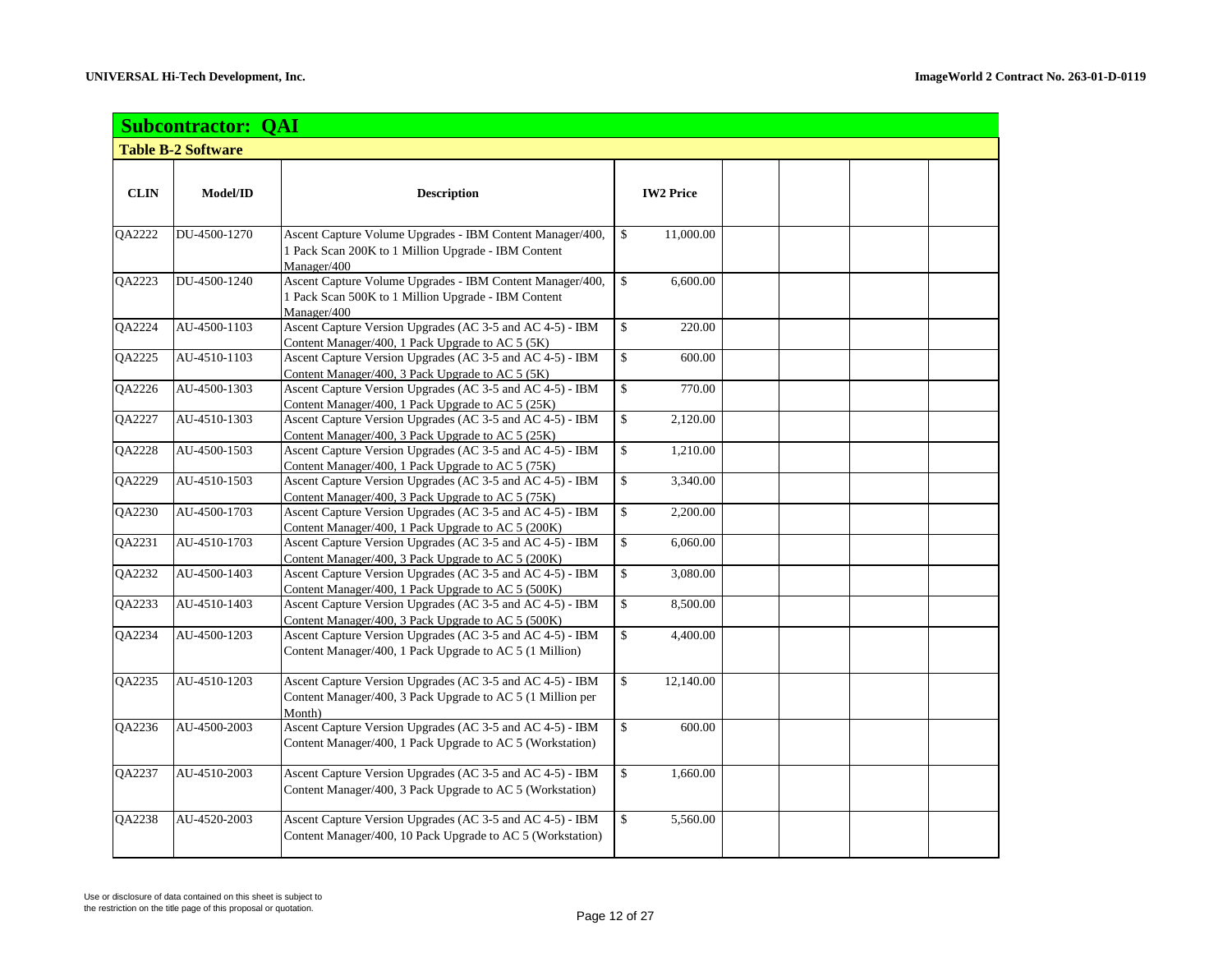|               | <b>Subcontractor: QAI</b> |                                                                                                                                     |                              |  |  |
|---------------|---------------------------|-------------------------------------------------------------------------------------------------------------------------------------|------------------------------|--|--|
|               | <b>Table B-2 Software</b> |                                                                                                                                     |                              |  |  |
|               |                           |                                                                                                                                     |                              |  |  |
| <b>CLIN</b>   | Model/ID                  | <b>Description</b>                                                                                                                  | <b>IW2 Price</b>             |  |  |
| QA2239        | AU-4500-5003              | Ascent Capture Version Upgrades (AC 3-5 and AC 4-5) - IBM<br>Content Manager/400, 1 Pack Upgrade to AC 5 (Custom<br>Module)         | \$<br>170.00                 |  |  |
| QA2240        | AU-4510-5003              | Ascent Capture Version Upgrades (AC 3-5 and AC 4-5) - IBM<br>Content Manager/400, 3 Pack Upgrade to AC 5 (Custom<br>Module)         | \$<br>470.00                 |  |  |
| QA2241        | AC-5500-1100              | Ascent Capture v5.5 Scan Station License - FileNET Image<br>Services, 1 Pack Scan 5K per Month - FileNET Image Services             | \$<br>1,100.00               |  |  |
| QA2242        | AC-5510-1100              | Ascent Capture v5.5 Scan Station License - FileNET Image<br>Services, 3 Pack Scan 5K per Month - FileNET Image Services             | \$<br>3,030.00               |  |  |
| QA2243        | AC-5500-1300              | Ascent Capture v5.5 Scan Station License - FileNET Image<br>Services, 1 Pack Scan 25K per Month - FileNET Image Services            | \$<br>3,850.00               |  |  |
| QA2244        | AC-5510-1300              | Ascent Capture v5.5 Scan Station License - FileNET Image<br>Services, 3 Pack Scan 25K per Month - FileNET Image Services            | \$<br>10,600.00              |  |  |
| QA2245        | AC-5500-1500              | Ascent Capture v5.5 Scan Station License - FileNET Image<br>Services, 1 Pack Scan 75K per Month - FileNET Image Services            | \$<br>6,050.00               |  |  |
| QA2246        | AC-5510-1500              | Ascent Capture v5.5 Scan Station License - FileNET Image<br>Services, 3 Pack Scan 75K per Month - FileNET Image Services            | $\overline{\$}$<br>16,700.00 |  |  |
| QA2247        | AC-5500-1700              | Ascent Capture v5.5 Scan Station License - FileNET Image<br>Services, 1 Pack Scan 200K per Month - FileNET Image<br><b>Services</b> | \$<br>11,000.00              |  |  |
| QA2248        | AC-5510-1700              | Ascent Capture v5.5 Scan Station License - FileNET Image<br>Services, 3 Pack Scan 200K per Month - FileNET Image<br><b>Services</b> | \$<br>30,300.00              |  |  |
| QA2249        | AC-5500-1400              | Ascent Capture v5.5 Scan Station License - FileNET Image<br>Services, 1 Pack Scan 500K per Month - FileNET Image<br><b>Services</b> | \$<br>15,400.00              |  |  |
| QA2250        | AC-5510-1400              | Ascent Capture v5.5 Scan Station License - FileNET Image<br>Services, 3 Pack Scan 500K per Month - FileNET Image<br><b>Services</b> | \$<br>42,500.00              |  |  |
| QA2251        | AC-5500-1200              | Ascent Capture v5.5 Scan Station License - FileNET Image<br>Services, 1 Pack Scan 1 Million per Month - FileNET Image<br>Services   | \$<br>22,000.00              |  |  |
| <b>OA2252</b> | AC-5510-1210              | Ascent Capture v5.5 Scan Station License - FileNET Image<br>Services, 3 Pack Scan 1 Million per Month - FileNET Image<br>Services   | \$<br>60,700.00              |  |  |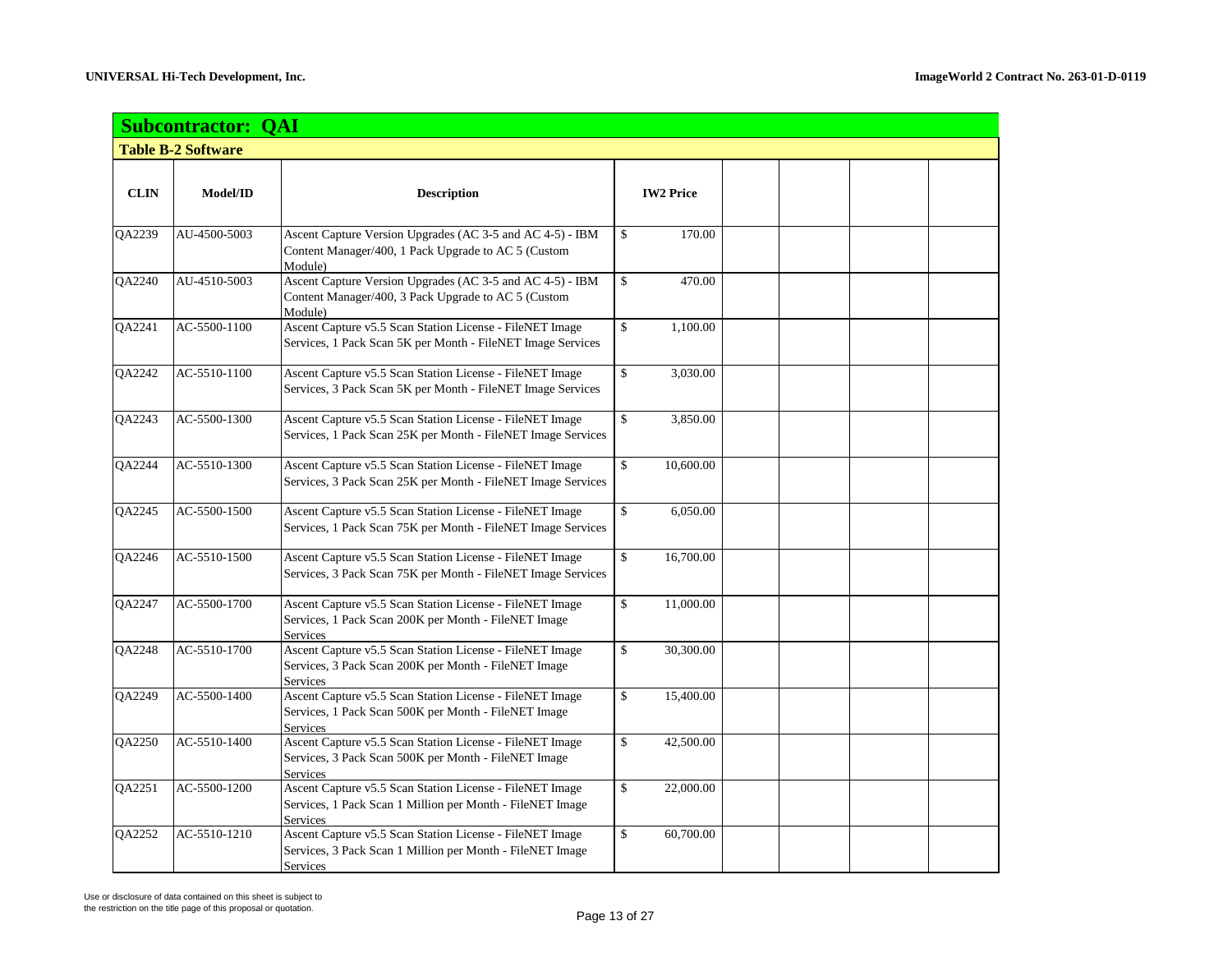|               | <b>Subcontractor: QAI</b> |                                                             |                  |  |  |
|---------------|---------------------------|-------------------------------------------------------------|------------------|--|--|
|               | <b>Table B-2 Software</b> |                                                             |                  |  |  |
|               |                           |                                                             |                  |  |  |
| <b>CLIN</b>   | Model/ID                  | <b>Description</b>                                          | <b>IW2 Price</b> |  |  |
|               |                           |                                                             |                  |  |  |
| QA2253        | AC-5500-2000              | Ascent Capture v5.5 Workstation License - FileNET Image     | \$<br>3,000.00   |  |  |
|               |                           | Services, 1 Pack Workstation - FileNET Image Services       |                  |  |  |
| QA2254        | AC-5510-2000              | Ascent Capture v5.5 Workstation License - FileNET Image     | \$<br>8,300.00   |  |  |
|               |                           | Services, 3 Pack Workstation - FileNET Image Services       |                  |  |  |
| QA2255        | AC-5520-2000              | Ascent Capture v5.5 Workstation License - FileNET Image     | \$<br>27,800.00  |  |  |
|               |                           | Services, 10 Pack Workstation - FileNET Image Services      |                  |  |  |
| QA2256        | AC-5500-1600              | Ascent Capture v5.5 Page Count License - FileNET Image      | \$<br>3,850.00   |  |  |
|               |                           | Services, 1 Pack Scan 300K Page Count - FileNET Image       |                  |  |  |
|               |                           | <b>Services</b>                                             |                  |  |  |
| QA2257        | AC-5510-1600              | Ascent Capture v5.5 Page Count License - FileNET Image      | \$<br>10,600.00  |  |  |
|               |                           | Services, 3 Pack Scan 300K Page Count - FileNET Image       |                  |  |  |
|               |                           | Services                                                    |                  |  |  |
| <b>OA2258</b> | AC-5500-1800              | Ascent Capture v5.5 Page Count License - FileNET Image      | \$<br>6,050.00   |  |  |
|               |                           | Services, 1 Pack Scan 1 Million Page Count - FileNET Image  |                  |  |  |
|               |                           | Services                                                    |                  |  |  |
| QA2259        | AC-5510-1800              | Ascent Capture v5.5 Page Count License - FileNET Image      | \$<br>16,700.00  |  |  |
|               |                           | Services, 3 Pack Scan 1 Million Page Count - FileNET Image  |                  |  |  |
|               |                           | <b>Services</b>                                             |                  |  |  |
| QA2260        | AC-5500-5000              | Ascent Capture v5.5 Custom Module License - FileNET Image   | \$<br>850.00     |  |  |
|               |                           | Services, 1 Pack Custom Module - FileNET Image Services     |                  |  |  |
| QA2261        | AC-5510-5000              | Ascent Capture v5.5 Custom Module License - FileNET Image   | \$<br>2,350.00   |  |  |
|               |                           | Services, 3 Pack Custom Module - FileNET Image Services     |                  |  |  |
|               |                           |                                                             |                  |  |  |
| QA2262        | DU-5500-1310              | Ascent Capture Volume Upgrades - FileNET Image Services, 1  | \$<br>2,750.00   |  |  |
|               |                           | Pack Scan 5K to 25K Upgrade - FileNET Image Services        |                  |  |  |
| QA2263        | DU-5500-1510              | Ascent Capture Volume Upgrades - FileNET Image Services, 1  | \$<br>4,950.00   |  |  |
|               |                           | Pack Scan 5K to 75K Upgrade - FileNET Image Services        |                  |  |  |
| QA2264        | DU-5500-1710              | Ascent Capture Volume Upgrades - FileNET Image Services, 1  | \$<br>9,900.00   |  |  |
|               |                           | Pack Scan 5K to 200K Upgrade - FileNET Image Services       |                  |  |  |
| QA2265        | DU-5500-1410              | Ascent Capture Volume Upgrades - FileNET Image Services, 1  | \$<br>14,300.00  |  |  |
|               |                           | Pack Scan 5K to 500K Upgrade - FileNET Image Services       |                  |  |  |
| QA2266        | DU-6500-1210              | Ascent Capture Volume Upgrades - FileNET Image Services, 1  | \$<br>20,900.00  |  |  |
|               |                           | Pack Scan 5K to 1 Million per Month Upgrade - FileNET Image |                  |  |  |
|               |                           | <b>Services</b>                                             |                  |  |  |
| QA2267        | DU-5500-1530              | Ascent Capture Volume Upgrades - FileNET Image Services, 1  | \$<br>2,200.00   |  |  |
|               |                           | Pack Scan 25K to 75K Upgrade - FileNET Image Services       |                  |  |  |
| QA2268        | DU-5500-1730              | Ascent Capture Volume Upgrades - FileNET Image Services, 1  | \$<br>7,150.00   |  |  |
|               |                           | Pack Scan 25K to 200K Upgrade - FileNET Image Services      |                  |  |  |
| QA2269        | DU-5500-1430              | Ascent Capture Volume Upgrades - FileNET Image Services, 1  | \$<br>11,550.00  |  |  |
|               |                           | Pack Scan 25K to 500K Upgrade - FileNET Image Services      |                  |  |  |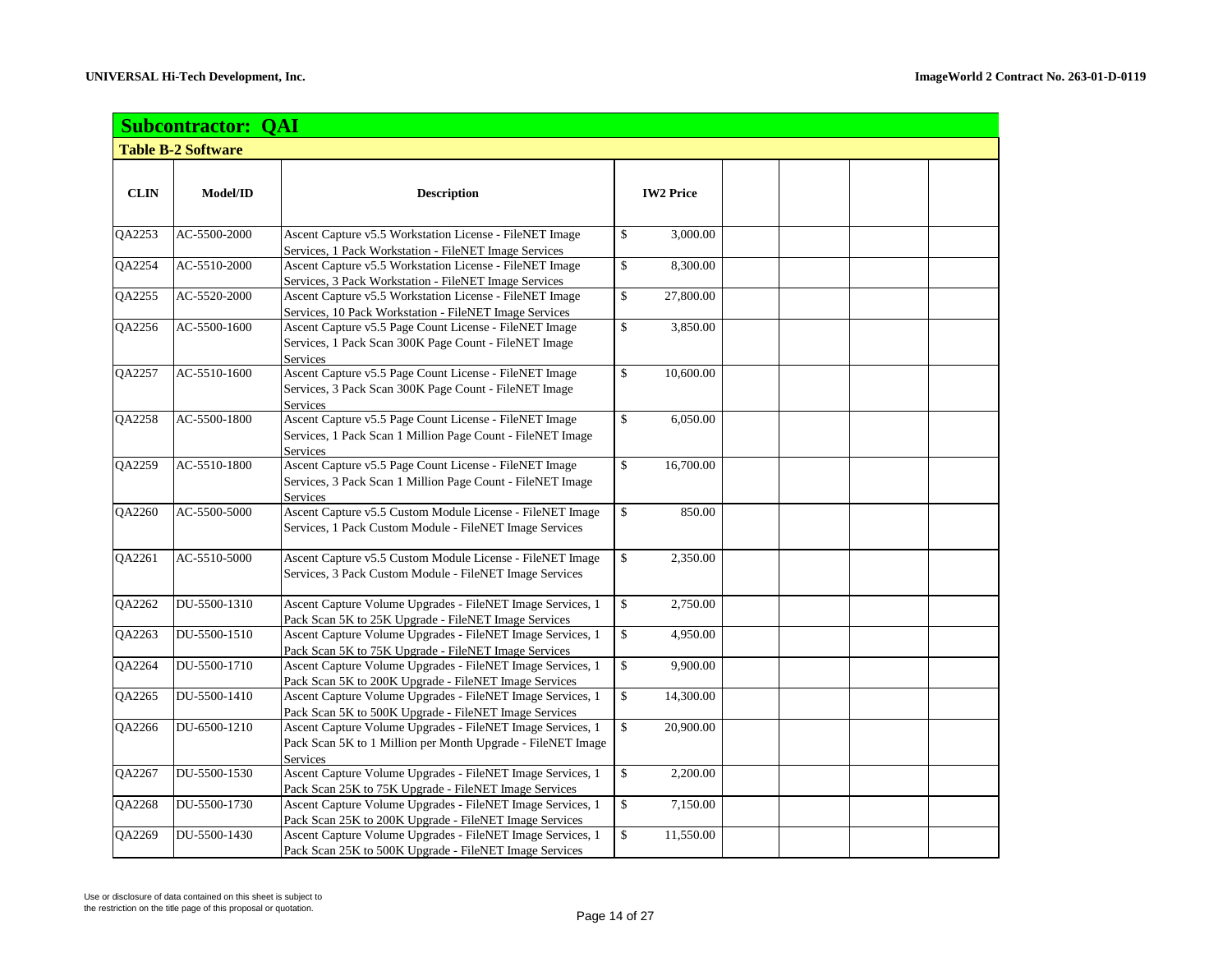|             | <b>Subcontractor: QAI</b> |                                                                                                                                                |                          |  |
|-------------|---------------------------|------------------------------------------------------------------------------------------------------------------------------------------------|--------------------------|--|
|             | <b>Table B-2 Software</b> |                                                                                                                                                |                          |  |
|             |                           |                                                                                                                                                |                          |  |
| <b>CLIN</b> | Model/ID                  | <b>Description</b>                                                                                                                             | <b>IW2 Price</b>         |  |
|             |                           |                                                                                                                                                |                          |  |
| QA2270      | DU-5500-1230              | Ascent Capture Volume Upgrades - FileNET Image Services, 1<br>Pack Scan 25K to 1 Million per Month Upgrade - FileNET<br><b>Image Services</b>  | \$<br>18,150.00          |  |
| QA2271      | DU-5500-1750              | Ascent Capture Volume Upgrades - FileNET Image Services, 1<br>Pack Scan 75K to 200K Upgrade - FileNET Image Services                           | \$<br>4,950.00           |  |
| QA2272      | DU-5500-1450              | Ascent Capture Volume Upgrades - FileNET Image Services, 1<br>Pack Scan 75K to 500K Upgrade - FileNET Image Services                           | $\mathbb{S}$<br>9,350.00 |  |
| QA2273      | DU-5500-1250              | Ascent Capture Volume Upgrades - FileNET Image Services, 1<br>Pack Scan 75K to 1 Million per Month Upgrade - FileNET<br><b>Image Services</b>  | \$<br>15,950.00          |  |
| QA2274      | DU-5500-1470              | Ascent Capture Volume Upgrades - FileNET Image Services, 1<br>Pack Scan 200K to 500K Upgrade - FileNET Image Services                          | \$<br>4,400.00           |  |
| QA2275      | DU-5500-1270              | Ascent Capture Volume Upgrades - FileNET Image Services, 1<br>Pack Scan 200K to 1 million per month Upgrade - FileNET<br><b>Image Services</b> | \$<br>11,000.00          |  |
| QA2276      | DU-5500-1240              | Ascent Capture Volume Upgrades - FileNET Image Services, 1<br>Pack Scan 500K to 1 million Upgrade - FileNET Image Services                     | \$<br>6,600.00           |  |
| QA2277      | AU-5500-1103              | Ascent Capture Version Upgrades (AC 3-5 and AC 4-5) -<br>FileNet Image Services, 1 Pack Upgrade to AC 5 (5K)                                   | \$<br>220.00             |  |
| QA2278      | AU-5510-1103              | Ascent Capture Version Upgrades (AC 3-5 and AC 4-5) -<br>FileNet Image Services, 3 Pack Upgrade to AC 5 (5K)                                   | \$<br>600.00             |  |
| QA2279      | AU-5500-1303              | Ascent Capture Version Upgrades (AC 3-5 and AC 4-5) -<br>FileNet Image Services, 1 Pack Upgrade to AC 5 (25K)                                  | \$<br>770.00             |  |
| QA2280      | AU-5510-1303              | Ascent Capture Version Upgrades (AC 3-5 and AC 4-5) -<br>FileNet Image Services, 3 Pack Upgrade to AC 5 (25K)                                  | \$<br>2,120.00           |  |
| QA2281      | AU-5500-1503              | Ascent Capture Version Upgrades (AC 3-5 and AC 4-5) -<br>FileNet Image Services, 1 Pack Upgrade to AC 5 (75K)                                  | \$<br>1,210.00           |  |
| QA2282      | AU-5510-1503              | Ascent Capture Version Upgrades (AC 3-5 and AC 4-5) -<br>FileNet Image Services, 3 Pack Upgrade to AC 5 (75K)                                  | \$<br>3,340.00           |  |
| QA2283      | AU-5500-1703              | Ascent Capture Version Upgrades (AC 3-5 and AC 4-5) -<br>FileNet Image Services, 1 Pack Upgrade to AC 5 (200K)                                 | \$<br>2,200.00           |  |
| QA2284      | AU-5510-1703              | Ascent Capture Version Upgrades (AC 3-5 and AC 4-5) -<br>FileNet Image Services, 3 Pack Upgrade to AC 5 (200K)                                 | \$<br>6,060.00           |  |
| QA2285      | AU-5500-1403              | Ascent Capture Version Upgrades (AC 3-5 and AC 4-5) -<br>FileNet Image Services, 1 Pack Upgrade to AC 5 (500K)                                 | \$<br>3,080.00           |  |
| QA2286      | AU-4510-1403              | Ascent Capture Version Upgrades (AC 3-5 and AC 4-5) -<br>FileNet Image Services, 3 Pack Upgrade to AC 5 (500K)                                 | \$<br>8,500.00           |  |
| QA2287      | AU-5500-1203              | Ascent Capture Version Upgrades (AC 3-5 and AC 4-5) -<br>FileNet Image Services, 1 Pack Upgrade to AC 5 (1 Million per<br>Month)               | \$<br>4,400.00           |  |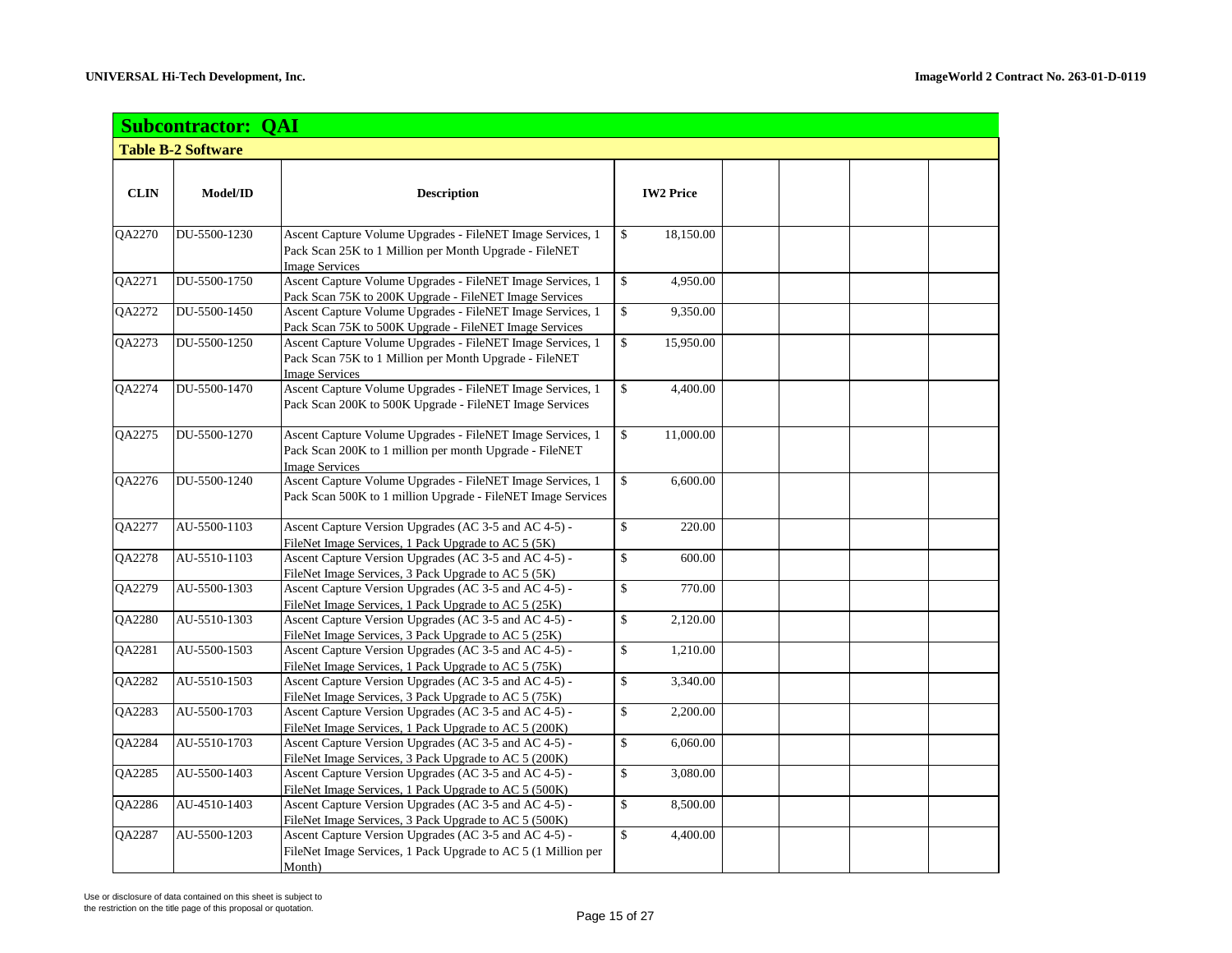|             | <b>Subcontractor: QAI</b> |                                                                                                                                        |                                       |  |  |
|-------------|---------------------------|----------------------------------------------------------------------------------------------------------------------------------------|---------------------------------------|--|--|
|             | <b>Table B-2 Software</b> |                                                                                                                                        |                                       |  |  |
|             |                           |                                                                                                                                        |                                       |  |  |
| <b>CLIN</b> | Model/ID                  | <b>Description</b>                                                                                                                     | <b>IW2 Price</b>                      |  |  |
| QA2288      | AU-5510-1203              | Ascent Capture Version Upgrades (AC 3-5 and AC 4-5) -<br>FileNet Image Services, 3 Pack Upgrade to AC 5 (1 million per<br>month)       | \$<br>12,140.00                       |  |  |
| QA2289      | AU-5500-2003              | Ascent Capture Version Upgrades (AC 3-5 and AC 4-5) -<br>FileNet Image Services, 1 Pack Upgrade to AC 5 (Workstation)                  | $\mathsf{\$}$<br>600.00               |  |  |
| QA2290      | AU-5510-2003              | Ascent Capture Version Upgrades (AC 3-5 and AC 4-5) -<br>FileNet Image Services, 3 Pack Upgrade to AC 5 (Workstation)                  | \$<br>1,660.00                        |  |  |
| QA2291      | AU-5520-2003              | Ascent Capture Version Upgrades (AC 3-5 and AC 4-5) -<br>FileNet Image Services, 10 Pack Upgrade to AC 5 (Workstation)                 | $\mathsf{\$}$<br>5,560.00             |  |  |
| QA2292      | AU-5500-5003              | Ascent Capture Version Upgrades (AC 3-5 and AC 4-5) -<br>FileNet Image Services, 1 Pack Upgrade to AC 5 (Custom<br>Module)             | \$<br>170.00                          |  |  |
| QA2293      | AU-5510-5003              | Ascent Capture Version Upgrades (AC 3-5 and AC 4-5) -<br>FileNet Image Services, 3 Pack Upgrade to AC 5 (Custom<br>Module)             | \$<br>470.00                          |  |  |
| QA2294      | AC-6500-1100              | Ascent Capture v5.5 Scan Station License - FileNET Content<br>Services, 1 Pack Scan 5K per Month - FileNET Content Services            | \$<br>1,100.00                        |  |  |
| QA2295      | AC-6510-1100              | Ascent Capture v5.5 Scan Station License - FileNET Content<br>Services, 3 Pack Scan 5K per Month - FileNET Content Services            | $\overline{\mathcal{L}}$<br>3,030.00  |  |  |
| QA2296      | AC-6500-1300              | Ascent Capture v5.5 Scan Station License - FileNET Content<br>Services, 1 Pack Scan 25K per Month - FileNET Content<br><b>Services</b> | \$<br>3,850.00                        |  |  |
| QA2297      | AC-6510-1300              | Ascent Capture v5.5 Scan Station License - FileNET Content<br>Services, 3 Pack Scan 25K per Month - FileNET Content<br><b>Services</b> | \$<br>10,600.00                       |  |  |
| QA2298      | AC-6500-1500              | Ascent Capture v5.5 Scan Station License - FileNET Content<br>Services, 1 Pack Scan 75K per Month - FileNET Content<br><b>Services</b> | \$<br>6,050.00                        |  |  |
| QA2299      | AC-6510-1500              | Ascent Capture v5.5 Scan Station License - FileNET Content<br>Services, 3 Pack Scan 75K per Month - FileNET Content<br><b>Services</b> | $\overline{\mathcal{L}}$<br>16,700.00 |  |  |
| QA2300      | AC-6500-1700              | Ascent Capture v5.5 Scan Station License - FileNET Content<br>Services, 1 Pack Scan 200K per Month - FileNET Content<br>Services       | \$<br>11,000.00                       |  |  |
| QA2301      | AC-6510-1700              | Ascent Capture v5.5 Scan Station License - FileNET Content<br>Services, 3 Pack Scan 200K per Month - FileNET Content<br>Services       | \$<br>30,300.00                       |  |  |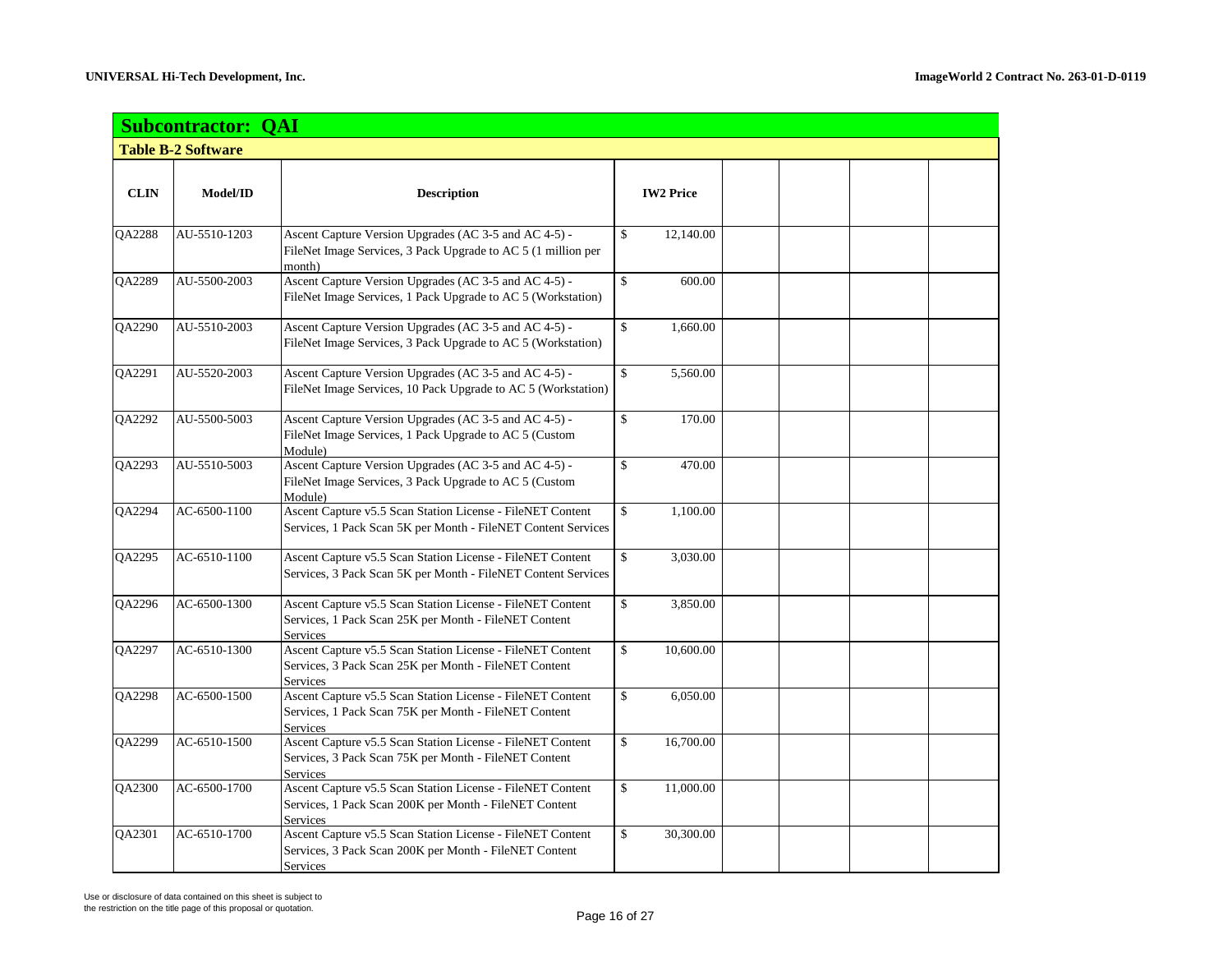|             | <b>Subcontractor: QAI</b> |                                                                                                                                             |                          |  |  |
|-------------|---------------------------|---------------------------------------------------------------------------------------------------------------------------------------------|--------------------------|--|--|
|             | <b>Table B-2 Software</b> |                                                                                                                                             |                          |  |  |
| <b>CLIN</b> | Model/ID                  | <b>Description</b>                                                                                                                          | <b>IW2 Price</b>         |  |  |
| QA2302      | AC-6500-1400              | Ascent Capture v5.5 Scan Station License - FileNET Content<br>Services, 1 Pack Scan 500K per Month - FileNET Content<br>Services            | \$<br>15,400.00          |  |  |
| QA2303      | AC-6510-1400              | Ascent Capture v5.5 Scan Station License - FileNET Content<br>Services, 3 Pack Scan 500K per Month - FileNET Content<br>Services            | \$<br>42,500.00          |  |  |
| QA2304      | AC-6500-1200              | Ascent Capture v5.5 Scan Station License - FileNET Content<br>Services, 1 Pack Scan 1 Million per Month - FileNET Content<br>Services       | \$<br>22,000.00          |  |  |
| QA2305      | AC-6510-1200              | Ascent Capture v5.5 Scan Station License - FileNET Content<br>Services, 3 Pack Scan 1 Million per Month - FileNET Content<br>Services       | \$<br>60,700.00          |  |  |
| QA2306      | AC-6500-2000              | Ascent Capture v5.5 Workstation License - FileNET Content<br>Services, 1 Pack Workstation - FileNET Content Services                        | \$<br>3,000.00           |  |  |
| QA2307      | AC-6510-2000              | Ascent Capture v5.5 Workstation License - FileNET Content<br>Services, 3 Pack Workstation - FileNET Content Services                        | \$<br>8,300.00           |  |  |
| QA2308      | AC-6520-2000              | Ascent Capture v5.5 Workstation License - FileNET Content<br>Services, 10 Pack Workstation - FileNET Content Services                       | \$<br>27,800.00          |  |  |
| QA2309      | AC-6500-1600              | Ascent Capture v5.5 Page Count License - FileNET Content<br>Services, 1 Pack Scan 300K Page Count - FileNET Content<br><b>Services</b>      | \$<br>3,850.00           |  |  |
| QA2310      | AC-6510-1600              | Ascent Capture v5.5 Page Count License - FileNET Content<br>Services, 3 Pack Scan 300K Page Count - FileNET Content<br><b>Services</b>      | \$<br>10,600.00          |  |  |
| QA2311      | AC-6500-1800              | Ascent Capture v5.5 Page Count License - FileNET Content<br>Services, 1 Pack Scan 1 Million Page Count - FileNET Content<br>Services        | \$<br>6,050.00           |  |  |
| QA2312      | AC-6510-1800              | Ascent Capture v5.5 Page Count License - FileNET Content<br>Services, 3 Pack Scan 1 Million Page Count - FileNET Content<br><b>Services</b> | \$<br>16,700.00          |  |  |
| QA2313      | AC-6500-5000              | Ascent Capture v5.5 Custom Module License - FileNET Content<br>Services, 1 Pack Custom Module - FileNET Content Services                    | \$<br>850.00             |  |  |
| QA2314      | AC-6510-5000              | Ascent Capture v5.5 Custom Module License - FileNET Content<br>Services, 3 Pack Custom Module - FileNET Content Services                    | $\mathbb{S}$<br>2,350.00 |  |  |
| QA2315      | DU-6500-1310              | Ascent Capture Volume Upgrades - FileNET Content Services, 1   \$<br>Pack Scan 5K to 25K Upgrade - FileNET Content Services                 | 2,750.00                 |  |  |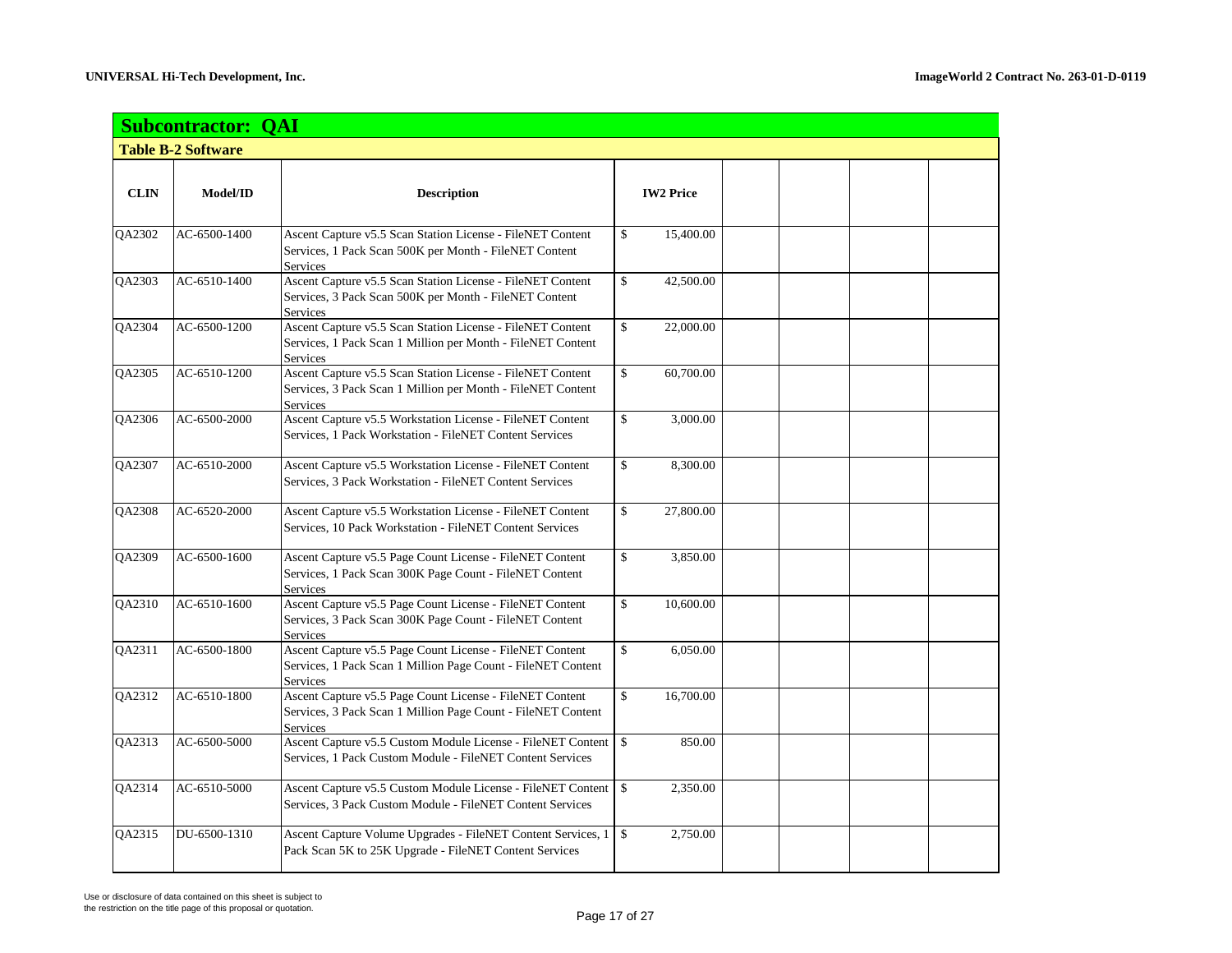|             | <b>Subcontractor: QAI</b> |                                                                                                                                                    |                           |  |  |
|-------------|---------------------------|----------------------------------------------------------------------------------------------------------------------------------------------------|---------------------------|--|--|
|             | <b>Table B-2 Software</b> |                                                                                                                                                    |                           |  |  |
| <b>CLIN</b> | Model/ID                  | <b>Description</b>                                                                                                                                 | <b>IW2 Price</b>          |  |  |
| QA2316      | DU-6500-1510              | Ascent Capture Volume Upgrades - FileNET Content Services, 1<br>Pack Scan 5K to 75K Upgrade - FileNET Content Services                             | \$<br>4,950.00            |  |  |
| QA2317      | DU-6500-1710              | Ascent Capture Volume Upgrades - FileNET Content Services, 1<br>Pack Scan 5K to 200K Upgrade - FileNET Content Services                            | \$<br>9,900.00            |  |  |
| QA2318      | DU-6500-1410              | Ascent Capture Volume Upgrades - FileNET Content Services, 1<br>Pack Scan 5K to 500K Upgrade - FileNET Content Services                            | 14,300.00<br>\$           |  |  |
| QA2319      | DU-6500-1210              | Ascent Capture Volume Upgrades - FileNET Content Services, 1<br>Pack Scan 5K to 1 Million per Month Upgrade - FileNET<br><b>Content Services</b>   | $\mathbb{S}$<br>20,900.00 |  |  |
| QA2320      | DU-6500-1530              | Ascent Capture Volume Upgrades - FileNET Content Services, 1<br>Pack Scan 25K to 75K Upgrade - FileNET Content Services                            | \$<br>2,200.00            |  |  |
| QA2321      | DU-6500-1730              | Ascent Capture Volume Upgrades - FileNET Content Services, 1<br>Pack Scan 25K to 200K Upgrade - FileNET Content Services                           | \$<br>7,150.00            |  |  |
| QA2322      | DU-6500-1430              | Ascent Capture Volume Upgrades - FileNET Content Services, 1<br>Pack Scan 25K to 500K Upgrade - FileNET Content Services                           | \$<br>11,550.00           |  |  |
| QA2323      | DU-6500-1230              | Ascent Capture Volume Upgrades - FileNET Content Services, 1<br>Pack Scan 25K to 1 Million per Month Upgrade - FileNET<br><b>Content Services</b>  | \$<br>18,150.00           |  |  |
| QA2324      | DU-6500-1750              | Ascent Capture Volume Upgrades - FileNET Content Services, 1<br>Pack Scan 75K to 200K Upgrade - FileNET Content Services                           | \$<br>4,950.00            |  |  |
| QA2325      | DU-6500-1450              | Ascent Capture Volume Upgrades - FileNET Content Services, 1<br>Pack Scan 75K to 500K Upgrade - FileNET Content Services                           | \$<br>9,350.00            |  |  |
| QA2326      | DU-6500-1250              | Ascent Capture Volume Upgrades - FileNET Content Services, 1<br>Pack Scan 75K to 1 Million per Month Upgrade - FileNET<br><b>Content Services</b>  | \$<br>15,950.00           |  |  |
| QA2327      | DU-6500-1470              | Ascent Capture Volume Upgrades - FileNET Content Services, 1<br>Pack Scan 200K to 500K Upgrade - FileNET Content Services                          | \$<br>4,400.00            |  |  |
| QA2328      | DU-6500-1270              | Ascent Capture Volume Upgrades - FileNET Content Services, 1<br>Pack Scan 200K to 1 Million per Month Upgrade - FileNET<br><b>Content Services</b> | $\mathbb{S}$<br>11,000.00 |  |  |
| QA2329      | DU-6500-1240              | Ascent Capture Volume Upgrades - FileNET Content Services, 1<br>Pack Scan 500K to 1 Million per Month Upgrade - FileNET<br><b>Content Services</b> | \$<br>6,600.00            |  |  |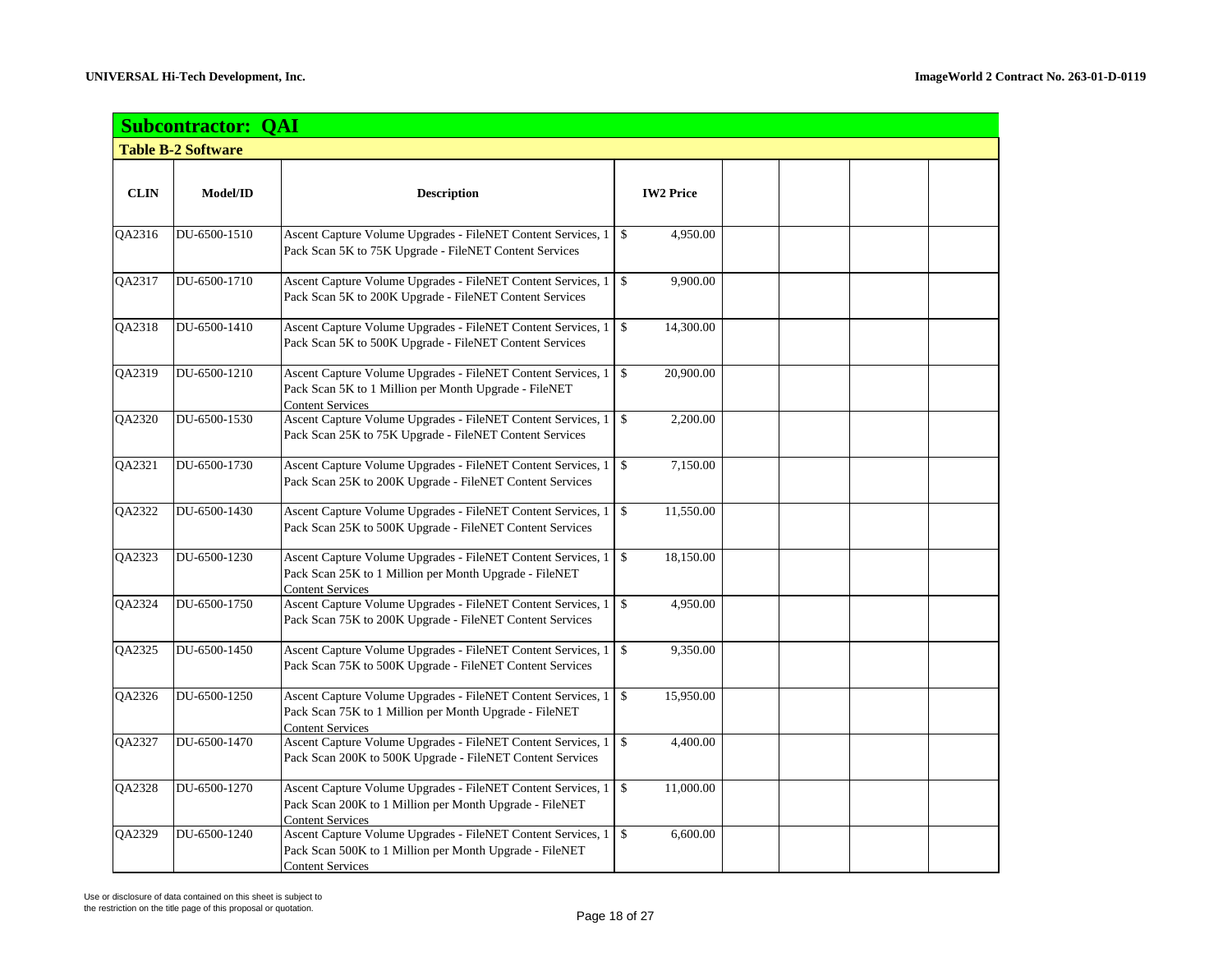| <b>Subcontractor: QAI</b> |                           |                                                                                                                  |              |                  |  |  |  |  |  |
|---------------------------|---------------------------|------------------------------------------------------------------------------------------------------------------|--------------|------------------|--|--|--|--|--|
|                           | <b>Table B-2 Software</b> |                                                                                                                  |              |                  |  |  |  |  |  |
|                           |                           |                                                                                                                  |              |                  |  |  |  |  |  |
| <b>CLIN</b>               | Model/ID                  | <b>Description</b>                                                                                               |              | <b>IW2 Price</b> |  |  |  |  |  |
| QA2330                    | AU-6500-1103              | Ascent Capture Version Upgrades (AC 3-5 and AC 4-5) -                                                            | \$           | 220.00           |  |  |  |  |  |
|                           |                           | FileNet Content Services, 1 Pack Upgrade to AC 5 (5K)                                                            |              |                  |  |  |  |  |  |
| QA2331                    | AU-6510-1103              | Ascent Capture Version Upgrades (AC 3-5 and AC 4-5) -                                                            | \$           | 600.00           |  |  |  |  |  |
|                           |                           | FileNet Content Services, 3 Pack Upgrade to AC 5 (5K)                                                            |              |                  |  |  |  |  |  |
| QA2332                    | AU-6500-1303              | Ascent Capture Version Upgrades (AC 3-5 and AC 4-5) -                                                            | \$           | 770.00           |  |  |  |  |  |
|                           |                           | FileNet Content Services, 1 Pack Upgrade to AC 5 (25K)                                                           |              |                  |  |  |  |  |  |
| QA2333                    | AU-6510-1303              | Ascent Capture Version Upgrades (AC 3-5 and AC 4-5) -                                                            | \$           | 2,120.00         |  |  |  |  |  |
|                           |                           | FileNet Content Services, 3 Pack Upgrade to AC 5 (25K)                                                           |              |                  |  |  |  |  |  |
| QA2334                    | AU-6500-1503              | Ascent Capture Version Upgrades (AC 3-5 and AC 4-5) -                                                            | \$           | 1,210.00         |  |  |  |  |  |
|                           |                           | FileNet Content Services, 1 Pack Upgrade to AC 5 (75K)                                                           |              |                  |  |  |  |  |  |
| QA2335                    | AU-6510-1503              | Ascent Capture Version Upgrades (AC 3-5 and AC 4-5) -                                                            | \$           | 3,340.00         |  |  |  |  |  |
|                           |                           | FileNet Content Services, 3 Pack Upgrade to AC 5 (75K)                                                           |              |                  |  |  |  |  |  |
| QA2336                    | AU-6500-1703              | Ascent Capture Version Upgrades (AC 3-5 and AC 4-5) -                                                            | \$           | 2,200.00         |  |  |  |  |  |
|                           |                           | FileNet Content Services, 1 Pack Upgrade to AC 5 (200K)                                                          |              |                  |  |  |  |  |  |
| QA2337                    | AU-6510-1703              | Ascent Capture Version Upgrades (AC 3-5 and AC 4-5) -                                                            | \$           | 6,060.00         |  |  |  |  |  |
| QA2338                    | AU-6500-1403              | FileNet Content Services, 3 Pack Upgrade to AC 5 (200K)<br>Ascent Capture Version Upgrades (AC 3-5 and AC 4-5) - | \$           | 3.080.00         |  |  |  |  |  |
|                           |                           | FileNet Content Services, 1 Pack Upgrade to AC 5 (500K)                                                          |              |                  |  |  |  |  |  |
| QA2339                    | AU-6510-1403              | Ascent Capture Version Upgrades (AC 3-5 and AC 4-5) -                                                            | \$           | 8,500.00         |  |  |  |  |  |
|                           |                           | FileNet Content Services, 3 Pack Upgrade to AC 5 (500K)                                                          |              |                  |  |  |  |  |  |
| QA2340                    | AU-6500-1203              | Ascent Capture Version Upgrades (AC 3-5 and AC 4-5) -                                                            | \$           | 4,400.00         |  |  |  |  |  |
|                           |                           | FileNet Content Services, 1 Pack Upgrade to AC 5 (1 Million per                                                  |              |                  |  |  |  |  |  |
|                           |                           | Month)                                                                                                           |              |                  |  |  |  |  |  |
| QA2341                    | AU-6510-1203              | Ascent Capture Version Upgrades (AC 3-5 and AC 4-5) -                                                            | $\mathbb{S}$ | 12,140.00        |  |  |  |  |  |
|                           |                           | FileNet Content Services, 3 Pack Upgrade to AC 5 (1 million per                                                  |              |                  |  |  |  |  |  |
|                           |                           | month)                                                                                                           |              |                  |  |  |  |  |  |
| QA2342                    | AU-6500-2003              | Ascent Capture Version Upgrades (AC 3-5 and AC 4-5) -                                                            | \$           | 600.00           |  |  |  |  |  |
|                           |                           | FileNet Content Services, 1 Pack Upgrade to AC 5 (Workstation)                                                   |              |                  |  |  |  |  |  |
|                           |                           |                                                                                                                  |              |                  |  |  |  |  |  |
| <b>OA2343</b>             | AU-6510-2003              | Ascent Capture Version Upgrades (AC 3-5 and AC 4-5) -                                                            | \$           | 1,660.00         |  |  |  |  |  |
|                           |                           | FileNet Content Services, 3 Pack Upgrade to AC 5 (Workstation)                                                   |              |                  |  |  |  |  |  |
|                           |                           |                                                                                                                  |              |                  |  |  |  |  |  |
| QA2344                    | AU-6520-2003              | Ascent Capture Version Upgrades (AC 3-5 and AC 4-5) -                                                            | \$           | 5,560.00         |  |  |  |  |  |
|                           |                           | FileNet Content Services, 10 Pack Upgrade to AC 5                                                                |              |                  |  |  |  |  |  |
|                           |                           | (Workstation)                                                                                                    |              |                  |  |  |  |  |  |
| QA2345                    | AU-6500-5003              | Ascent Capture Version Upgrades (AC 3-5 and AC 4-5) -                                                            | \$           | 170.00           |  |  |  |  |  |
|                           |                           | FileNet Content Services, 1 Pack Upgrade to AC 5 (Custom                                                         |              |                  |  |  |  |  |  |
|                           |                           | Module)<br>Ascent Capture Version Upgrades (AC 3-5 and AC 4-5) -                                                 |              |                  |  |  |  |  |  |
| QA2346                    | AU-6510-5003              | FileNet Content Services, 3 Pack Upgrade to AC 5 (Custom                                                         | \$           | 470.00           |  |  |  |  |  |
|                           |                           | Module)                                                                                                          |              |                  |  |  |  |  |  |
| QA2347                    | AR-1500-1001              | Microsfot SharePoint 2001 Release Script                                                                         | \$           | 1,500.00         |  |  |  |  |  |
| <b>OA2348</b>             | SV-1100-1100              | 1-Pack SVRS Personal                                                                                             | \$           | 295.00           |  |  |  |  |  |

Use or disclosure of data contained on this sheet is subject to

the restriction on the title page of this proposal or quotation.<br>
Page 19 of 27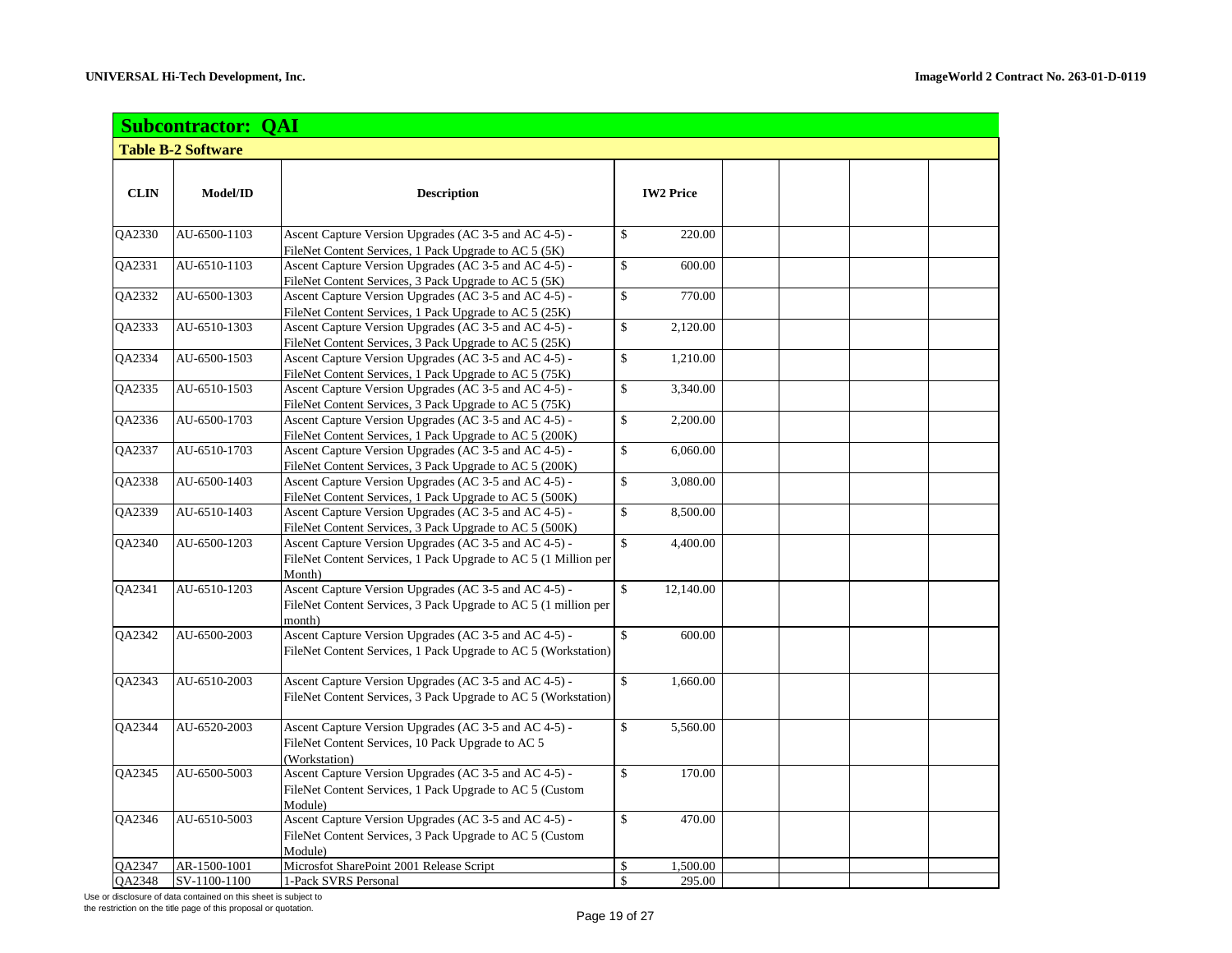|                      | <b>Subcontractor: QAI</b>    |                                                                    |                    |                  |  |  |  |  |  |
|----------------------|------------------------------|--------------------------------------------------------------------|--------------------|------------------|--|--|--|--|--|
|                      | <b>Table B-2 Software</b>    |                                                                    |                    |                  |  |  |  |  |  |
|                      |                              |                                                                    |                    |                  |  |  |  |  |  |
| <b>CLIN</b>          | Model/ID                     | <b>Description</b>                                                 |                    | <b>IW2 Price</b> |  |  |  |  |  |
|                      |                              |                                                                    |                    |                  |  |  |  |  |  |
|                      |                              |                                                                    |                    |                  |  |  |  |  |  |
| QA2349               | SV-1100-1300                 | 1-Pack SVRS Professional                                           | \$                 | 535.00           |  |  |  |  |  |
| QA2350               | SV-1110-1100                 | 3-Pack SVRS Personal                                               | $\mathbf{\hat{S}}$ | 777.00           |  |  |  |  |  |
| QA2351               | SV-1110-1300                 | 3-Pack SVRS Professional                                           | \$<br>\$           | 1,407.00         |  |  |  |  |  |
| QA2352               | ES-5000-9999                 | <b>Upgrade to Enhanced Bar Code</b>                                |                    | 2,495.00         |  |  |  |  |  |
| QA2353               | AU-1500-0001                 | RecoStar Professional 25 cps                                       | \$<br>\$           | 6,750.00         |  |  |  |  |  |
| <b>OA2354</b>        | AU-1500-0002                 | RecoStar Professional 50 cps                                       | \$                 | 12,000.00        |  |  |  |  |  |
| QA2355               | AU-1500-0003                 | RecoStar Professional 100 cps                                      |                    | 20,250.00        |  |  |  |  |  |
| QA2356               | AU-1500-0004                 | RecoStar Professional 250 cps                                      | \$                 | 40,500.00        |  |  |  |  |  |
| QA2357               | CC-0001-0000<br>CC-0010-0000 | 1-Pack End User Support Credits                                    | \$                 | 100.00           |  |  |  |  |  |
| <b>OA2358</b>        |                              | 10-Pack End User Support Credits                                   | \$                 | 950.00           |  |  |  |  |  |
| QA2359               | CC-0025-0000                 | 25-Pack End User Support Credits                                   | \$                 | 2,250.00         |  |  |  |  |  |
| QA2360               | DC-1500-0000                 | <b>Documentation Ascent Capture</b>                                | \$                 | 100.00           |  |  |  |  |  |
| QA2361               | TR-1000-0000                 | Ascent Capture Technical Training - Basic                          | \$                 | 1,495.00         |  |  |  |  |  |
| QA2362               | TR-1000-0001                 | Ascent Capture Technical Training - Advanced                       | \$                 | 495.00           |  |  |  |  |  |
| QA2363               | PS-1000-0000                 | 1 day of Kofax Professional Services consulting                    | \$                 | 1,500.00         |  |  |  |  |  |
| QA2364               | PS-2000-0000                 | <b>Installation and Support Starter Pack</b>                       | \$                 | 9,495.00         |  |  |  |  |  |
| QA2365               | ES-5000-1002                 | Adrenaline Image Processing Software Engine (AIPE) Version<br>3.65 | $\mathbf{\hat{S}}$ | 1,095.00         |  |  |  |  |  |
| QA2366               | UP-5000-1002                 | Upgrade from AIPE v3.x to AIPE v3.65                               | \$                 | 195.00           |  |  |  |  |  |
| QA2367               | ES-5000-9999                 | AIPE 3.65 with the Enhanced Bar Code Bundle                        | \$                 | 2,495.00         |  |  |  |  |  |
| QA2368               | UP-2000-0000                 | Software VRS Upgrade to Version 2.1                                | \$                 | 65.00            |  |  |  |  |  |
| QA2369               | SV-1000-1000                 | Software VRS for Professional Scanners Single License              | \$                 | 535.00           |  |  |  |  |  |
| QA2370               | SV-1000-1500                 | Software VRS for Professional Scanners 5-Pack                      | \$                 | 2,345.00         |  |  |  |  |  |
| QA2371               | SV-1000-2500                 | Software VRS for Professional Scanners 25-Pack                     | \$                 | 8,995.00         |  |  |  |  |  |
| QA2372               | SV-2000-1000                 | Software VRS for Personal Scanners Single License                  | \$                 | 295.00           |  |  |  |  |  |
| QA2373               | SV-2000-1500                 | Software VRS for Personal Scanners 5-Pack                          | $\mathsf{\$}$      | 1,295.00         |  |  |  |  |  |
| QA2374               | SV-2000-2500                 | Software VRS for Personal Scanners 25-Pack                         | \$                 | 4,995.00         |  |  |  |  |  |
| QA2375               | SV-3000-1000                 | Software VRS for Professional Scanners + Adrenaline Image          | $\mathbb{S}$       | 1,295.00         |  |  |  |  |  |
|                      |                              | Processing Engine Single License                                   |                    |                  |  |  |  |  |  |
| $\overline{Q}$ A2376 | SV-3000-1500                 | Software VRS for Professional Scanners + Adrenaline Image          | $\mathbb{S}$       | 5,595.00         |  |  |  |  |  |
|                      |                              | Processing Engine 5-Pack                                           |                    |                  |  |  |  |  |  |
| QA2377               | SV-3000-2500                 | Software VRS for Professionals Scanners + Adrenaline Image         | \$                 | 21,995.00        |  |  |  |  |  |
|                      |                              | Processing Engine 25-Pack                                          |                    |                  |  |  |  |  |  |
| QA2378               | SV-1000-3500                 | Software VRS for Professional Scanners + Adrenaline 450 SCSI       | $\mathbb{S}$       | 685.00           |  |  |  |  |  |
|                      |                              | <b>Scanner Controller</b>                                          |                    |                  |  |  |  |  |  |
| QA2379               | SV-3000-3500                 | Software VRS for Professionals Scanners + Adrenaline Image         | \$                 | 1,545.00         |  |  |  |  |  |
|                      |                              | Processing, Engine + Adrenaline 650 SCSI Scanner Controller        |                    |                  |  |  |  |  |  |
|                      |                              |                                                                    |                    |                  |  |  |  |  |  |
| QA2380               | TK-3000-2202                 | Image Controls 3 Developers Toolkit - Platinum                     | $\mathbb{S}$       | 2,995.00         |  |  |  |  |  |
| QA2381               | DC-3000-2200                 | ImageControls Programmers Guide & Language Reference               | \$                 | 100.00           |  |  |  |  |  |
|                      |                              | Manual v3.0                                                        |                    |                  |  |  |  |  |  |
| QA2382               | DC-3000-2201                 | ImageControls Language Reference Manual v3.0                       | \$                 | 75.00            |  |  |  |  |  |
| QA2383               | AL-1000-0000                 | <b>Alliance Technical Support Program</b>                          | $\mathsf{\$}$      | 795.00           |  |  |  |  |  |

Use or disclosure of data contained on this sheet is subject to

the restriction on the title page of this proposal or quotation. Page 20 of 27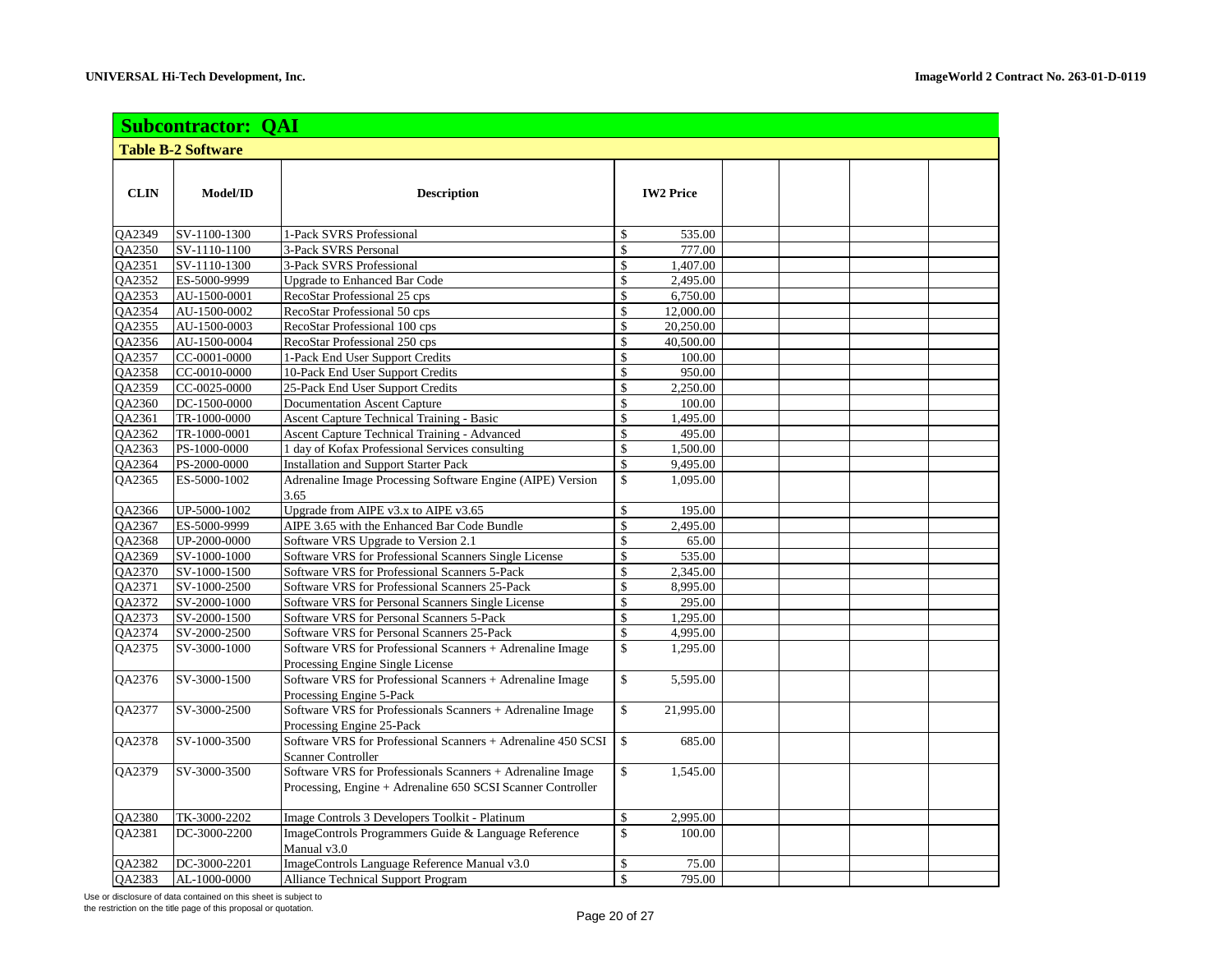|                           |          |                                                                    | <b>Subcontractor: QAI</b> |                  |  |  |  |  |  |  |  |  |
|---------------------------|----------|--------------------------------------------------------------------|---------------------------|------------------|--|--|--|--|--|--|--|--|
| <b>Table B-2 Software</b> |          |                                                                    |                           |                  |  |  |  |  |  |  |  |  |
| <b>CLIN</b>               | Model/ID | <b>Description</b>                                                 |                           | <b>IW2 Price</b> |  |  |  |  |  |  |  |  |
| QA2384                    |          | Alchemy Gold Base Product -Single Build plus Single Search         | \$                        | 5,500.00         |  |  |  |  |  |  |  |  |
| QA2385                    |          | Alchemy Gold - 1 to 5 Searchers (Price per seat)                   | \$                        | 500.00           |  |  |  |  |  |  |  |  |
| OA2386                    |          | Alchemy Gold - 6 to 10 Searchers (Price per seat)                  | $\mathsf{\$}$             | 450.00           |  |  |  |  |  |  |  |  |
| QA2387                    |          | Alchemy Gold - 11 to 25 Searchers (Price per seat)                 | \$                        | 270.00           |  |  |  |  |  |  |  |  |
| <b>OA2388</b>             |          | <b>Alchemy Premium Base Product</b>                                | $\mathsf{\$}$             | 4,000.00         |  |  |  |  |  |  |  |  |
| QA2389                    |          | Alchemy Premium - 2 to 5 Builders (Price per seat)                 | \$                        | 2,100.00         |  |  |  |  |  |  |  |  |
| QA2390                    |          | Alchemy Premium - 6 to 10 Builders (Price per seat)                | \$                        | 1,900.00         |  |  |  |  |  |  |  |  |
| <b>OA2391</b>             |          | Alchemy Premium - 11 to 15 Builders (Price per seat)               | \$                        | 1,700.00         |  |  |  |  |  |  |  |  |
| QA2392                    |          | Alchemy Premium - 16 to 35 Builders (Price per seat)               | \$                        | 1,500.00         |  |  |  |  |  |  |  |  |
| QA2393                    |          | Alchemy Premium - 36 to 50 Builders (Price per seat)               | \$                        | 1,200.00         |  |  |  |  |  |  |  |  |
| QA2394                    |          | Alchemy Premium - 51 to 75 Builders (Price per seat)               | $\mathsf{\$}$             | 1,100.00         |  |  |  |  |  |  |  |  |
| <b>OA2395</b>             |          | Alchemy Premium - 76 to 100 Builders (Price per seat)              | $\mathbf{\hat{S}}$        | 950.00           |  |  |  |  |  |  |  |  |
| QA2396                    |          | Alchemy Premium - 1 to 5 Searchers (Price per seat)                | $\mathsf{\$}$             | 500.00           |  |  |  |  |  |  |  |  |
| QA2397                    |          | Alchemy Premium - 6 to 10 Searchers (Price per seat)               | $\mathsf{\$}$             | 450.00           |  |  |  |  |  |  |  |  |
| QA2398                    |          | Alchemy Premium - 11 to 25 Searchers (Price per seat)              | $\mathbf{\hat{S}}$        | 270.00           |  |  |  |  |  |  |  |  |
| <b>OA2399</b>             |          | Alchemy Premium - 26 to 50 Searchers (Price per seat)              | $\mathbf{\hat{S}}$        | 165.00           |  |  |  |  |  |  |  |  |
| QA2400                    |          | Alchemy Premium - 51 to 100 Searchers (Price per seat)             | \$                        | 152.00           |  |  |  |  |  |  |  |  |
| QA2401                    |          | Alchemy Premium - 101 to 250 Searchers (Price per seat)            | \$                        | 117.00           |  |  |  |  |  |  |  |  |
| QA2402                    |          | Alchemy Premium - above 250 Searchers (Price per seat)             | \$                        | 112.00           |  |  |  |  |  |  |  |  |
| <b>OA2403</b>             |          | Alchemy Pro - 1 Standalone User/Uses Concurrent Access<br>License  | $\mathbf{\hat{S}}$        | 6.600.00         |  |  |  |  |  |  |  |  |
| QA2404                    |          | Alchemy Pro - 2 User Concurrent Server Access License              | \$                        | 9,750.00         |  |  |  |  |  |  |  |  |
| QA2405                    |          | Alchemy Pro - 3 User Concurrent Server Access License              | \$                        | 14,000.00        |  |  |  |  |  |  |  |  |
| <b>OA2406</b>             |          | Alchemy Pro - 4 User Concurrent Server Access License              | $\mathbf{\hat{S}}$        | 17,800.00        |  |  |  |  |  |  |  |  |
| QA2407                    |          | Alchemy Pro - 5 User Concurrent Server Access License              | \$                        | 21,250.00        |  |  |  |  |  |  |  |  |
| QA2408                    |          | Alchemy Pro - 10 User Concurrent Server Access License             | \$                        | 39,800.00        |  |  |  |  |  |  |  |  |
| QA2409                    |          | Alchemy Search Only - 5 User Access License (Net)                  | \$                        | 2,500.00         |  |  |  |  |  |  |  |  |
| QA2410                    |          | Alchemy Search Only - 10 User Access License (Net)                 | $\mathbf{\hat{S}}$        | 4,000.00         |  |  |  |  |  |  |  |  |
| QA2411                    |          | Alchemy Search Only - 25 User Access License (Net)                 | $\mathbf{\hat{s}}$        | 6,250.00         |  |  |  |  |  |  |  |  |
| QA2412                    |          | Alchemy Search Only - 50 User Access License (Net)                 | $\mathsf{\$}$             | 8,250.00         |  |  |  |  |  |  |  |  |
| QA2413                    |          | Alchemy Search Only - 100 User Access License (Net)                | $\mathsf{\$}$             | 15,250.00        |  |  |  |  |  |  |  |  |
| QA2414                    |          | Alchemy Search Only - 250 User Access License (Net)                | $\mathsf{\$}$             | 29,250.00        |  |  |  |  |  |  |  |  |
| QA2415                    |          | Alchemy Search Only - above 250 User Access License (Net)          | $\mathsf{\$}$             | 50,000.00        |  |  |  |  |  |  |  |  |
| QA2416                    |          | Alchemy Scan: Scan and OCR license included                        | \$                        | 1,500.00         |  |  |  |  |  |  |  |  |
| <b>OA2417</b>             |          | DataGrabber: License to write definition files to import computer  | \$                        | 4,500.00         |  |  |  |  |  |  |  |  |
|                           |          | output files. Includes Runtime license for same workstation.       |                           |                  |  |  |  |  |  |  |  |  |
| QA2418                    |          | DataGrabber Runtime                                                | \$                        | 1,995.00         |  |  |  |  |  |  |  |  |
| <b>OA2419</b>             |          | CAD: License to use CAD on Gold, Premium and Pro Build<br>stations | $\mathsf{\$}$             | 450.00           |  |  |  |  |  |  |  |  |
| QA2420                    |          | License to use CAD on search seats                                 | \$                        | 200.00           |  |  |  |  |  |  |  |  |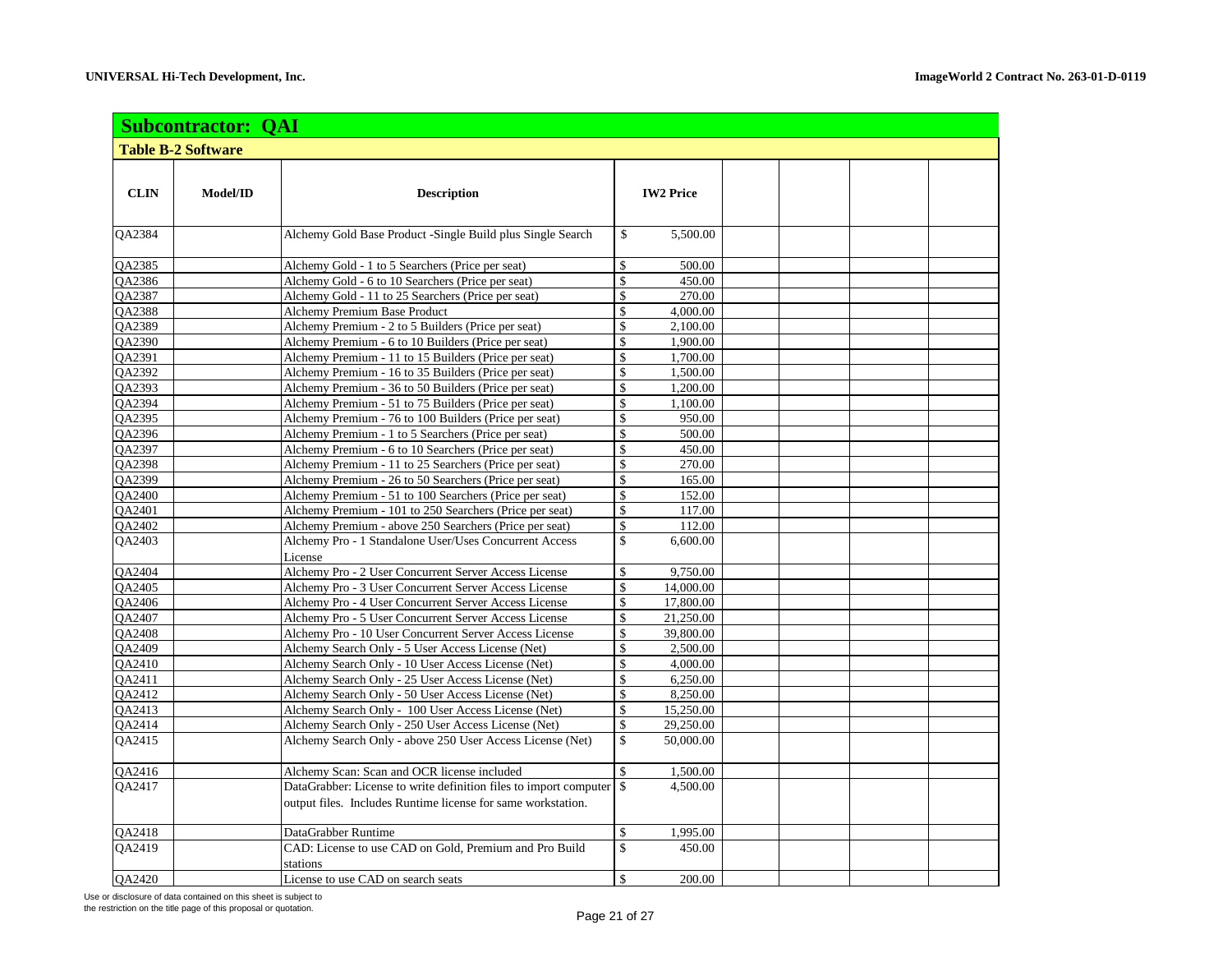|               | <b>Subcontractor: QAI</b> |                                                                                                                                                                                                                                 |               |                                                              |  |  |
|---------------|---------------------------|---------------------------------------------------------------------------------------------------------------------------------------------------------------------------------------------------------------------------------|---------------|--------------------------------------------------------------|--|--|
|               | <b>Table B-2 Software</b> |                                                                                                                                                                                                                                 |               |                                                              |  |  |
| <b>CLIN</b>   | Model/ID                  | <b>Description</b>                                                                                                                                                                                                              |               | <b>IW2 Price</b>                                             |  |  |
| QA2421        |                           | Alchemy Task Manager: Offered by special quote from IMR<br>Sales and may require the purchase of additional products or<br>services from IMR.                                                                                   | \$            | 10,000.00                                                    |  |  |
| QA2422        |                           | Alchemy Software Development Kit (SDK) Manuals and code<br>samples for writing custom solutions with Alchemy.* Technical<br>Support provided thru SDK Support Packs only. See the details<br>on the Professional Services Page. | \$            | 1,500.00                                                     |  |  |
| QA2423        |                           | Alchemy Software Development Kit (SDK) Manuals and code<br>samples for writing custom solutions with Alchemy, 5 incident<br>SDK Support Pack, and two-day SDK training course**                                                 | \$            | 8,200.00                                                     |  |  |
| QA2424        |                           | Alchemy Web with 5 User Access License                                                                                                                                                                                          | \$            | 7,500.00                                                     |  |  |
| <b>OA2425</b> |                           | Alchemy Web with 10 User Access License                                                                                                                                                                                         | \$            | 8,250.00                                                     |  |  |
| QA2426        |                           | Alchemy Web with 25 User Access License                                                                                                                                                                                         | \$            | 10,500.00                                                    |  |  |
| QA2427        |                           | Alchemy Web with 30 User Access License                                                                                                                                                                                         | \$            | 11,000.00                                                    |  |  |
| QA2428        |                           | Alchemy Web with 50 User Access License                                                                                                                                                                                         | \$            | 13,750.00                                                    |  |  |
| <b>OA2429</b> |                           | Alchemy Web with 100 User Access License                                                                                                                                                                                        | \$            | 20,500.00                                                    |  |  |
| QA2430        |                           | Alchemy Web with 150 User Access License                                                                                                                                                                                        | $\mathsf{\$}$ | 25,400.00                                                    |  |  |
| QA2431        |                           | Alchemy Web with 250 User Access License                                                                                                                                                                                        | $\mathsf{\$}$ | 34,250.00                                                    |  |  |
| QA2432        |                           | Annual Mainteance Program (AMP) is 18% of current list price<br>of Alchemy product purchased                                                                                                                                    |               | 18% of current list<br>price of Alchemy<br>product purchased |  |  |
| QA2433        |                           | 12001442 Adobe Acrobat, Version 5.0, MAC, 1 User                                                                                                                                                                                | \$            | 249.00                                                       |  |  |
| <b>OA2434</b> |                           | 22001450 Adobe Acrobat, Version 5.0, WIN, 1 User                                                                                                                                                                                | \$            | 249.00                                                       |  |  |
| QA2435        |                           | 12001444 Adobe Acrobat, Version 5.0, MAC, Upgrade                                                                                                                                                                               | \$            | 99.00                                                        |  |  |
| OA2436        |                           | 22001452 Adobe Acrobat, Version 5.0, WIN, Upgrade                                                                                                                                                                               | \$            | 99.00                                                        |  |  |
| QA2437        |                           | 12001430 Adobe Acrobat, Version 5.0, MAC, 1 User                                                                                                                                                                                | \$            | 249.00                                                       |  |  |
| <b>OA2438</b> |                           | 22101104 Adobe Capture, Version 2.0.1, WIN, 20K page pack                                                                                                                                                                       | \$            | 302.00                                                       |  |  |
| <b>OA2439</b> |                           | 22101156 Adobe Capture, Version 3.0, WIN, Personal Edition                                                                                                                                                                      | \$            | 699.00                                                       |  |  |
| <b>OA2440</b> |                           | 22101160 Adobe Capture, Version 3.0, WIN, Cluster 1P                                                                                                                                                                            | \$            | 7,000.00                                                     |  |  |
| QA2441        |                           | 22101161 Adobe Capture, Version 3.0, WIN, Cluster 2P                                                                                                                                                                            | \$            | 14,000.00                                                    |  |  |
| <b>OA2442</b> |                           | 22101162 Adobe Capture, Version 3.0, WIN, Cluster 4P                                                                                                                                                                            | \$            | 28,000.00                                                    |  |  |
| QA2443        |                           | 22101180 Adobe Capture, Version 3.0, WIN, 100K Page Pack                                                                                                                                                                        | \$            | 1,440.00                                                     |  |  |
| QA2444        |                           | 22101247 Adobe Capture, Version 3.0, WIN, TAG ADOBE, 1User                                                                                                                                                                      | \$            | 49.00                                                        |  |  |
| QA2445        |                           | 22101158 Adobe Capture, Version 3.0, WIN, Upgrade, Personal Edition                                                                                                                                                             | \$            | 199.00                                                       |  |  |
| QA2446        |                           | 22130031 Acrobat Messenger, Version 1.0, WIN, 1 User                                                                                                                                                                            | \$            | 1,499.00                                                     |  |  |
|               |                           |                                                                                                                                                                                                                                 |               |                                                              |  |  |
| QA2447        |                           | 09943311G2 Acrobat ALL MLP Maint 1y FC 1Y 1Y T-Govt 12<br>Mos.Maint.                                                                                                                                                            | \$            | 10.00                                                        |  |  |
| QA2448        |                           | 09943295G2 Acrobat ALL MLP Maint 1y UE 1Y 1Y T-Govt 12<br>Mos.Maint.                                                                                                                                                            | \$            | 10.00                                                        |  |  |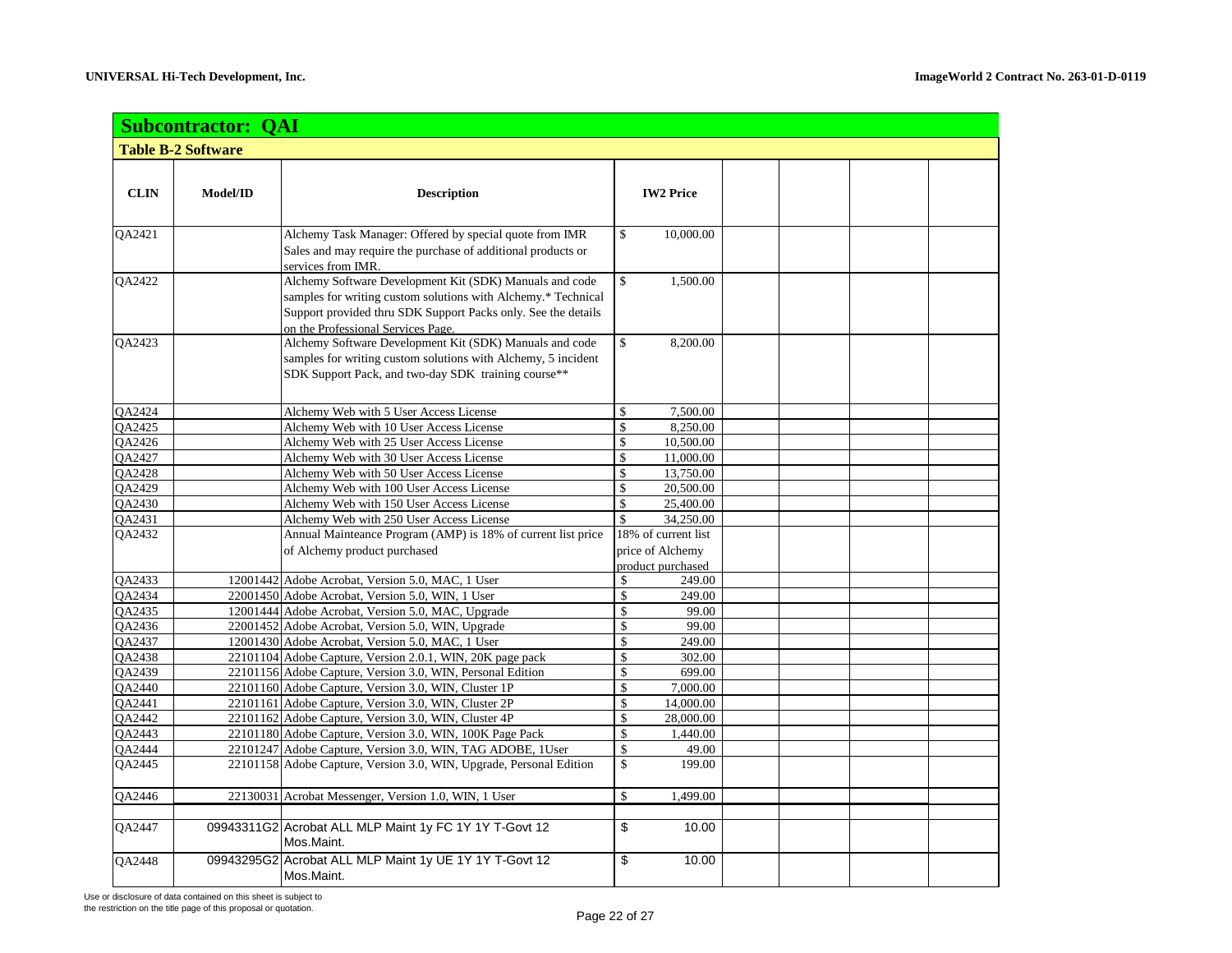|                     | <b>Subcontractor: QAI</b> |                                                                       |                         |                  |  |  |
|---------------------|---------------------------|-----------------------------------------------------------------------|-------------------------|------------------|--|--|
|                     | <b>Table B-2 Software</b> |                                                                       |                         |                  |  |  |
| <b>CLIN</b>         | Model/ID                  | <b>Description</b>                                                    |                         | <b>IW2 Price</b> |  |  |
| <b>OA2449</b>       |                           | 54010314GA Acrobat 5.0 MAC New License FC TLP Gov A (20-99)           | \$                      | 47.00            |  |  |
| QA2450              |                           | 54010314GB Acrobat 5.0 MAC New License FC TLP Gov B (100-499)         | $\mathbf{\$}$           | 44.00            |  |  |
| QA2451              |                           | 54010314GC Acrobat 5.0 MAC New License FC TLP Gov C (500-999)         | \$                      | 41.00            |  |  |
| QA2452              |                           | 54010314GD Acrobat 5.0 MAC New License FC TLP Gov D 1K-4,999          | \$                      | 38.00            |  |  |
| QA2453              |                           | 54010314GE Acrobat 5.0 MAC New License FC TLP Gov E 5K-19,999         | \$                      | 33.00            |  |  |
| $Q\overline{A2454}$ |                           | 54010314GF Acrobat 5.0 MAC New License FC TLP Gov F (20K+)            | \$                      | 29.00            |  |  |
| QA2455              |                           | 54010318GA Acrobat 5.0 MAC Upgrade License FC TLP Gov A (20-99)       | \$                      | 95.00            |  |  |
| QA2456              |                           | 54010318GB Acrobat 5.0 MAC Upgrade License FC TLP Gov B (100-<br>499) | \$                      | 95.00            |  |  |
| QA2457              |                           | 54010318GC Acrobat 5.0 MAC Upgrade License FC TLP Gov C (500-<br>999) | \$                      | 95.00            |  |  |
| QA2458              |                           | 54010318GD Acrobat 5.0 MAC Upgrade License FC TLP Gov D 1K-<br>4,999  | \$                      | 95.00            |  |  |
| <b>OA2459</b>       |                           | 54010318GE Acrobat 5.0 MAC Upgrade License FC TLP Gov E 5K-<br>19.999 | \$                      | 95.00            |  |  |
| QA2460              |                           | 54010318GF Acrobat 5.0 MAC Upgrade License FC TLP Gov F (20K+)        | \$                      | 95.00            |  |  |
| QA2461              |                           | 54010315GA Acrobat 5.0 WIN New License FC TLP Gov A (20-99)           | \$                      | 47.00            |  |  |
| <b>OA2462</b>       |                           | 54010315GB Acrobat 5.0 WIN New License FC TLP Gov B (100-499)         | $\overline{\$}$         | 44.00            |  |  |
| QA2463              |                           | 54010315GC Acrobat 5.0 WIN New License FC TLP Gov C (500-999)         | \$                      | 41.00            |  |  |
| <b>OA2464</b>       |                           | 54010315GD Acrobat 5.0 WIN New License FC TLP Gov D 1K-4,999          | $\overline{\mathbf{e}}$ | 38.00            |  |  |
| QA2465              |                           | 54010315GE Acrobat 5.0 WIN New License FC TLP Gov E 5K-19,999         | \$                      | 33.00            |  |  |
| <b>OA2466</b>       |                           | 54010315GF Acrobat 5.0 WIN New License FC TLP Gov F (20K+)            | \$                      | 29.00            |  |  |
| QA2467              |                           | 54010319GA Acrobat 5.0 WIN Upgrade License FC TLP Gov A (20-99)       | \$                      | 95.00            |  |  |
| <b>OA2468</b>       |                           | 54010319GB Acrobat 5.0 WIN Upgrade License FC TLP Gov B (100-<br>499) | \$                      | 95.00            |  |  |
| QA2469              |                           | 54010319GC Acrobat 5.0 WIN Upgrade License FC TLP Gov C (500-<br>999) | \$                      | 95.00            |  |  |
| <b>OA2470</b>       |                           | 54010319GD Acrobat 5.0 WIN Upgrade License FC TLP Gov D 1K-<br>4.999  | \$                      | 95.00            |  |  |
| QA2471              |                           | 54010319GE Acrobat 5.0 WIN Upgrade License FC TLP Gov E 5K-<br>19.999 | \$                      | 95.00            |  |  |
| QA2472              |                           | 54010319GF Acrobat 5.0 WIN Upgrade License FC TLP Gov F (20K+)        | \$                      | 95.00            |  |  |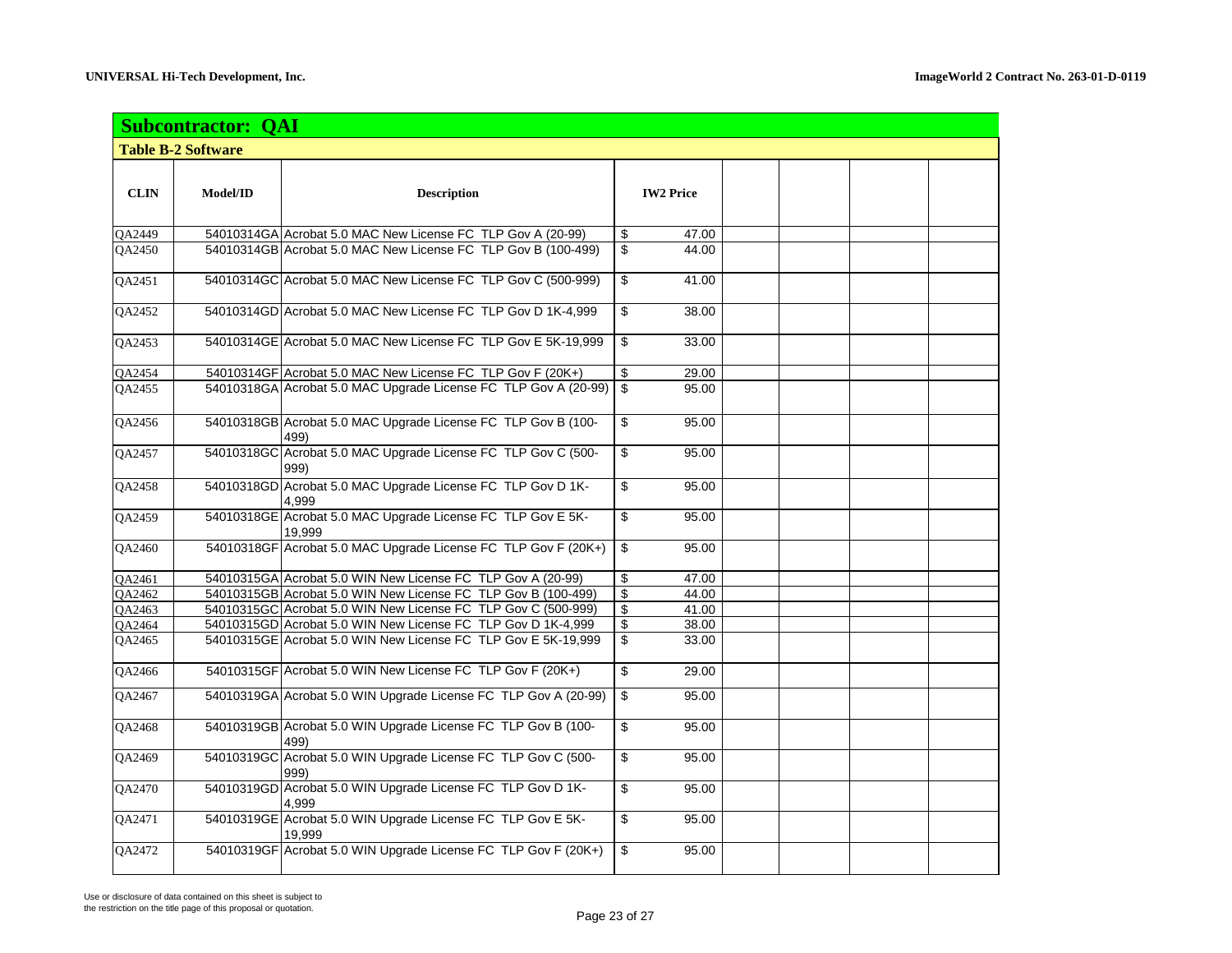|               | <b>Subcontractor: QAI</b> |                                                                                      |                         |                  |  |  |  |  |  |
|---------------|---------------------------|--------------------------------------------------------------------------------------|-------------------------|------------------|--|--|--|--|--|
|               | <b>Table B-2 Software</b> |                                                                                      |                         |                  |  |  |  |  |  |
| <b>CLIN</b>   | Model/ID                  | <b>Description</b>                                                                   |                         | <b>IW2 Price</b> |  |  |  |  |  |
| QA2473        |                           | 54010284GA Acrobat 5.0 MAC New License UE TLP Gov A (20-99)                          | \$                      | 47.00            |  |  |  |  |  |
| QA2474        |                           | 54010284GB Acrobat 5.0 MAC New License UE TLP Gov B (100-499)                        | \$                      | 44.00            |  |  |  |  |  |
| QA2475        |                           | 54010284GC Acrobat 5.0 MAC New License UE TLP Gov C (500-999)                        | \$                      | 41.00            |  |  |  |  |  |
| QA2476        |                           | 54010284GD Acrobat 5.0 MAC New License UE TLP Gov D 1K-4,999                         | \$                      | 38.00            |  |  |  |  |  |
| QA2477        |                           | 54010284GE Acrobat 5.0 MAC New License UE TLP Gov E 5K-19,999                        | \$                      | 33.00            |  |  |  |  |  |
| QA2478        |                           | 54010284GF Acrobat 5.0 MAC New License UE TLP Gov F (20K+)                           | \$                      | 29.00            |  |  |  |  |  |
| QA2479        |                           | 54010288GA Acrobat 5.0 MAC Upgrade License UE TLP Gov A (20-99)                      | \$                      | 95.00            |  |  |  |  |  |
| <b>OA2480</b> |                           | 54010288GB Acrobat 5.0 MAC Upgrade License UE TLP Gov B (100-<br>499)                | \$                      | 95.00            |  |  |  |  |  |
| QA2481        |                           | 54010288GC Acrobat 5.0 MAC Upgrade License UE TLP Gov C (500-<br>999)                | \$                      | 95.00            |  |  |  |  |  |
| QA2482        |                           | 54010288GD Acrobat 5.0 MAC Upgrade License UE TLP Gov D 1K-<br>4,999                 | \$                      | 95.00            |  |  |  |  |  |
| QA2483        |                           | 54010288GE Acrobat 5.0 MAC Upgrade License UE TLP Gov E 5K-<br>19,999                | \$                      | 95.00            |  |  |  |  |  |
| QA2484        |                           | 54010288GF Acrobat 5.0 MAC Upgrade License UE TLP Gov F (20K+)                       | \$                      | 95.00            |  |  |  |  |  |
| QA2485        |                           | 54010965GA Acrobat 5.0 MAC Upgrade License UE ACBT ACBT TO<br>FU TLP Gov A (20-99)   | \$                      | 79.00            |  |  |  |  |  |
| QA2486        |                           | 54010965GB Acrobat 5.0 MAC Upgrade License UE ACBT ACBT TO<br>FU TLP Gov B (100-499) | \$                      | 79.00            |  |  |  |  |  |
| QA2487        |                           | 54010965GC Acrobat 5.0 MAC Upgrade License UE ACBT ACBT TO<br>FU TLP Gov C (500-999) | $\overline{\mathbb{S}}$ | 79.00            |  |  |  |  |  |
| QA2488        |                           | 54010965GD Acrobat 5.0 MAC Upgrade License UE ACBT ACBT TO<br>FU TLP Gov D 1K-4,999  | \$                      | 79.00            |  |  |  |  |  |
| QA2489        |                           | 54010965GE Acrobat 5.0 MAC Upgrade License UE ACBT ACBT TO<br>FU TLP Gov E 5K-19,999 | \$                      | 79.00            |  |  |  |  |  |
| QA2490        |                           | 54010965GF Acrobat 5.0 MAC Upgrade License UE ACBT ACBT TO<br>FU TLP Gov F (20K+)    | \$                      | 79.00            |  |  |  |  |  |
| QA2491        |                           | 54010285GA Acrobat 5.0 WIN New License UE TLP Gov A (20-99)                          | \$                      | 47.00            |  |  |  |  |  |
| QA2492        |                           | 54010285GB Acrobat 5.0 WIN New License UE TLP Gov B (100-499)                        | \$                      | 44.00            |  |  |  |  |  |
| QA2493        |                           | 54010285GC Acrobat 5.0 WIN New License UE TLP Gov C (500-999)                        | \$                      | 41.00            |  |  |  |  |  |
| QA2494        |                           | 54010285GD Acrobat 5.0 WIN New License UE TLP Gov D 1K-4,999                         | \$                      | 38.00            |  |  |  |  |  |
| QA2495        |                           | 54010285GE Acrobat 5.0 WIN New License UE TLP Gov E 5K-19,999                        | \$                      | 33.00            |  |  |  |  |  |

Use or disclosure of data contained on this sheet is subject to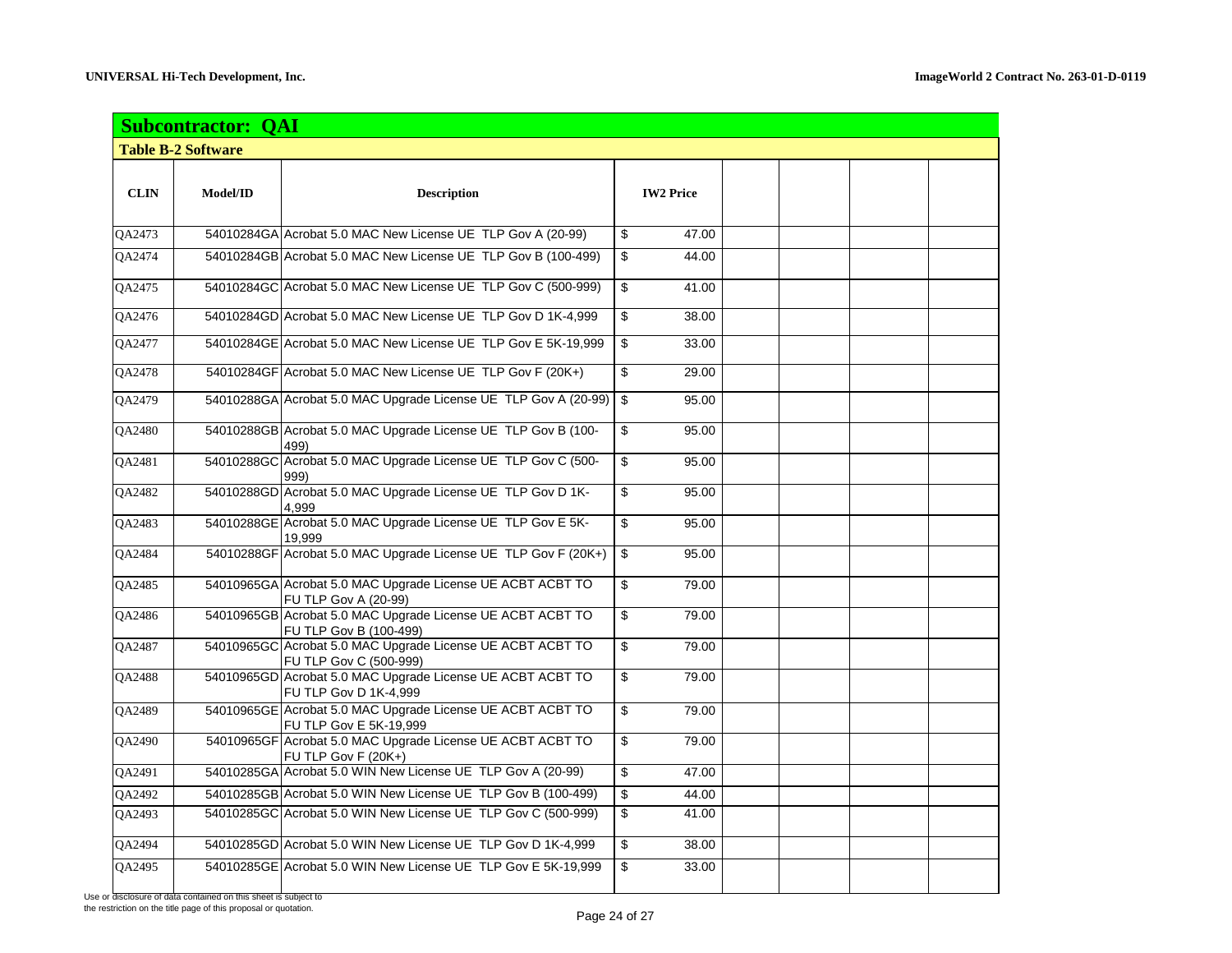| <b>Subcontractor: QAI</b> |          |                                                                                           |       |                  |  |  |  |  |
|---------------------------|----------|-------------------------------------------------------------------------------------------|-------|------------------|--|--|--|--|
| <b>Table B-2 Software</b> |          |                                                                                           |       |                  |  |  |  |  |
| <b>CLIN</b>               | Model/ID | <b>Description</b>                                                                        |       | <b>IW2 Price</b> |  |  |  |  |
| QA2496                    |          | 54010285GF Acrobat 5.0 WIN New License UE TLP Gov F (20K+)                                | \$    | 29.00            |  |  |  |  |
| QA2497                    |          | 54010289GA Acrobat 5.0 WIN Upgrade License UE TLP Gov A (20-99)                           | $\$\$ | 95.00            |  |  |  |  |
| QA2498                    |          | 54010289GB Acrobat 5.0 WIN Upgrade License UE TLP Gov B (100-<br>499)                     | \$    | 95.00            |  |  |  |  |
| QA2499                    |          | 54010289GC Acrobat 5.0 WIN Upgrade License UE TLP Gov C (500-<br>999)                     | \$    | 95.00            |  |  |  |  |
| QA2500                    |          | 54010289GD Acrobat 5.0 WIN Upgrade License UE TLP Gov D 1K-<br>4,999                      | \$    | 95.00            |  |  |  |  |
| QA2501                    |          | 54010289GE Acrobat 5.0 WIN Upgrade License UE TLP Gov E 5K-<br>19,999                     | \$    | 95.00            |  |  |  |  |
| QA2502                    |          | 54010289GF Acrobat 5.0 WIN Upgrade License UE TLP Gov F (20K+)                            | \$    | 95.00            |  |  |  |  |
| QA2503                    |          | 54010969GA Acrobat 5.0 WIN Upgrade License UE ACBT ACBT TO FU \$<br>TLP Gov A (20-99)     |       | 79.00            |  |  |  |  |
| QA2504                    |          | 54010969GB Acrobat 5.0 WIN Upgrade License UE ACBT ACBT TO FU \$<br>TLP Gov B (100-499)   |       | 79.00            |  |  |  |  |
| QA2505                    |          | 54010969GC Acrobat 5.0 WIN Upgrade License UE ACBT ACBT TO FU \$<br>TLP Gov C (500-999)   |       | 79.00            |  |  |  |  |
| QA2506                    |          | 54010969GD Acrobat 5.0 WIN Upgrade License UE ACBT ACBT TO FU \$<br>TLP Gov D 1K-4,999    |       | 79.00            |  |  |  |  |
| QA2507                    |          | 54010969GE Acrobat 5.0 WIN Upgrade License UE ACBT ACBT TO FU   \$<br>TLP Gov E 5K-19,999 |       | 79.00            |  |  |  |  |
| QA2508                    |          | 54010969GF Acrobat 5.0 WIN Upgrade License UE ACBT ACBT TO FU \$<br>TLP Gov $F(20K+)$     |       | 79.00            |  |  |  |  |
| QA2509                    |          | 09943779G2 Acrobat Capture ALL WIN Maint 1y UE 2PP 2PP 1Y T-<br>Govt 12 Mos.Maint.        | \$    | 1,995.00         |  |  |  |  |
| QA2510                    |          | 09943787G2 Acrobat Capture ALL WIN Maint 1y UE 4PP 4PP 1Y T-<br>Govt 12 Mos.Maint.        | \$    | 3,990.00         |  |  |  |  |
| QA2511                    |          | 54002265GA Acrobat Capture 3.0 WIN New License UE 1 1PP TLP Gov \$<br>A (20-99)           |       | 4,988.00         |  |  |  |  |
| QA2512                    |          | 54002265GB Acrobat Capture 3.0 WIN New License UE 1 1PP TLP Gov \$<br>B (100-499)         |       | 4,830.00         |  |  |  |  |
| QA2513                    |          | 54002265GC Acrobat Capture 3.0 WIN New License UE 1 1PP TLP Gov \$<br>C (500-999)         |       | 4,673.00         |  |  |  |  |
| QA2514                    |          | 54002265GD Acrobat Capture 3.0 WIN New License UE 1 1PP TLP Gov \$<br>D 1K-4,999          |       | 4,515.00         |  |  |  |  |
| QA2515                    |          | 54002265GE Acrobat Capture 3.0 WIN New License UE 1 1PP TLP Gov \$<br>E 5K-19,999         |       | 4,358.00         |  |  |  |  |
| QA2516                    |          | 54002265GF Acrobat Capture 3.0 WIN New License UE 1 1PP TLP Gov \$<br>$F(20K+)$           |       | 4,200.00         |  |  |  |  |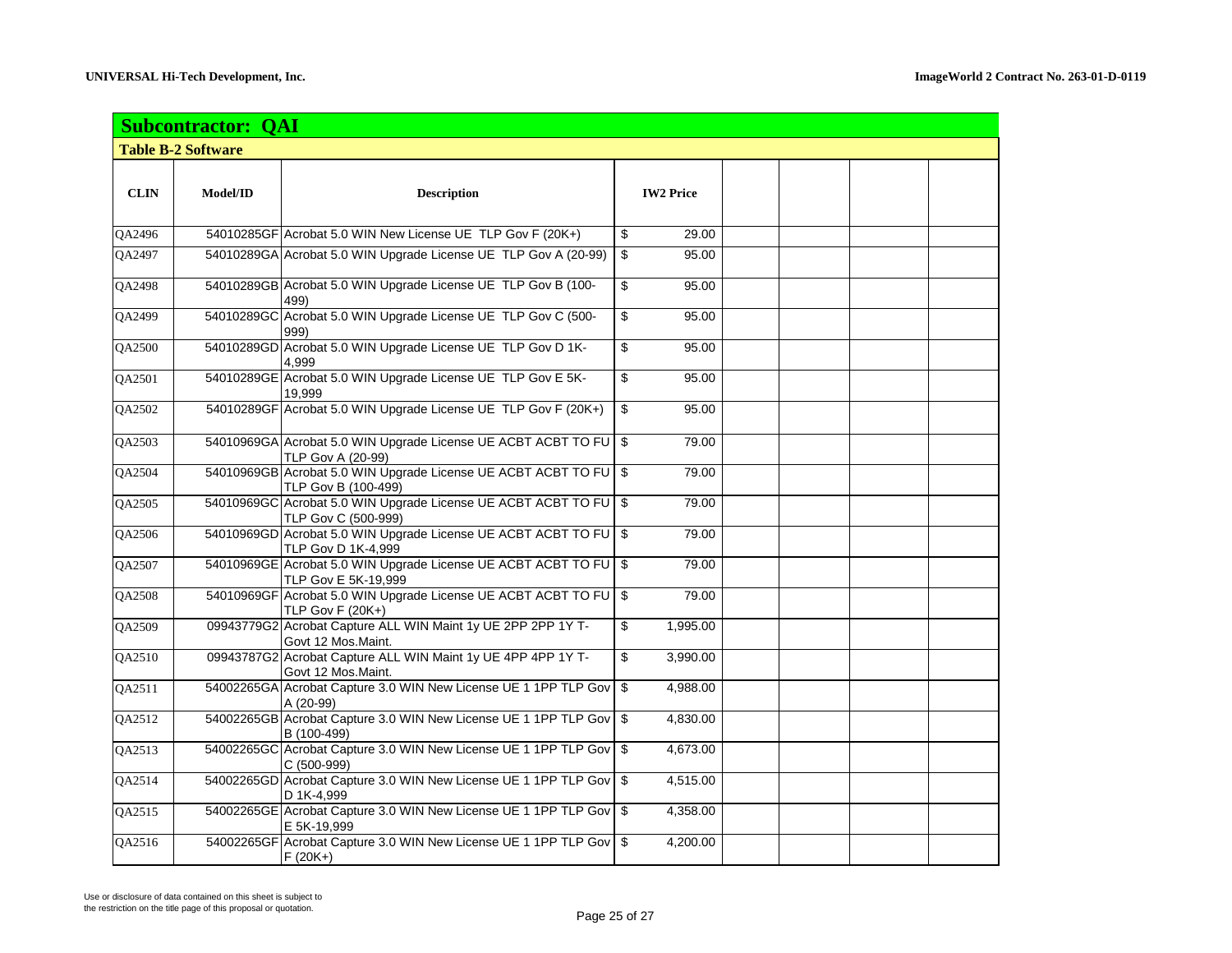| <b>Subcontractor: QAI</b> |          |                                                                                   |    |                  |  |  |  |  |
|---------------------------|----------|-----------------------------------------------------------------------------------|----|------------------|--|--|--|--|
| <b>Table B-2 Software</b> |          |                                                                                   |    |                  |  |  |  |  |
| <b>CLIN</b>               | Model/ID | <b>Description</b>                                                                |    | <b>IW2 Price</b> |  |  |  |  |
| QA2517                    |          | 54004304GA Acrobat Capture 3.0 WIN New License UE 2 2PP TLP Gov \$<br>A (20-99)   |    | 9,975.00         |  |  |  |  |
| QA2518                    |          | 54004304GB Acrobat Capture 3.0 WIN New License UE 2 2PP TLP Gov \$<br>B (100-499) |    | 9,660.00         |  |  |  |  |
| QA2519                    |          | 54004304GC Acrobat Capture 3.0 WIN New License UE 2 2PP TLP Gov \$<br>C (500-999) |    | 9,345.00         |  |  |  |  |
| QA2520                    |          | 54004304GD Acrobat Capture 3.0 WIN New License UE 2 2PP TLP Gov \$<br>D 1K-4.999  |    | 9,030.00         |  |  |  |  |
| QA2521                    |          | 54004304GE Acrobat Capture 3.0 WIN New License UE 2 2PP TLP Gov \$<br>E 5K-19,999 |    | 8,715.00         |  |  |  |  |
| QA2522                    |          | 54004304GF Acrobat Capture 3.0 WIN New License UE 2 2PP TLP Gov   \$<br>$F(20K+)$ |    | 8,400.00         |  |  |  |  |
| QA2523                    |          | 54004332GA Acrobat Capture 3.0 WIN New License UE 4 4PP TLP Gov \$<br>A (20-99)   |    | 19,950.00        |  |  |  |  |
| QA2524                    |          | 54004332GB Acrobat Capture 3.0 WIN New License UE 4 4PP TLP Gov \$<br>B (100-499) |    | 19,320.00        |  |  |  |  |
| QA2525                    |          | 54004332GC Acrobat Capture 3.0 WIN New License UE 4 4PP TLP Gov \$<br>C (500-999) |    | 18,690.00        |  |  |  |  |
| QA2526                    |          | 54004332GD Acrobat Capture 3.0 WIN New License UE 4 4PP TLP Gov \$<br>D 1K-4,999  |    | 18,060.00        |  |  |  |  |
| QA2527                    |          | 54004332GE Acrobat Capture 3.0 WIN New License UE 4 4PP TLP Gov \$<br>E 5K-19,999 |    | 17,430.00        |  |  |  |  |
| QA2528                    |          | 54004332GF Acrobat Capture 3.0 WIN New License UE 4 4PP TLP Gov \$<br>$F(20K+)$   |    | 16,800.00        |  |  |  |  |
| QA2529                    |          | 09943511G2 Acrobat Messenger ALL WIN Maint 1y FC 1Y 1Y T-Govt<br>12 Mos.Maint.    | \$ | 214.00           |  |  |  |  |
| QA2530                    |          | 09943851G2 Acrobat Messenger ALL WIN Maint 1y UE 1Y 1Y T-Govt<br>12 Mos.Maint.    | \$ | 214.00           |  |  |  |  |
| QA2531                    |          | 54003161GA Acrobat Messenger 1.0 WIN New License FC TLP Gov A<br>$(20-99)$        | \$ | 1,069.00         |  |  |  |  |
| QA2532                    |          | 54003161GB Acrobat Messenger 1.0 WIN New License FC TLP Gov B<br>(100-499)        | \$ | 1,035.00         |  |  |  |  |
| QA2533                    |          | 54003161GC Acrobat Messenger 1.0 WIN New License FC TLP Gov C<br>$(500-999)$      | \$ | 1,001.00         |  |  |  |  |
| QA2534                    |          | 54003161GD Acrobat Messenger 1.0 WIN New License FC TLP Gov D<br>1K-4,999         | \$ | 967.00           |  |  |  |  |
| QA2535                    |          | 54003161GE Acrobat Messenger 1.0 WIN New License FC TLP Gov E<br>5K-19,999        | \$ | 934.00           |  |  |  |  |
| QA2536                    |          | 54003161GF Acrobat Messenger 1.0 WIN New License FC TLP Gov F<br>(20K+)           | \$ | 900.00           |  |  |  |  |
| QA2537                    |          | 54008951GA Acrobat Messenger 1.0 WIN New License UE TLP Gov A<br>(20-99) 1069     | \$ | 1,069.00         |  |  |  |  |